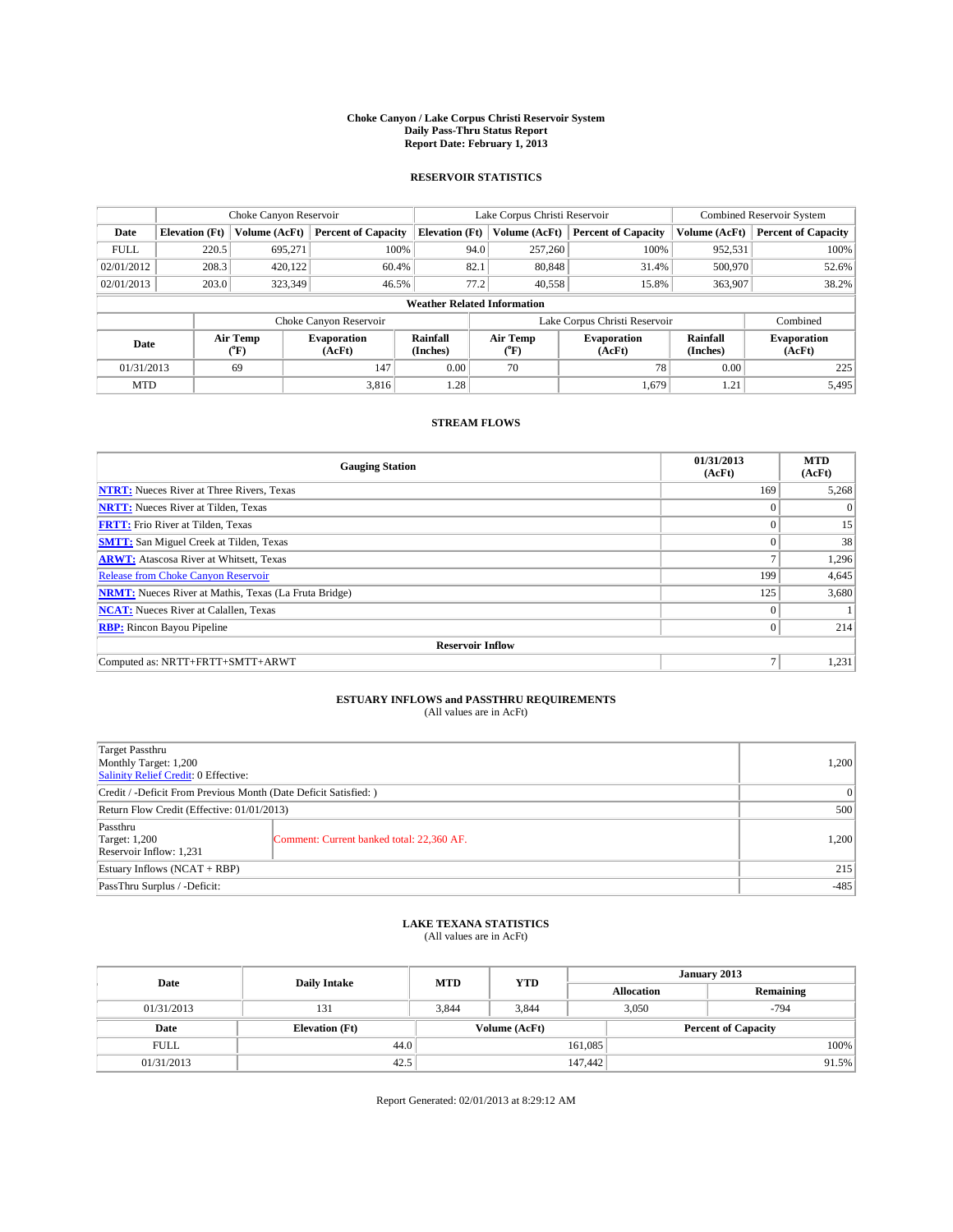#### **Choke Canyon / Lake Corpus Christi Reservoir System Daily Pass-Thru Status Report Report Date: February 2, 2013**

### **RESERVOIR STATISTICS**

|             | Choke Canyon Reservoir |                                                                                                                       |                            |                                    | Lake Corpus Christi Reservoir | <b>Combined Reservoir System</b> |               |                     |
|-------------|------------------------|-----------------------------------------------------------------------------------------------------------------------|----------------------------|------------------------------------|-------------------------------|----------------------------------|---------------|---------------------|
| Date        | <b>Elevation</b> (Ft)  | Volume (AcFt)                                                                                                         | <b>Percent of Capacity</b> | <b>Elevation</b> (Ft)              | Volume (AcFt)                 | <b>Percent of Capacity</b>       | Volume (AcFt) | Percent of Capacity |
| <b>FULL</b> | 220.5                  | 695,271                                                                                                               | 100%                       | 94.0                               | 257,260                       | 100%                             | 952,531       | 100%                |
| 02/02/2012  | 208.4                  | 420,902                                                                                                               | 60.5%                      | 82.2                               | 81,052                        | 31.5%                            | 501,954       | 52.7%               |
| 02/02/2013  | 203.0                  | 323,517                                                                                                               | 46.5%                      | 77.2                               | 40,430                        | 15.7%                            | 363,947       | 38.2%               |
|             |                        |                                                                                                                       |                            | <b>Weather Related Information</b> |                               |                                  |               |                     |
|             |                        |                                                                                                                       | Choke Canyon Reservoir     |                                    |                               | Lake Corpus Christi Reservoir    |               | Combined            |
| Date        |                        | Air Temp<br>Air Temp<br>Rainfall<br>Evaporation<br><b>Evaporation</b><br>(Inches)<br>(AcFt)<br>(°F)<br>(AcFt)<br>("F) |                            |                                    | Rainfall<br>(Inches)          | <b>Evaporation</b><br>(AcFt)     |               |                     |
| 02/01/2013  |                        | 75                                                                                                                    | 225                        | 0.00                               | 74                            | 85                               | 0.00          | 310                 |
| <b>MTD</b>  |                        |                                                                                                                       | 225                        | 0.00                               |                               | 85                               | 0.00          | 310                 |

### **STREAM FLOWS**

| <b>Gauging Station</b>                                       | 02/01/2013<br>(AcFt) | <b>MTD</b><br>(AcFt) |  |  |  |  |
|--------------------------------------------------------------|----------------------|----------------------|--|--|--|--|
| <b>NTRT:</b> Nueces River at Three Rivers, Texas             | 169                  | 169                  |  |  |  |  |
| <b>NRTT:</b> Nueces River at Tilden, Texas                   |                      | $\Omega$             |  |  |  |  |
| <b>FRTT:</b> Frio River at Tilden, Texas                     |                      | $\overline{0}$       |  |  |  |  |
| <b>SMTT:</b> San Miguel Creek at Tilden, Texas               |                      | $\overline{0}$       |  |  |  |  |
| <b>ARWT:</b> Atascosa River at Whitsett, Texas               | 6                    | 6                    |  |  |  |  |
| <b>Release from Choke Canyon Reservoir</b>                   | 199                  | 199                  |  |  |  |  |
| <b>NRMT:</b> Nueces River at Mathis, Texas (La Fruta Bridge) | 123                  | 123                  |  |  |  |  |
| <b>NCAT:</b> Nueces River at Calallen, Texas                 | $\Omega$             | $\overline{0}$       |  |  |  |  |
| <b>RBP:</b> Rincon Bayou Pipeline                            | $\mathbf{0}$         | $\overline{0}$       |  |  |  |  |
| <b>Reservoir Inflow</b>                                      |                      |                      |  |  |  |  |
| Computed as: NRTT+FRTT+SMTT+ARWT                             | n                    |                      |  |  |  |  |

## **ESTUARY INFLOWS and PASSTHRU REQUIREMENTS**<br>(All values are in AcFt)

| <b>Target Passthru</b><br>Monthly Target: 1,200<br>Salinity Relief Credit: 0 Effective: |                                           |    |  |  |  |
|-----------------------------------------------------------------------------------------|-------------------------------------------|----|--|--|--|
| Credit / -Deficit From Previous Month (Date Deficit Satisfied: )                        |                                           |    |  |  |  |
| Return Flow Credit (Effective: 02/01/2013)                                              |                                           |    |  |  |  |
| Passthru<br><b>Target: 1,200</b><br>Reservoir Inflow: 7                                 | Comment: Current banked total: 22,360 AF. | 71 |  |  |  |
| Estuary Inflows (NCAT + RBP)                                                            |                                           |    |  |  |  |
| PassThru Surplus / -Deficit:                                                            |                                           |    |  |  |  |

## **LAKE TEXANA STATISTICS** (All values are in AcFt)

| Date        |                       | <b>MTD</b> |               | February 2013 |                            |           |  |
|-------------|-----------------------|------------|---------------|---------------|----------------------------|-----------|--|
|             | <b>Daily Intake</b>   |            | <b>YTD</b>    |               | <b>Allocation</b>          | Remaining |  |
| 02/01/2013  | 131                   | 131        | 3.976         |               | 3,040<br>2,909             |           |  |
| Date        | <b>Elevation</b> (Ft) |            | Volume (AcFt) |               | <b>Percent of Capacity</b> |           |  |
| <b>FULL</b> | 44.0                  |            |               | 161,085       |                            | 100%      |  |
| 02/01/2013  | 42.5                  |            |               | 147,442       |                            | 91.5%     |  |

Report Generated: 02/02/2013 at 8:15:11 AM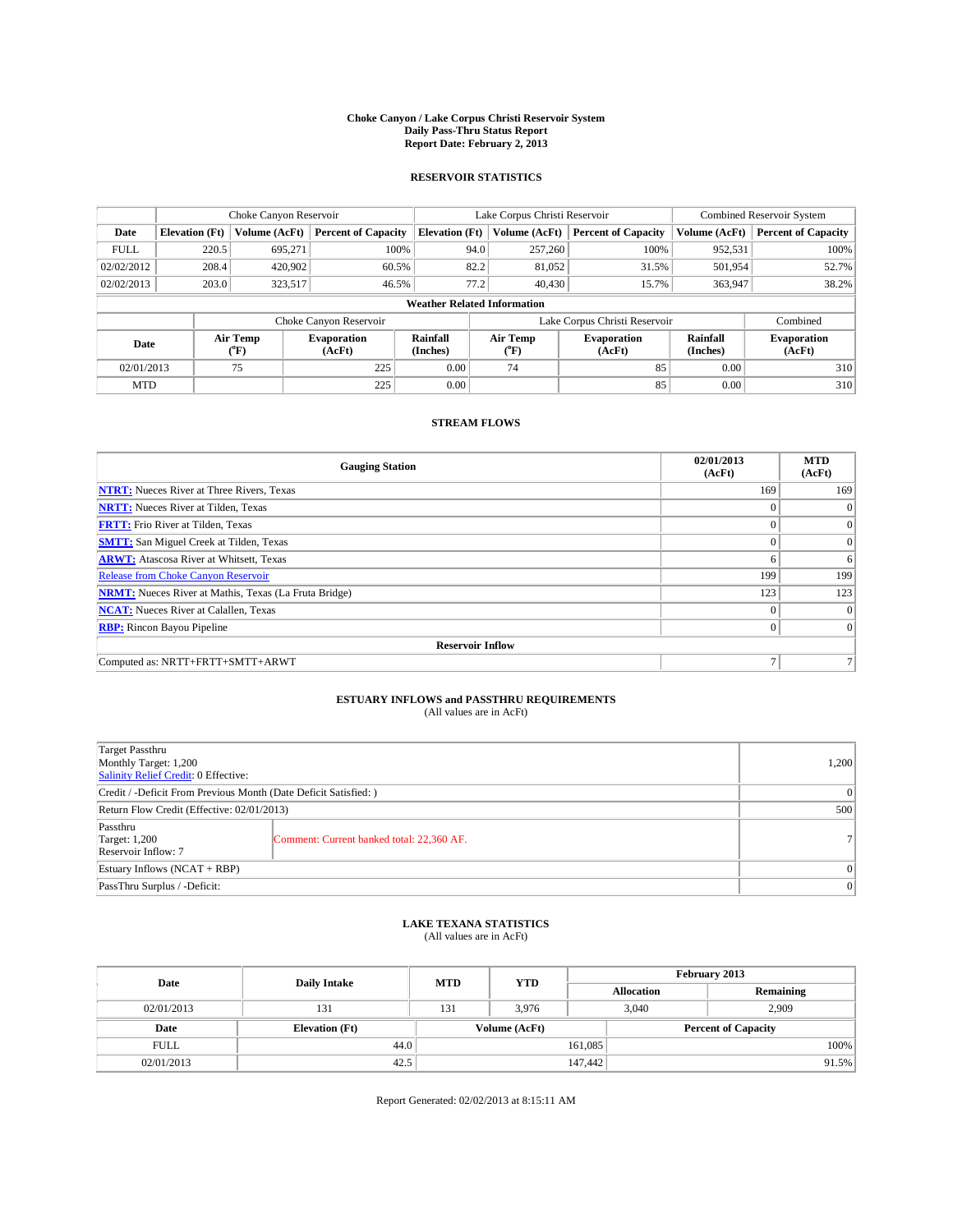#### **Choke Canyon / Lake Corpus Christi Reservoir System Daily Pass-Thru Status Report Report Date: February 3, 2013**

### **RESERVOIR STATISTICS**

|                                                   | Choke Canyon Reservoir |               |                            |                                    | Lake Corpus Christi Reservoir               | <b>Combined Reservoir System</b> |                              |                     |
|---------------------------------------------------|------------------------|---------------|----------------------------|------------------------------------|---------------------------------------------|----------------------------------|------------------------------|---------------------|
| Date                                              | <b>Elevation</b> (Ft)  | Volume (AcFt) | <b>Percent of Capacity</b> | <b>Elevation</b> (Ft)              | Volume (AcFt)<br><b>Percent of Capacity</b> |                                  | Volume (AcFt)                | Percent of Capacity |
| <b>FULL</b>                                       | 220.5                  | 695,271       | 100%                       | 94.0                               | 257,260                                     | 100%                             | 952,531                      | 100%                |
| 02/03/2012                                        | 208.4                  | 420,902       | 60.5%                      | 82.2                               | 81,052                                      | 31.5%                            | 501,954                      | 52.7%               |
| 02/03/2013                                        | 202.9                  | 322,679       | 46.4%                      | 77.2                               | 40.558                                      | 15.8%                            | 363,237                      | 38.1%               |
|                                                   |                        |               |                            | <b>Weather Related Information</b> |                                             |                                  |                              |                     |
|                                                   |                        |               | Choke Canyon Reservoir     |                                    |                                             | Lake Corpus Christi Reservoir    |                              | Combined            |
| Air Temp<br>Evaporation<br>Date<br>(AcFt)<br>(°F) |                        |               | Rainfall<br>(Inches)       | Air Temp<br>("F)                   | <b>Evaporation</b><br>(AcFt)                | Rainfall<br>(Inches)             | <b>Evaporation</b><br>(AcFt) |                     |
| 02/02/2013                                        |                        | 117<br>76     |                            | 0.00                               | 79                                          | 56                               | 0.00                         | 173                 |
| <b>MTD</b>                                        |                        |               | 342                        | 0.00                               |                                             | 141                              | 0.00                         | 483                 |

### **STREAM FLOWS**

| <b>Gauging Station</b>                                       | 02/02/2013<br>(AcFt) | <b>MTD</b><br>(AcFt) |  |  |  |  |
|--------------------------------------------------------------|----------------------|----------------------|--|--|--|--|
| <b>NTRT:</b> Nueces River at Three Rivers, Texas             | 169                  | 337                  |  |  |  |  |
| <b>NRTT:</b> Nueces River at Tilden, Texas                   |                      | $\Omega$             |  |  |  |  |
| <b>FRTT:</b> Frio River at Tilden, Texas                     |                      | $\overline{0}$       |  |  |  |  |
| <b>SMTT:</b> San Miguel Creek at Tilden, Texas               |                      | $\overline{0}$       |  |  |  |  |
| <b>ARWT:</b> Atascosa River at Whitsett, Texas               | 6                    | 13                   |  |  |  |  |
| <b>Release from Choke Canyon Reservoir</b>                   | 199                  | 397                  |  |  |  |  |
| <b>NRMT:</b> Nueces River at Mathis, Texas (La Fruta Bridge) | 117                  | 240                  |  |  |  |  |
| <b>NCAT:</b> Nueces River at Calallen, Texas                 | $\Omega$             | $\Omega$             |  |  |  |  |
| <b>RBP:</b> Rincon Bayou Pipeline                            | $\Omega$             | $\Omega$             |  |  |  |  |
| <b>Reservoir Inflow</b>                                      |                      |                      |  |  |  |  |
| Computed as: NRTT+FRTT+SMTT+ARWT                             | 6                    | 13                   |  |  |  |  |

# **ESTUARY INFLOWS and PASSTHRU REQUIREMENTS**<br>(All values are in AcFt)

| <b>Target Passthru</b><br>Monthly Target: 1,200<br>Salinity Relief Credit: 0 Effective: |                                           |    |  |  |
|-----------------------------------------------------------------------------------------|-------------------------------------------|----|--|--|
| Credit / -Deficit From Previous Month (Date Deficit Satisfied: )                        |                                           |    |  |  |
| Return Flow Credit (Effective: 02/01/2013)                                              |                                           |    |  |  |
| Passthru<br><b>Target: 1,200</b><br>Reservoir Inflow: 13                                | Comment: Current banked total: 22,360 AF. | 13 |  |  |
| Estuary Inflows (NCAT + RBP)                                                            |                                           |    |  |  |
| PassThru Surplus / -Deficit:                                                            |                                           | 0  |  |  |

## **LAKE TEXANA STATISTICS** (All values are in AcFt)

| Date        | <b>Daily Intake</b>   | <b>MTD</b> | <b>YTD</b>    | February 2013 |                            |           |  |
|-------------|-----------------------|------------|---------------|---------------|----------------------------|-----------|--|
|             |                       |            |               |               | <b>Allocation</b>          | Remaining |  |
| 02/02/2013  | 132                   | 263        | 4.107         |               | 3.040<br>2.777             |           |  |
| Date        | <b>Elevation</b> (Ft) |            | Volume (AcFt) |               | <b>Percent of Capacity</b> |           |  |
| <b>FULL</b> | 44.0                  |            |               | 161,085       |                            | 100%      |  |
| 02/02/2013  | 42.5                  |            |               | 147,442       |                            | 91.5%     |  |

Report Generated: 02/03/2013 at 7:58:18 AM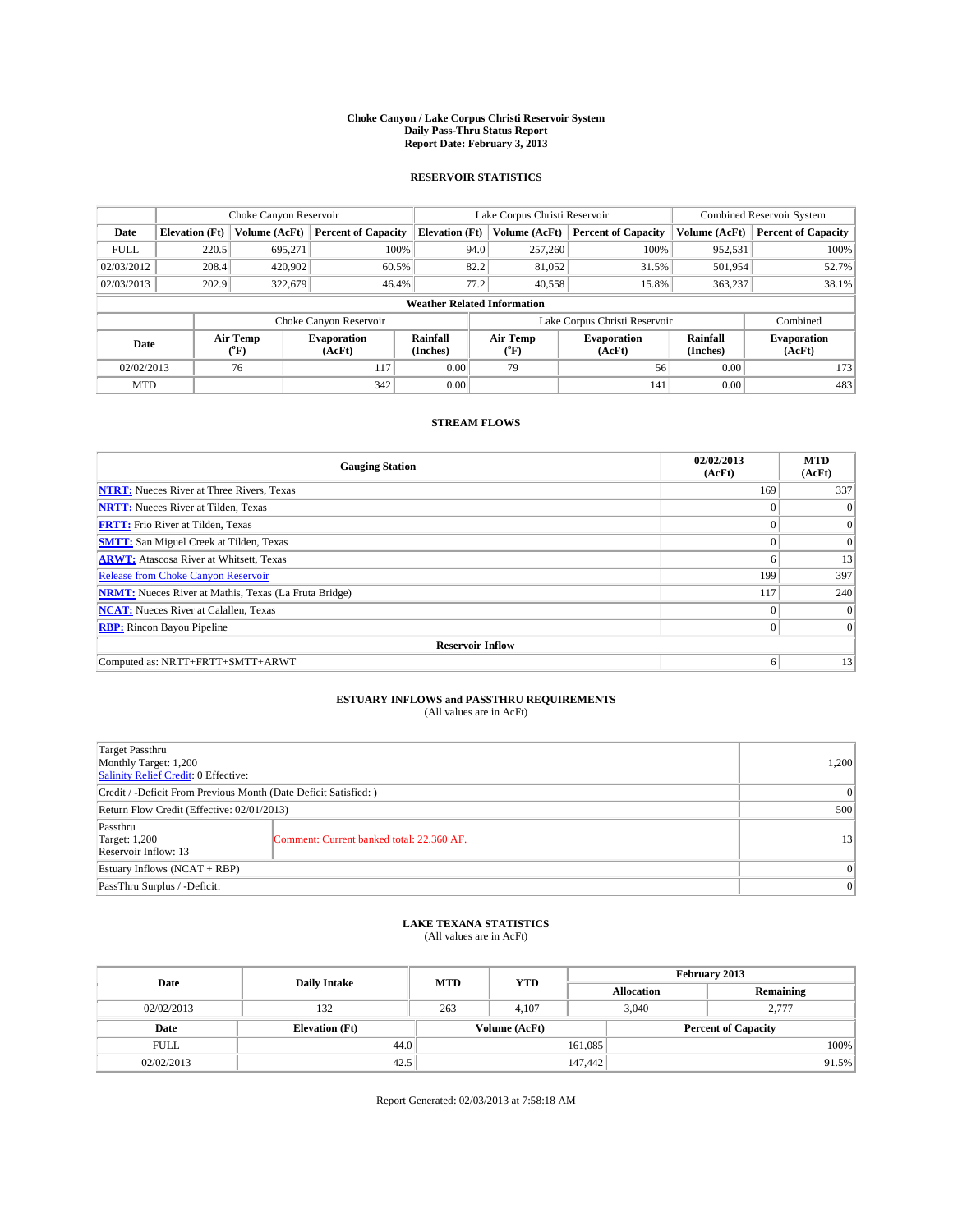#### **Choke Canyon / Lake Corpus Christi Reservoir System Daily Pass-Thru Status Report Report Date: February 4, 2013**

### **RESERVOIR STATISTICS**

|             | Choke Canyon Reservoir             |                                      |                              |                       | Lake Corpus Christi Reservoir | <b>Combined Reservoir System</b> |                      |                              |  |
|-------------|------------------------------------|--------------------------------------|------------------------------|-----------------------|-------------------------------|----------------------------------|----------------------|------------------------------|--|
| Date        | <b>Elevation</b> (Ft)              | Volume (AcFt)                        | <b>Percent of Capacity</b>   | <b>Elevation (Ft)</b> | Volume (AcFt)                 | <b>Percent of Capacity</b>       | Volume (AcFt)        | Percent of Capacity          |  |
| <b>FULL</b> | 220.5                              | 695,271                              | 100%                         | 94.0                  | 257,260                       | 100%                             | 952,531              | 100%                         |  |
| 02/04/2012  | 208.3                              | 419,150                              | 60.3%                        | 82.2                  | 81,052                        | 31.5%                            | 500,202              | 52.5%                        |  |
| 02/04/2013  | 202.9                              | 322,846                              | 46.4%                        | 77.2                  | 40.430                        | 15.7%                            | 363,276              | 38.1%                        |  |
|             | <b>Weather Related Information</b> |                                      |                              |                       |                               |                                  |                      |                              |  |
|             |                                    |                                      | Choke Canyon Reservoir       |                       |                               | Lake Corpus Christi Reservoir    |                      | Combined                     |  |
| Date        |                                    | Air Temp<br>$({}^{\circ}\mathrm{F})$ | <b>Evaporation</b><br>(AcFt) | Rainfall<br>(Inches)  | Air Temp<br>("F)              | <b>Evaporation</b><br>(AcFt)     | Rainfall<br>(Inches) | <b>Evaporation</b><br>(AcFt) |  |
| 02/03/2013  |                                    | 75                                   | 147                          | 0.00                  | 75                            | 41                               | 0.00                 | 188                          |  |
| <b>MTD</b>  |                                    |                                      | 489                          | 0.00                  |                               | 182                              | 0.00                 | 671                          |  |

### **STREAM FLOWS**

| <b>Gauging Station</b>                                       | 02/03/2013<br>(AcFt) | <b>MTD</b><br>(AcFt) |
|--------------------------------------------------------------|----------------------|----------------------|
| <b>NTRT:</b> Nueces River at Three Rivers, Texas             | 169                  | 506                  |
| <b>NRTT:</b> Nueces River at Tilden, Texas                   | $\theta$             | $\Omega$             |
| <b>FRTT:</b> Frio River at Tilden, Texas                     |                      |                      |
| <b>SMTT:</b> San Miguel Creek at Tilden, Texas               | $\theta$             | $\overline{0}$       |
| <b>ARWT:</b> Atascosa River at Whitsett, Texas               | 6                    | 19                   |
| <b>Release from Choke Canyon Reservoir</b>                   | 199                  | 596                  |
| <b>NRMT:</b> Nueces River at Mathis, Texas (La Fruta Bridge) | 119                  | 359                  |
| <b>NCAT:</b> Nueces River at Calallen, Texas                 | $\Omega$             | $\overline{0}$       |
| <b>RBP:</b> Rincon Bayou Pipeline                            | $\Omega$             | $\Omega$             |
| <b>Reservoir Inflow</b>                                      |                      |                      |
| Computed as: NRTT+FRTT+SMTT+ARWT                             | $\overline{ }$       | 19                   |

# **ESTUARY INFLOWS and PASSTHRU REQUIREMENTS**<br>(All values are in AcFt)

| <b>Target Passthru</b><br>Monthly Target: 1,200<br>Salinity Relief Credit: 0 Effective: |                                           |                 |  |  |
|-----------------------------------------------------------------------------------------|-------------------------------------------|-----------------|--|--|
| Credit / -Deficit From Previous Month (Date Deficit Satisfied: )                        |                                           |                 |  |  |
| Return Flow Credit (Effective: 02/01/2013)                                              |                                           |                 |  |  |
| Passthru<br><b>Target: 1,200</b><br>Reservoir Inflow: 19                                | Comment: Current banked total: 22,360 AF. | 19 <sup>1</sup> |  |  |
| Estuary Inflows (NCAT + RBP)                                                            |                                           |                 |  |  |
| PassThru Surplus / -Deficit:                                                            |                                           |                 |  |  |

# **LAKE TEXANA STATISTICS** (All values are in AcFt)

| Date        |                       | <b>MTD</b> | <b>YTD</b>    | February 2013 |                            |           |      |
|-------------|-----------------------|------------|---------------|---------------|----------------------------|-----------|------|
|             | <b>Daily Intake</b>   |            |               |               | <b>Allocation</b>          | Remaining |      |
| 02/03/2013  | 132                   | 395        | 4.239         |               | 3.040                      | 2,645     |      |
| Date        | <b>Elevation</b> (Ft) |            | Volume (AcFt) |               | <b>Percent of Capacity</b> |           |      |
| <b>FULL</b> | 44.0                  |            |               | 161,085       |                            |           | 100% |
| 02/03/2013  | 42.5                  |            |               | 147,442       |                            | 91.5%     |      |

Report Generated: 02/04/2013 at 8:25:01 AM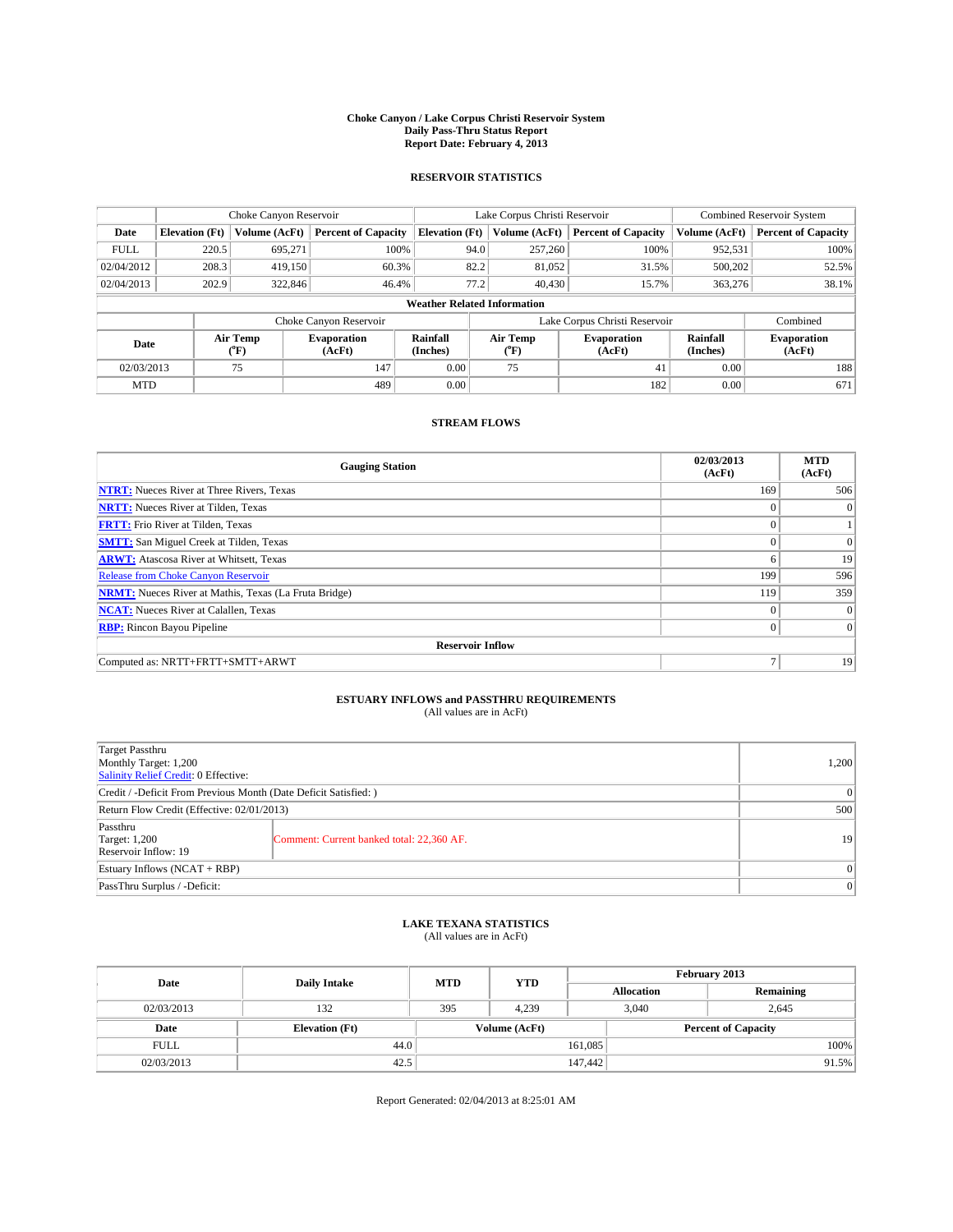#### **Choke Canyon / Lake Corpus Christi Reservoir System Daily Pass-Thru Status Report Report Date: February 5, 2013**

### **RESERVOIR STATISTICS**

|             | Choke Canyon Reservoir |                                      |                              |                                    | Lake Corpus Christi Reservoir |                  |                               |                      | <b>Combined Reservoir System</b> |  |  |
|-------------|------------------------|--------------------------------------|------------------------------|------------------------------------|-------------------------------|------------------|-------------------------------|----------------------|----------------------------------|--|--|
| Date        | <b>Elevation</b> (Ft)  | Volume (AcFt)                        | <b>Percent of Capacity</b>   | <b>Elevation (Ft)</b>              |                               | Volume (AcFt)    | <b>Percent of Capacity</b>    | Volume (AcFt)        | Percent of Capacity              |  |  |
| <b>FULL</b> | 220.5                  | 695,271                              | 100%                         |                                    | 94.0                          | 257,260          | 100%                          | 952,531              | 100%                             |  |  |
| 02/05/2012  | 208.3                  | 420,317                              | 60.5%                        |                                    | 82.2                          | 81,768           | 31.8%                         | 502,085              | 52.7%                            |  |  |
| 02/05/2013  | 202.9                  | 322,679                              | 46.4%                        |                                    | 77.2                          | 40,494           | 15.7%                         | 363.173              | 38.1%                            |  |  |
|             |                        |                                      |                              | <b>Weather Related Information</b> |                               |                  |                               |                      |                                  |  |  |
|             |                        |                                      | Choke Canyon Reservoir       |                                    |                               |                  | Lake Corpus Christi Reservoir |                      | Combined                         |  |  |
| Date        |                        | Air Temp<br>$({}^{\circ}\mathrm{F})$ | <b>Evaporation</b><br>(AcFt) | Rainfall<br>(Inches)               |                               | Air Temp<br>("F) | <b>Evaporation</b><br>(AcFt)  | Rainfall<br>(Inches) | <b>Evaporation</b><br>(AcFt)     |  |  |
| 02/04/2013  |                        | 80                                   | 146                          | 0.00                               |                               | 83               | 59                            | 0.00                 | 205                              |  |  |
| <b>MTD</b>  |                        |                                      | 635                          | 0.00                               |                               |                  | 241                           | 0.00                 | 876                              |  |  |

### **STREAM FLOWS**

| <b>Gauging Station</b>                                       | 02/04/2013<br>(AcFt) | <b>MTD</b><br>(AcFt) |
|--------------------------------------------------------------|----------------------|----------------------|
| <b>NTRT:</b> Nueces River at Three Rivers, Texas             | 171                  | 677                  |
| <b>NRTT:</b> Nueces River at Tilden, Texas                   | $\theta$             | $\theta$             |
| <b>FRTT:</b> Frio River at Tilden, Texas                     |                      |                      |
| <b>SMTT:</b> San Miguel Creek at Tilden, Texas               | $\theta$             | $\overline{0}$       |
| <b>ARWT:</b> Atascosa River at Whitsett, Texas               | 6                    | 25                   |
| <b>Release from Choke Canyon Reservoir</b>                   | 199                  | 794                  |
| <b>NRMT:</b> Nueces River at Mathis, Texas (La Fruta Bridge) | 125                  | 484                  |
| <b>NCAT:</b> Nueces River at Calallen, Texas                 | $\theta$             | $\overline{0}$       |
| <b>RBP:</b> Rincon Bayou Pipeline                            | $\Omega$             | $\Omega$             |
| <b>Reservoir Inflow</b>                                      |                      |                      |
| Computed as: NRTT+FRTT+SMTT+ARWT                             | $\overline{ }$       | 26                   |

# **ESTUARY INFLOWS and PASSTHRU REQUIREMENTS**<br>(All values are in AcFt)

| Target Passthru<br>Monthly Target: 1,200<br>Salinity Relief Credit: 0 Effective: |                                           |    |  |  |
|----------------------------------------------------------------------------------|-------------------------------------------|----|--|--|
| Credit / -Deficit From Previous Month (Date Deficit Satisfied: )                 |                                           |    |  |  |
| Return Flow Credit (Effective: 02/01/2013)                                       |                                           |    |  |  |
| Passthru<br><b>Target: 1,200</b><br>Reservoir Inflow: 26                         | Comment: Current banked total: 22,360 AF. | 26 |  |  |
| Estuary Inflows (NCAT + RBP)                                                     |                                           |    |  |  |
| PassThru Surplus / -Deficit:                                                     |                                           |    |  |  |

## **LAKE TEXANA STATISTICS** (All values are in AcFt)

| Date        |                       | <b>MTD</b>    |            | February 2013              |                   |           |
|-------------|-----------------------|---------------|------------|----------------------------|-------------------|-----------|
|             | <b>Daily Intake</b>   |               | <b>YTD</b> |                            | <b>Allocation</b> | Remaining |
| 02/04/2013  | 132                   | 527           | 4.371      |                            | 3,040<br>2,513    |           |
| Date        | <b>Elevation</b> (Ft) | Volume (AcFt) |            | <b>Percent of Capacity</b> |                   |           |
| <b>FULL</b> | 44.0                  |               |            | 161,085                    |                   | 100%      |
| 02/04/2013  | 42.4                  |               |            | 146,555                    |                   | $91.0\%$  |

Report Generated: 02/05/2013 at 8:07:17 AM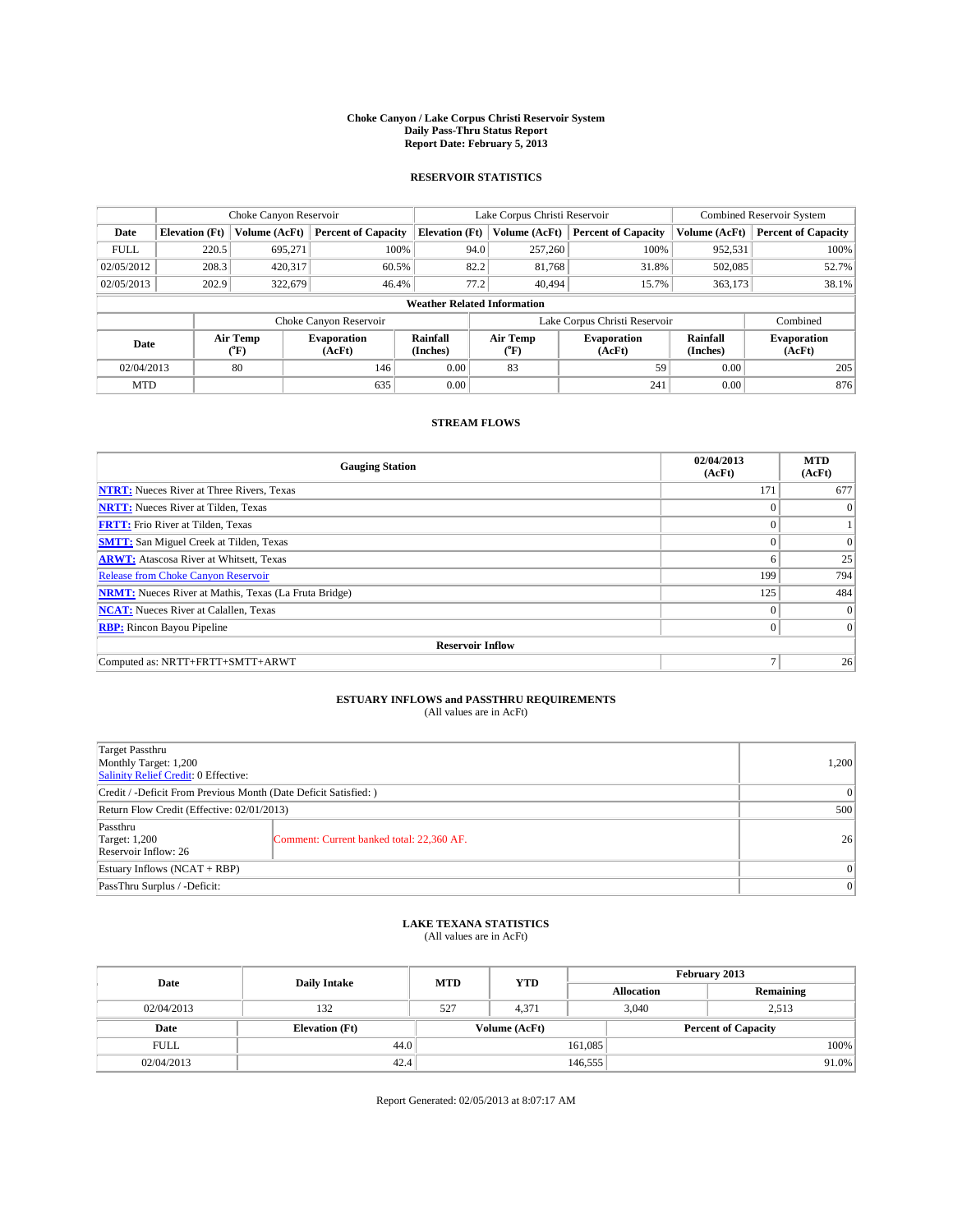#### **Choke Canyon / Lake Corpus Christi Reservoir System Daily Pass-Thru Status Report Report Date: February 6, 2013**

### **RESERVOIR STATISTICS**

|                                                                                  | Choke Canyon Reservoir             |               |                            |                              | Lake Corpus Christi Reservoir | <b>Combined Reservoir System</b> |               |                     |  |
|----------------------------------------------------------------------------------|------------------------------------|---------------|----------------------------|------------------------------|-------------------------------|----------------------------------|---------------|---------------------|--|
| Date                                                                             | <b>Elevation</b> (Ft)              | Volume (AcFt) | <b>Percent of Capacity</b> | <b>Elevation (Ft)</b>        | Volume (AcFt)                 | <b>Percent of Capacity</b>       | Volume (AcFt) | Percent of Capacity |  |
| <b>FULL</b>                                                                      | 220.5                              | 695.271       | 100%                       | 94.0                         | 257,260                       | 100%                             | 952,531       | 100%                |  |
| 02/06/2012                                                                       | 208.3                              | 420,122       | 60.4%                      | 82.2                         | 81,871                        | 31.8%                            | 501,993       | 52.7%               |  |
| 02/06/2013                                                                       | 202.9                              | 322,679       | 46.4%                      | 77.2                         | 40.494                        | 15.7%                            | 363,173       | 38.1%               |  |
|                                                                                  | <b>Weather Related Information</b> |               |                            |                              |                               |                                  |               |                     |  |
|                                                                                  |                                    |               | Choke Canyon Reservoir     |                              |                               | Lake Corpus Christi Reservoir    |               | Combined            |  |
| Rainfall<br>Air Temp<br><b>Evaporation</b><br>Date<br>(Inches)<br>(°F)<br>(AcFt) |                                    |               | Air Temp<br>("F)           | <b>Evaporation</b><br>(AcFt) | Rainfall<br>(Inches)          | <b>Evaporation</b><br>(AcFt)     |               |                     |  |
| 02/05/2013                                                                       |                                    | 81            | 156                        | 1.46                         | 83                            | 63                               | 0.19          | 219                 |  |
| <b>MTD</b>                                                                       |                                    |               | 791                        | 1.46                         |                               | 304                              | 0.19          | 1.095               |  |

### **STREAM FLOWS**

| <b>Gauging Station</b>                                       | 02/05/2013<br>(AcFt) | <b>MTD</b><br>(AcFt) |
|--------------------------------------------------------------|----------------------|----------------------|
| <b>NTRT:</b> Nueces River at Three Rivers, Texas             | 171                  | 848                  |
| <b>NRTT:</b> Nueces River at Tilden, Texas                   |                      | $\Omega$             |
| <b>FRTT:</b> Frio River at Tilden, Texas                     |                      |                      |
| <b>SMTT:</b> San Miguel Creek at Tilden, Texas               | $\theta$             | $\overline{0}$       |
| <b>ARWT:</b> Atascosa River at Whitsett, Texas               | 6                    | 31                   |
| <b>Release from Choke Canyon Reservoir</b>                   | 199                  | 993                  |
| <b>NRMT:</b> Nueces River at Mathis, Texas (La Fruta Bridge) | 127                  | 611                  |
| <b>NCAT:</b> Nueces River at Calallen, Texas                 | $\theta$             | $\Omega$             |
| <b>RBP:</b> Rincon Bayou Pipeline                            | $\Omega$             | $\vert$ 0            |
| <b>Reservoir Inflow</b>                                      |                      |                      |
| Computed as: NRTT+FRTT+SMTT+ARWT                             | 6                    | 32                   |

# **ESTUARY INFLOWS and PASSTHRU REQUIREMENTS**<br>(All values are in AcFt)

| <b>Target Passthru</b><br>Monthly Target: 1,200<br>Salinity Relief Credit: 0 Effective: |                                           |    |  |  |
|-----------------------------------------------------------------------------------------|-------------------------------------------|----|--|--|
| Credit / -Deficit From Previous Month (Date Deficit Satisfied: )                        |                                           |    |  |  |
| Return Flow Credit (Effective: 02/01/2013)                                              |                                           |    |  |  |
| Passthru<br><b>Target: 1,200</b><br>Reservoir Inflow: 32                                | Comment: Current banked total: 22,360 AF. | 32 |  |  |
| Estuary Inflows (NCAT + RBP)                                                            |                                           |    |  |  |
| PassThru Surplus / -Deficit:                                                            |                                           |    |  |  |

## **LAKE TEXANA STATISTICS** (All values are in AcFt)

| Date        |                       | <b>MTD</b> | <b>YTD</b>    | February 2013 |                   |                            |  |
|-------------|-----------------------|------------|---------------|---------------|-------------------|----------------------------|--|
|             | <b>Daily Intake</b>   |            |               |               | <b>Allocation</b> | Remaining                  |  |
| 02/05/2013  | 132                   | 658        | 4.502         |               | 3,040             | 2,382                      |  |
| Date        | <b>Elevation</b> (Ft) |            | Volume (AcFt) |               |                   | <b>Percent of Capacity</b> |  |
| <b>FULL</b> | 44.0                  |            |               | 161,085       |                   | 100%                       |  |
| 02/05/2013  | 42.4                  |            |               | 146,555       |                   | $91.0\%$                   |  |

Report Generated: 02/06/2013 at 8:16:28 AM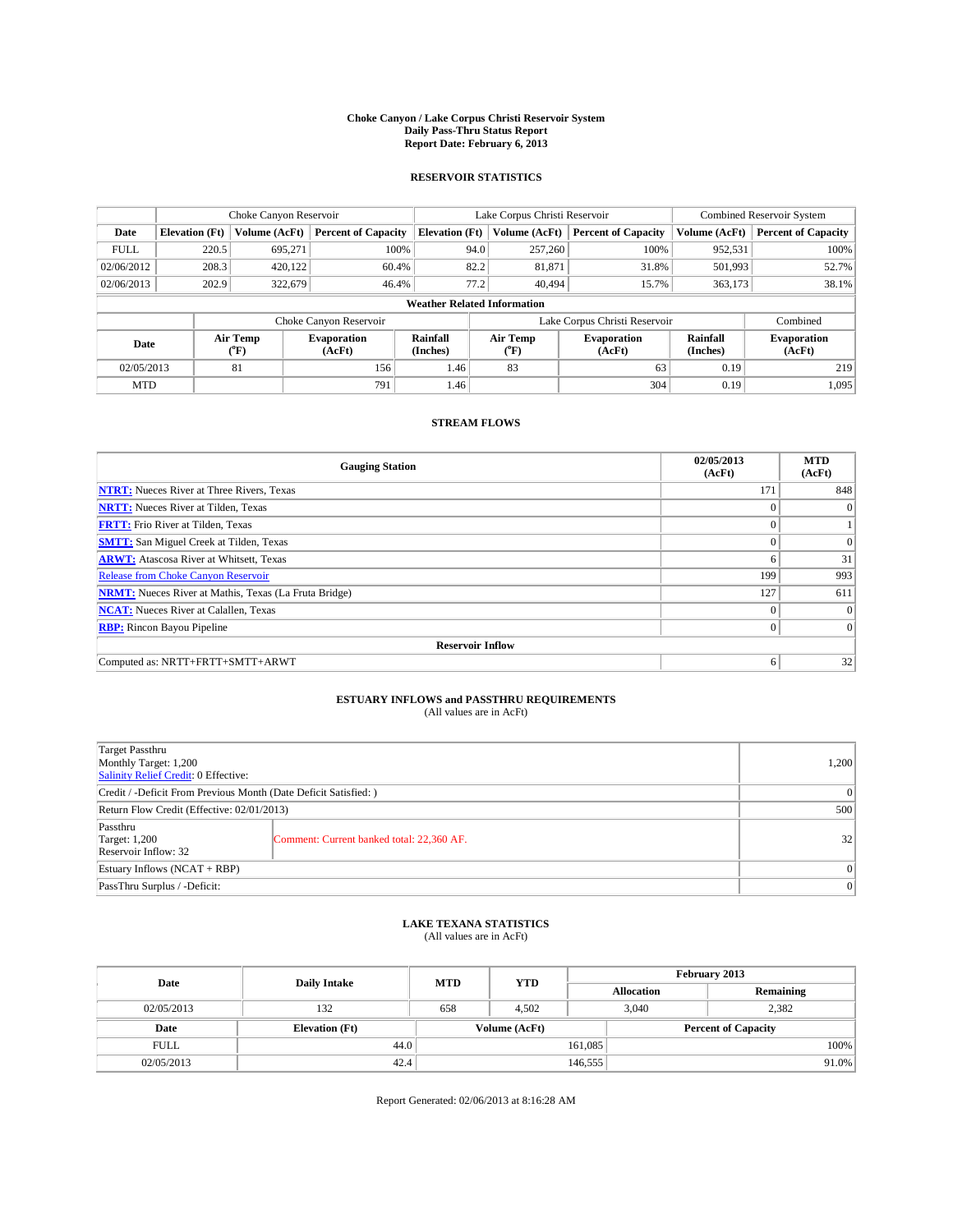#### **Choke Canyon / Lake Corpus Christi Reservoir System Daily Pass-Thru Status Report Report Date: February 7, 2013**

### **RESERVOIR STATISTICS**

|             | Choke Canyon Reservoir             |                  |                              |                       | Lake Corpus Christi Reservoir | Combined Reservoir System     |                      |                              |  |
|-------------|------------------------------------|------------------|------------------------------|-----------------------|-------------------------------|-------------------------------|----------------------|------------------------------|--|
| Date        | <b>Elevation</b> (Ft)              | Volume (AcFt)    | <b>Percent of Capacity</b>   | <b>Elevation (Ft)</b> | Volume (AcFt)                 | <b>Percent of Capacity</b>    | Volume (AcFt)        | <b>Percent of Capacity</b>   |  |
| <b>FULL</b> | 220.5                              | 695.271          | 100%                         | 94.0                  | 257,260                       | 100%                          | 952,531              | 100%                         |  |
| 02/07/2012  | 208.4                              | 421,683          | 60.7%                        | 82.2                  | 81,461                        | 31.7%                         | 503,144              | 52.8%                        |  |
| 02/07/2013  | 203.0                              | 324,532          | 46.7%                        | 77.3                  | 41.199                        | 16.0%                         | 365,731              | 38.4%                        |  |
|             | <b>Weather Related Information</b> |                  |                              |                       |                               |                               |                      |                              |  |
|             |                                    |                  | Choke Canyon Reservoir       |                       |                               | Lake Corpus Christi Reservoir |                      | Combined                     |  |
| Date        |                                    | Air Temp<br>(°F) | <b>Evaporation</b><br>(AcFt) | Rainfall<br>(Inches)  | Air Temp<br>$(^{0}F)$         | Evaporation<br>(AcFt)         | Rainfall<br>(Inches) | <b>Evaporation</b><br>(AcFt) |  |
| 02/06/2013  |                                    | 71               | 118                          | 0.31                  | 70                            | 45                            | 0.54                 | 163                          |  |
| <b>MTD</b>  |                                    |                  | 909                          | 1.77                  |                               | 349                           | 0.73                 | 1,258                        |  |

### **STREAM FLOWS**

| <b>Gauging Station</b>                                       | 02/06/2013<br>(AcFt) | <b>MTD</b><br>(AcFt) |  |  |  |  |
|--------------------------------------------------------------|----------------------|----------------------|--|--|--|--|
| <b>NTRT:</b> Nueces River at Three Rivers, Texas             | 228                  | 1,076                |  |  |  |  |
| <b>NRTT:</b> Nueces River at Tilden, Texas                   | 85                   | 85                   |  |  |  |  |
| <b>FRTT:</b> Frio River at Tilden, Texas                     |                      | 8                    |  |  |  |  |
| <b>SMTT:</b> San Miguel Creek at Tilden, Texas               | 44                   | 44                   |  |  |  |  |
| <b>ARWT:</b> Atascosa River at Whitsett, Texas               | 17                   | 48                   |  |  |  |  |
| Release from Choke Canyon Reservoir                          | 199                  | 1,191                |  |  |  |  |
| <b>NRMT:</b> Nueces River at Mathis, Texas (La Fruta Bridge) | 119                  | 730                  |  |  |  |  |
| <b>NCAT:</b> Nueces River at Calallen, Texas                 |                      | $\Omega$             |  |  |  |  |
| <b>RBP:</b> Rincon Bayou Pipeline                            | 0                    | $\Omega$             |  |  |  |  |
| <b>Reservoir Inflow</b>                                      |                      |                      |  |  |  |  |
| Computed as: (NTRT+FRTT+SMTT)-Release From Choke Canyon      | 81                   | 113                  |  |  |  |  |

# **ESTUARY INFLOWS and PASSTHRU REQUIREMENTS**<br>(All values are in AcFt)

| Target Passthru<br>Monthly Target: 1,200<br>Salinity Relief Credit: 0 Effective: |                                           |     |  |  |
|----------------------------------------------------------------------------------|-------------------------------------------|-----|--|--|
| Credit / -Deficit From Previous Month (Date Deficit Satisfied: )                 |                                           |     |  |  |
| Return Flow Credit (Effective: 02/01/2013)                                       |                                           |     |  |  |
| Passthru<br>Target: 1,200<br>Reservoir Inflow: 113                               | Comment: Current banked total: 22,360 AF. | 113 |  |  |
| Estuary Inflows (NCAT + RBP)                                                     |                                           |     |  |  |
| PassThru Surplus / -Deficit:                                                     | $\Omega$                                  |     |  |  |

## **LAKE TEXANA STATISTICS** (All values are in AcFt)

| Date        | <b>Daily Intake</b>   | <b>MTD</b>    | <b>YTD</b> | February 2013 |                   |                            |  |
|-------------|-----------------------|---------------|------------|---------------|-------------------|----------------------------|--|
|             |                       |               |            |               | <b>Allocation</b> | Remaining                  |  |
| 02/06/2013  | 131                   | 789           | 4.634      |               | 3,040<br>2,251    |                            |  |
| Date        | <b>Elevation</b> (Ft) | Volume (AcFt) |            |               |                   | <b>Percent of Capacity</b> |  |
| <b>FULL</b> | 44.0                  |               |            | 161,085       |                   | 100%                       |  |
| 02/06/2013  | 42.5                  |               |            | 147,442       |                   | 91.5%                      |  |

Report Generated: 02/07/2013 at 8:29:42 AM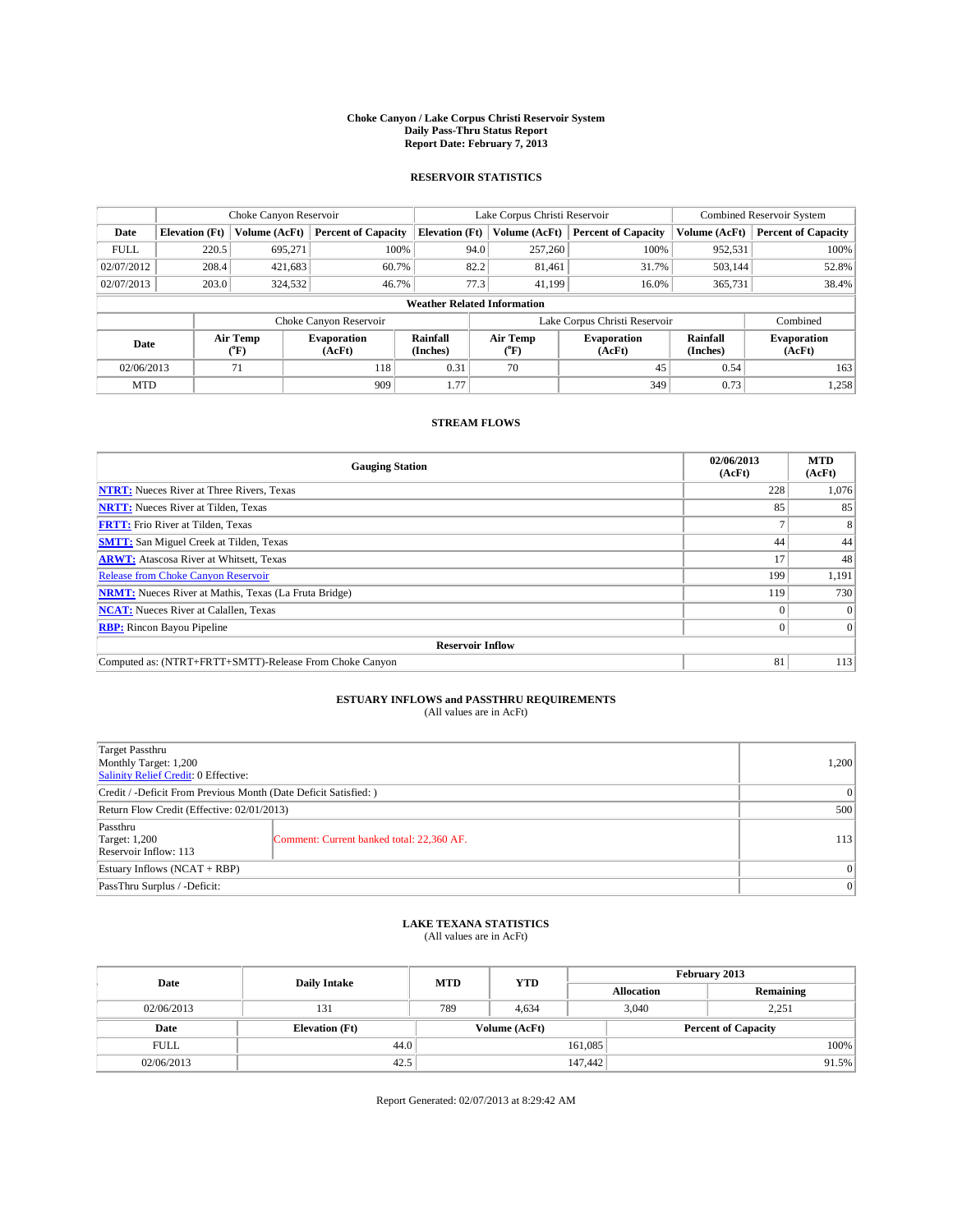#### **Choke Canyon / Lake Corpus Christi Reservoir System Daily Pass-Thru Status Report Report Date: February 8, 2013**

### **RESERVOIR STATISTICS**

|             | Choke Canyon Reservoir             |                  |                              |                       | Lake Corpus Christi Reservoir | <b>Combined Reservoir System</b> |                      |                              |  |
|-------------|------------------------------------|------------------|------------------------------|-----------------------|-------------------------------|----------------------------------|----------------------|------------------------------|--|
| Date        | <b>Elevation</b> (Ft)              | Volume (AcFt)    | <b>Percent of Capacity</b>   | <b>Elevation (Ft)</b> | Volume (AcFt)                 | <b>Percent of Capacity</b>       | Volume (AcFt)        | Percent of Capacity          |  |
| <b>FULL</b> | 220.5                              | 695.271          | 100%                         | 94.0                  | 257,260                       | 100%                             | 952,531              | 100%                         |  |
| 02/08/2012  | 208.3                              | 419,536          | 60.3%                        | 82.2                  | 81,461                        | 31.7%                            | 500,997              | 52.6%                        |  |
| 02/08/2013  | 203.0                              | 323,517          | 46.5%                        | 77.3                  | 41.199                        | 16.0%                            | 364,716              | 38.3%                        |  |
|             | <b>Weather Related Information</b> |                  |                              |                       |                               |                                  |                      |                              |  |
|             |                                    |                  | Choke Canyon Reservoir       |                       |                               | Lake Corpus Christi Reservoir    |                      | Combined                     |  |
| Date        |                                    | Air Temp<br>(°F) | <b>Evaporation</b><br>(AcFt) | Rainfall<br>(Inches)  | Air Temp<br>("F)              | <b>Evaporation</b><br>(AcFt)     | Rainfall<br>(Inches) | <b>Evaporation</b><br>(AcFt) |  |
| 02/07/2013  |                                    | 71               | 59                           | 0.01                  | 70                            | 19                               | 0.00                 | 78                           |  |
| <b>MTD</b>  |                                    |                  | 968                          | 1.78                  |                               | 368                              | 0.73                 | 1,336                        |  |

### **STREAM FLOWS**

| <b>Gauging Station</b>                                       | 02/07/2013<br>(AcFt) | <b>MTD</b><br>(AcFt) |  |  |  |  |
|--------------------------------------------------------------|----------------------|----------------------|--|--|--|--|
| <b>NTRT:</b> Nueces River at Three Rivers, Texas             | 258                  | 1,334                |  |  |  |  |
| <b>NRTT:</b> Nueces River at Tilden, Texas                   | 199                  | 284                  |  |  |  |  |
| <b>FRTT:</b> Frio River at Tilden, Texas                     |                      | 18                   |  |  |  |  |
| <b>SMTT:</b> San Miguel Creek at Tilden, Texas               |                      | 46                   |  |  |  |  |
| <b>ARWT:</b> Atascosa River at Whitsett, Texas               | 22                   | 70                   |  |  |  |  |
| <b>Release from Choke Canyon Reservoir</b>                   | 149                  | 1,340                |  |  |  |  |
| <b>NRMT:</b> Nueces River at Mathis, Texas (La Fruta Bridge) | 111                  | 842                  |  |  |  |  |
| <b>NCAT:</b> Nueces River at Calallen, Texas                 |                      | $\Omega$             |  |  |  |  |
| <b>RBP:</b> Rincon Bayou Pipeline                            | $\Omega$             | $\Omega$             |  |  |  |  |
| <b>Reservoir Inflow</b>                                      |                      |                      |  |  |  |  |
| Computed as: (NTRT+FRTT+SMTT)-Release From Choke Canyon      | 121                  | 234                  |  |  |  |  |

## **ESTUARY INFLOWS and PASSTHRU REQUIREMENTS**<br>(All values are in AcFt)

| Target Passthru<br>Monthly Target: 1,200<br>Salinity Relief Credit: 0 Effective: |                                           |     |  |  |
|----------------------------------------------------------------------------------|-------------------------------------------|-----|--|--|
| Credit / -Deficit From Previous Month (Date Deficit Satisfied: )                 |                                           |     |  |  |
| Return Flow Credit (Effective: 02/01/2013)                                       |                                           |     |  |  |
| Passthru<br><b>Target: 1,200</b><br>Reservoir Inflow: 234                        | Comment: Current banked total: 22,360 AF. | 234 |  |  |
| Estuary Inflows (NCAT + RBP)                                                     |                                           |     |  |  |
| PassThru Surplus / -Deficit:                                                     | 0                                         |     |  |  |

## **LAKE TEXANA STATISTICS** (All values are in AcFt)

| Date        |                       | <b>MTD</b> |               | February 2013 |                            |           |  |
|-------------|-----------------------|------------|---------------|---------------|----------------------------|-----------|--|
|             | <b>Daily Intake</b>   |            | <b>YTD</b>    |               | <b>Allocation</b>          | Remaining |  |
| 02/07/2013  | 131                   | 921        | 4.765         |               | 3,040<br>2.119             |           |  |
| Date        | <b>Elevation</b> (Ft) |            | Volume (AcFt) |               | <b>Percent of Capacity</b> |           |  |
| <b>FULL</b> | 44.0                  |            |               | 161,085       |                            | 100%      |  |
| 02/07/2013  | 42.5                  |            |               | 147,442       |                            | 91.5%     |  |

Report Generated: 02/08/2013 at 8:05:44 AM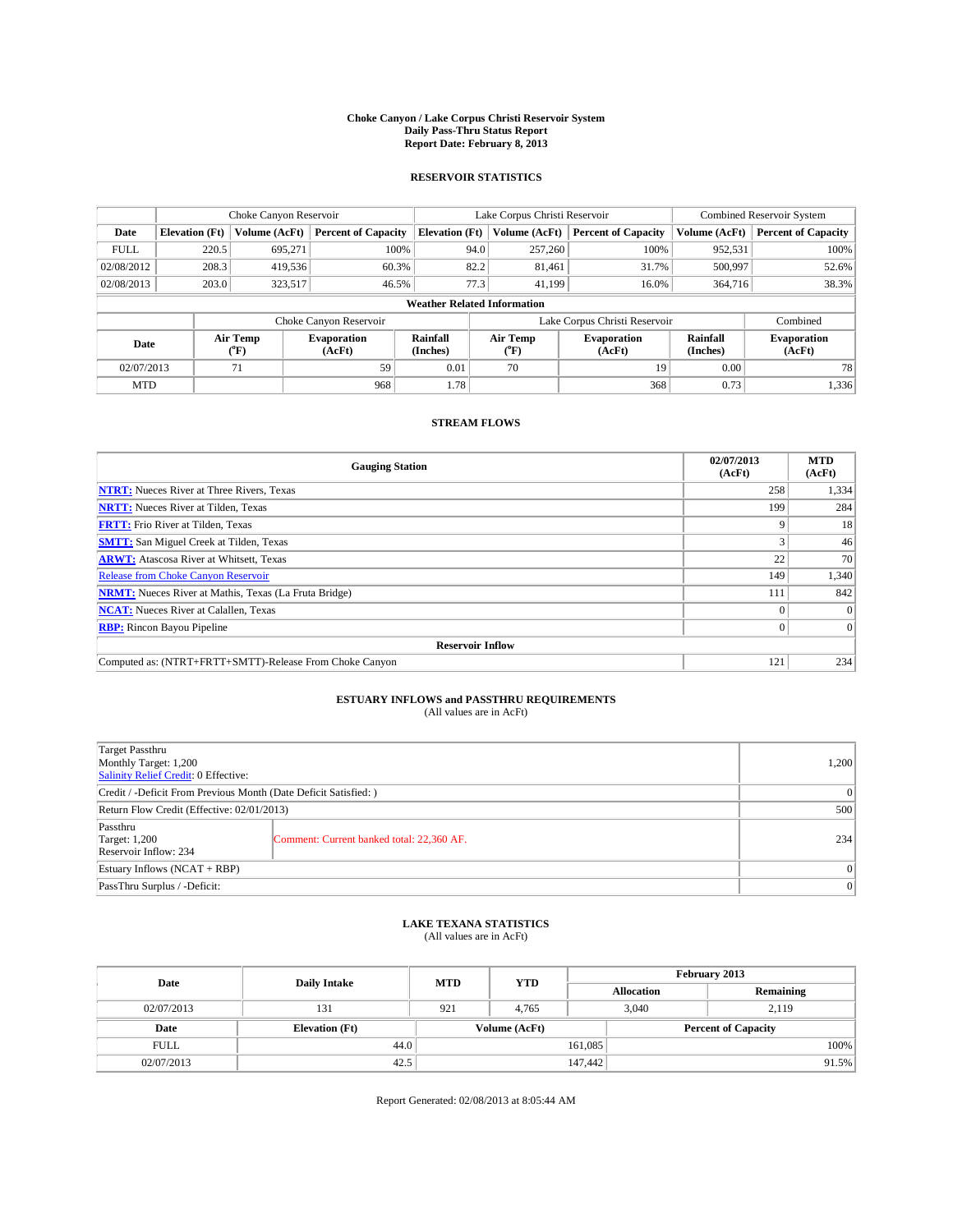#### **Choke Canyon / Lake Corpus Christi Reservoir System Daily Pass-Thru Status Report Report Date: February 9, 2013**

### **RESERVOIR STATISTICS**

|             | Choke Canyon Reservoir             |                  |                            |                       | Lake Corpus Christi Reservoir | <b>Combined Reservoir System</b> |                      |                              |  |
|-------------|------------------------------------|------------------|----------------------------|-----------------------|-------------------------------|----------------------------------|----------------------|------------------------------|--|
| Date        | <b>Elevation</b> (Ft)              | Volume (AcFt)    | <b>Percent of Capacity</b> | <b>Elevation</b> (Ft) | Volume (AcFt)                 | <b>Percent of Capacity</b>       | Volume (AcFt)        | Percent of Capacity          |  |
| <b>FULL</b> | 220.5                              | 695,271          | 100%                       | 94.0                  | 257,260                       | 100%                             | 952,531              | 100%                         |  |
| 02/09/2012  | 208.4                              | 420,512          | 60.5%                      | 82.2                  | 81,461                        | 31.7%                            | 501,973              | 52.7%                        |  |
| 02/09/2013  | 203.0                              | 323,684          | 46.6%                      | 77.3                  | 41.328                        | 16.1%                            | 365,012              | 38.3%                        |  |
|             | <b>Weather Related Information</b> |                  |                            |                       |                               |                                  |                      |                              |  |
|             |                                    |                  | Choke Canyon Reservoir     |                       |                               | Lake Corpus Christi Reservoir    |                      | Combined                     |  |
| Date        |                                    | Air Temp<br>(°F) | Evaporation<br>(AcFt)      | Rainfall<br>(Inches)  | Air Temp<br>("F)              | <b>Evaporation</b><br>(AcFt)     | Rainfall<br>(Inches) | <b>Evaporation</b><br>(AcFt) |  |
| 02/08/2013  |                                    | 70               | 147                        | 0.00                  | 70                            | 56                               | 0.00                 | 203                          |  |
| <b>MTD</b>  |                                    |                  | 1,115                      | 1.78                  |                               | 424                              | 0.73                 | 1,539                        |  |

### **STREAM FLOWS**

| <b>Gauging Station</b>                                       | 02/08/2013<br>(AcFt) | <b>MTD</b><br>(AcFt) |  |  |  |  |
|--------------------------------------------------------------|----------------------|----------------------|--|--|--|--|
| <b>NTRT:</b> Nueces River at Three Rivers, Texas             | 117                  | 1,451                |  |  |  |  |
| <b>NRTT:</b> Nueces River at Tilden, Texas                   | 30                   | 314                  |  |  |  |  |
| <b>FRTT:</b> Frio River at Tilden, Texas                     |                      | 21                   |  |  |  |  |
| <b>SMTT:</b> San Miguel Creek at Tilden, Texas               |                      | 46                   |  |  |  |  |
| <b>ARWT:</b> Atascosa River at Whitsett, Texas               | 24                   | 93                   |  |  |  |  |
| <b>Release from Choke Canyon Reservoir</b>                   | 99                   | 1,439                |  |  |  |  |
| <b>NRMT:</b> Nueces River at Mathis, Texas (La Fruta Bridge) | 113                  | 955                  |  |  |  |  |
| <b>NCAT:</b> Nueces River at Calallen, Texas                 |                      | $\Omega$             |  |  |  |  |
| <b>RBP:</b> Rincon Bayou Pipeline                            | $\Omega$             | $\Omega$             |  |  |  |  |
| <b>Reservoir Inflow</b>                                      |                      |                      |  |  |  |  |
| Computed as: (NTRT+FRTT+SMTT)-Release From Choke Canyon      | 22                   | 256                  |  |  |  |  |

# **ESTUARY INFLOWS and PASSTHRU REQUIREMENTS**<br>(All values are in AcFt)

| Target Passthru<br>Monthly Target: 1,200<br>Salinity Relief Credit: 0 Effective: |                                           |     |  |  |
|----------------------------------------------------------------------------------|-------------------------------------------|-----|--|--|
| Credit / -Deficit From Previous Month (Date Deficit Satisfied: )                 |                                           |     |  |  |
| Return Flow Credit (Effective: 02/01/2013)                                       |                                           |     |  |  |
| Passthru<br><b>Target: 1,200</b><br>Reservoir Inflow: 256                        | Comment: Current banked total: 22,360 AF. | 256 |  |  |
| Estuary Inflows $(NCAT + RBP)$                                                   |                                           |     |  |  |
| PassThru Surplus / -Deficit:                                                     | 0                                         |     |  |  |

## **LAKE TEXANA STATISTICS** (All values are in AcFt)

| Date        |                       | <b>MTD</b> | <b>YTD</b>    | February 2013 |                            |           |  |
|-------------|-----------------------|------------|---------------|---------------|----------------------------|-----------|--|
|             | <b>Daily Intake</b>   |            |               |               | <b>Allocation</b>          | Remaining |  |
| 02/08/2013  | 130                   | 1.051      | 4.895         |               | 3,040<br>1,989             |           |  |
| Date        | <b>Elevation</b> (Ft) |            | Volume (AcFt) |               | <b>Percent of Capacity</b> |           |  |
| <b>FULL</b> | 44.0                  |            |               | 161,085       |                            | 100%      |  |
| 02/08/2013  | 42.5                  |            |               | 147,442       |                            | 91.5%     |  |

Report Generated: 02/09/2013 at 7:49:54 AM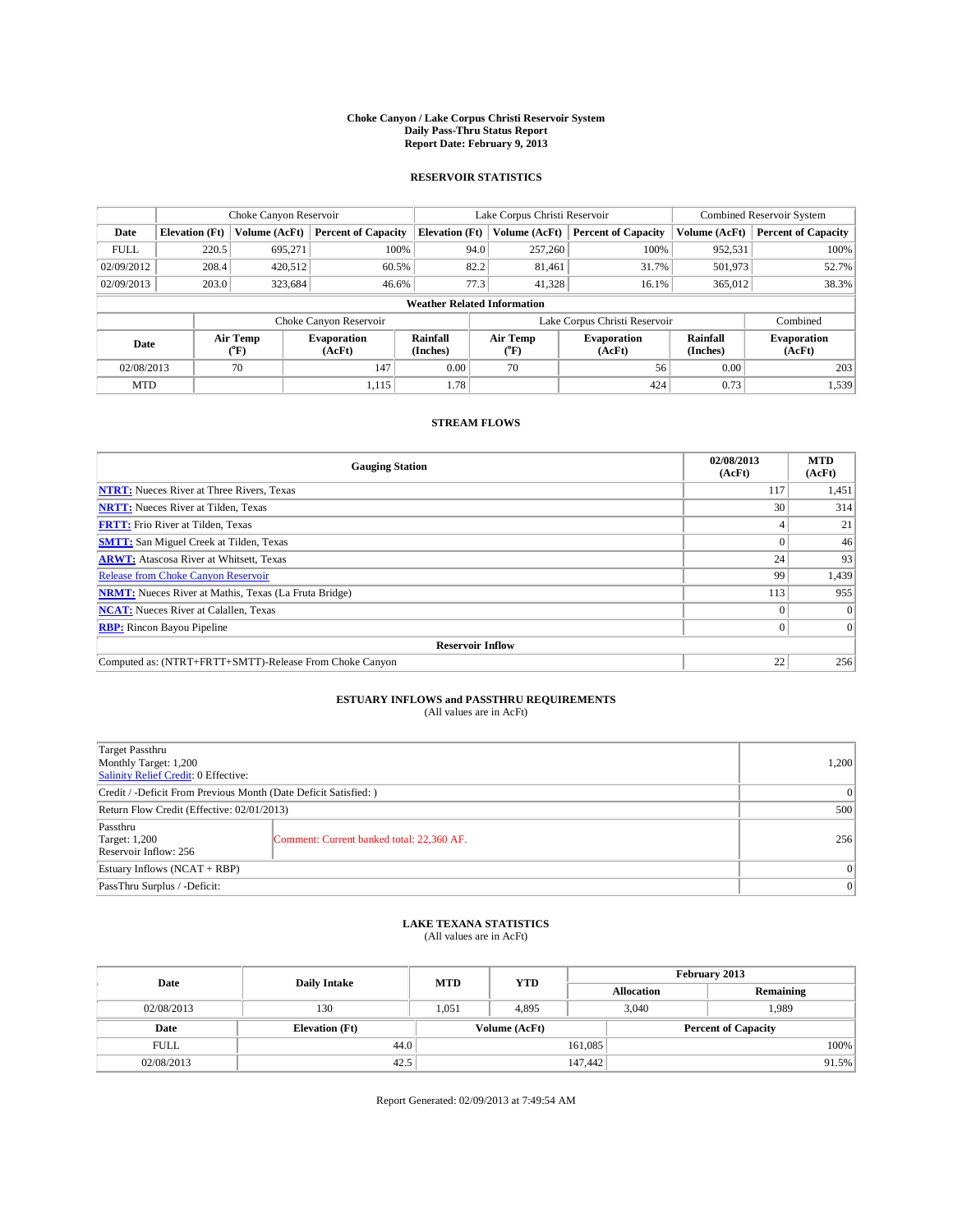#### **Choke Canyon / Lake Corpus Christi Reservoir System Daily Pass-Thru Status Report Report Date: February 10, 2013**

### **RESERVOIR STATISTICS**

|             |                       | Choke Canyon Reservoir |                              |                                    | Lake Corpus Christi Reservoir | Combined Reservoir System     |               |                              |
|-------------|-----------------------|------------------------|------------------------------|------------------------------------|-------------------------------|-------------------------------|---------------|------------------------------|
| Date        | <b>Elevation</b> (Ft) | Volume (AcFt)          | <b>Percent of Capacity</b>   | <b>Elevation (Ft)</b>              | Volume (AcFt)                 | <b>Percent of Capacity</b>    | Volume (AcFt) | <b>Percent of Capacity</b>   |
| <b>FULL</b> | 220.5                 | 695.271                | 100%                         | 94.0                               | 257,260                       | 100%                          | 952,531       | 100%                         |
| 02/10/2012  | 208.4                 | 420,707                | 60.5%                        | 82.2                               | 81,563                        | 31.7%                         | 502,270       | 52.7%                        |
| 02/10/2013  | 203.0                 | 324,022                | 46.6%                        | 77.3                               | 41.392                        | 16.1%                         | 365,414       | 38.4%                        |
|             |                       |                        |                              | <b>Weather Related Information</b> |                               |                               |               |                              |
|             |                       |                        | Choke Canyon Reservoir       |                                    |                               | Lake Corpus Christi Reservoir |               | Combined                     |
| Date        |                       | Air Temp<br>(°F)       | <b>Evaporation</b><br>(AcFt) | Rainfall<br>(Inches)               | Air Temp<br>$(^{0}F)$         | <b>Evaporation</b><br>(AcFt)  |               | <b>Evaporation</b><br>(AcFt) |
| 02/09/2013  |                       | 72                     | 20                           | 0.00                               | 72                            |                               | 0.01          | 24                           |
| <b>MTD</b>  |                       |                        | 1,135                        | 1.78                               |                               | 428                           | 0.74          | 1,563                        |

### **STREAM FLOWS**

| <b>Gauging Station</b>                                       | 02/09/2013<br>(AcFt) | <b>MTD</b><br>(AcFt) |  |  |  |  |
|--------------------------------------------------------------|----------------------|----------------------|--|--|--|--|
| <b>NTRT:</b> Nueces River at Three Rivers, Texas             | 107                  | 1,558                |  |  |  |  |
| <b>NRTT:</b> Nueces River at Tilden, Texas                   |                      | 317                  |  |  |  |  |
| <b>FRTT:</b> Frio River at Tilden, Texas                     |                      | 23                   |  |  |  |  |
| <b>SMTT:</b> San Miguel Creek at Tilden, Texas               |                      | 46                   |  |  |  |  |
| <b>ARWT:</b> Atascosa River at Whitsett, Texas               | 24                   | 117                  |  |  |  |  |
| <b>Release from Choke Canyon Reservoir</b>                   | 99                   | 1,538                |  |  |  |  |
| <b>NRMT:</b> Nueces River at Mathis, Texas (La Fruta Bridge) | 107                  | 1,062                |  |  |  |  |
| <b>NCAT:</b> Nueces River at Calallen, Texas                 |                      | $\Omega$             |  |  |  |  |
| <b>RBP:</b> Rincon Bayou Pipeline                            | $\Omega$             | $\Omega$             |  |  |  |  |
| <b>Reservoir Inflow</b>                                      |                      |                      |  |  |  |  |
| Computed as: (NTRT+FRTT+SMTT)-Release From Choke Canyon      | 9                    | 265                  |  |  |  |  |

# **ESTUARY INFLOWS and PASSTHRU REQUIREMENTS**<br>(All values are in AcFt)

| Target Passthru<br>Monthly Target: 1,200<br>Salinity Relief Credit: 0 Effective: | 1,200                                     |     |  |  |
|----------------------------------------------------------------------------------|-------------------------------------------|-----|--|--|
| Credit / -Deficit From Previous Month (Date Deficit Satisfied: )                 |                                           |     |  |  |
| Return Flow Credit (Effective: 02/01/2013)                                       | 500                                       |     |  |  |
| Passthru<br>Target: 1,200<br>Reservoir Inflow: 265                               | Comment: Current banked total: 22,360 AF. | 265 |  |  |
| Estuary Inflows (NCAT + RBP)                                                     |                                           |     |  |  |
| PassThru Surplus / -Deficit:                                                     | $\Omega$                                  |     |  |  |

## **LAKE TEXANA STATISTICS** (All values are in AcFt)

| Date        | <b>Daily Intake</b>   | <b>MTD</b>    | <b>YTD</b> | February 2013 |                            |           |  |
|-------------|-----------------------|---------------|------------|---------------|----------------------------|-----------|--|
|             |                       |               |            |               | <b>Allocation</b>          | Remaining |  |
| 02/09/2013  | 130                   | 1.180         | 5.025      |               | 1,860<br>3,040             |           |  |
| Date        | <b>Elevation</b> (Ft) | Volume (AcFt) |            |               | <b>Percent of Capacity</b> |           |  |
| <b>FULL</b> | 44.0                  |               |            | 161,085       |                            | 100%      |  |
| 02/09/2013  | 42.4                  |               |            | 146,555       |                            | $91.0\%$  |  |

Report Generated: 02/10/2013 at 8:23:46 AM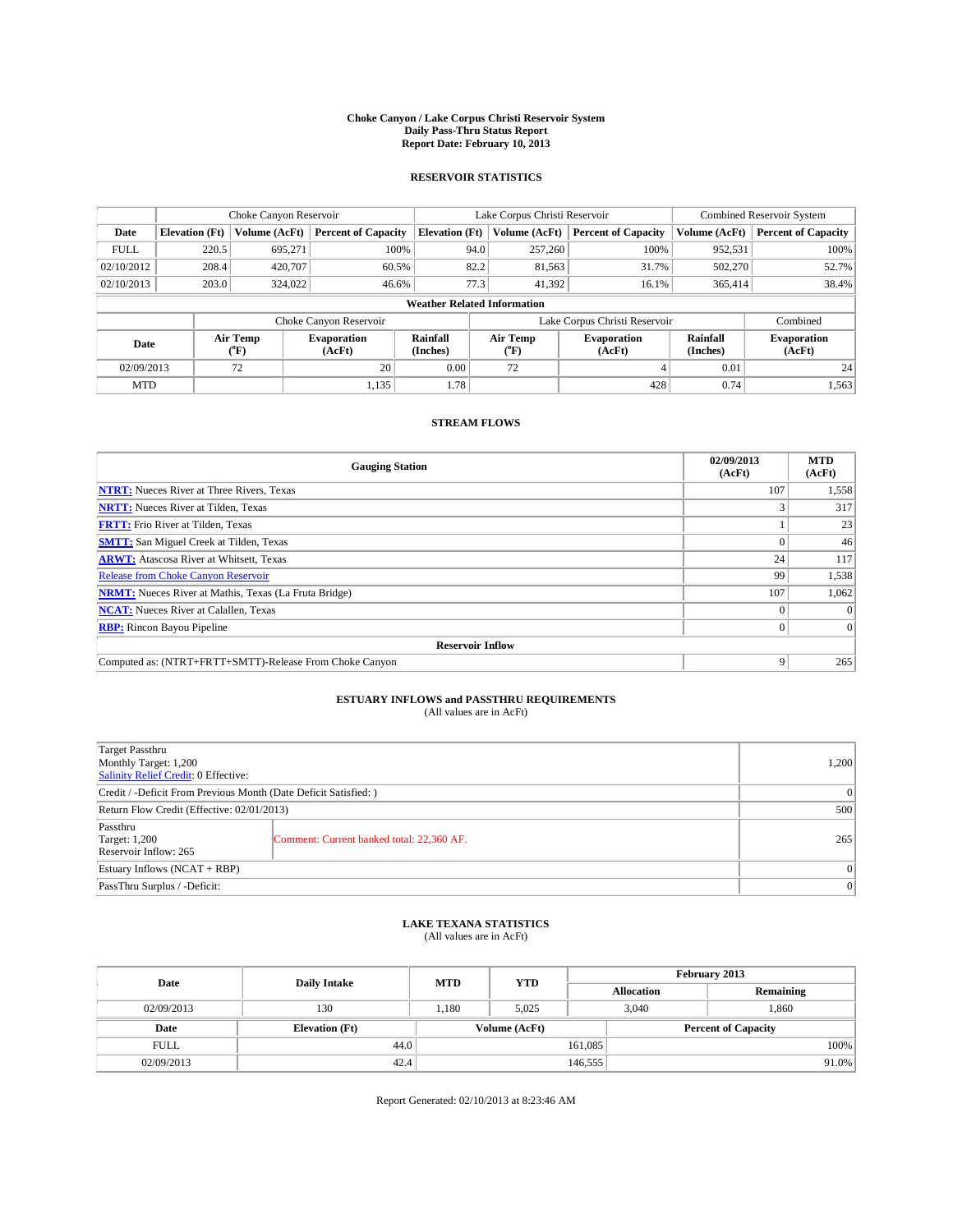#### **Choke Canyon / Lake Corpus Christi Reservoir System Daily Pass-Thru Status Report Report Date: February 11, 2013**

### **RESERVOIR STATISTICS**

|             |                       | Choke Canyon Reservoir |                              |                                    | Lake Corpus Christi Reservoir | Combined Reservoir System     |                      |                              |
|-------------|-----------------------|------------------------|------------------------------|------------------------------------|-------------------------------|-------------------------------|----------------------|------------------------------|
| Date        | <b>Elevation</b> (Ft) | Volume (AcFt)          | <b>Percent of Capacity</b>   | <b>Elevation (Ft)</b>              | Volume (AcFt)                 | <b>Percent of Capacity</b>    | Volume (AcFt)        | <b>Percent of Capacity</b>   |
| <b>FULL</b> | 220.5                 | 695.271                | 100%                         | 94.0                               | 257,260                       | 100%                          | 952,531              | 100%                         |
| 02/11/2012  | 208.3                 | 419,926                | 60.4%                        | 82.2                               | 81,563                        | 31.7%                         | 501,489              | 52.6%                        |
| 02/11/2013  | 203.1                 | 324,871                | 46.7%                        | 77.3                               | 41.457                        | 16.1%                         | 366,328              | 38.5%                        |
|             |                       |                        |                              | <b>Weather Related Information</b> |                               |                               |                      |                              |
|             |                       |                        | Choke Canyon Reservoir       |                                    |                               | Lake Corpus Christi Reservoir |                      | Combined                     |
| Date        |                       | Air Temp<br>(°F)       | <b>Evaporation</b><br>(AcFt) | Rainfall<br>(Inches)               | Air Temp<br>$(^{0}F)$         | <b>Evaporation</b><br>(AcFt)  | Rainfall<br>(Inches) | <b>Evaporation</b><br>(AcFt) |
| 02/10/2013  |                       | 73                     | 186                          | 0.93                               | 75                            | 90                            | 0.02                 | 276                          |
| <b>MTD</b>  |                       |                        | 1,321                        | 2.71                               |                               | 518                           | 0.76                 | 1,839                        |

### **STREAM FLOWS**

| <b>Gauging Station</b>                                       | 02/10/2013<br>(AcFt) | <b>MTD</b><br>(AcFt) |  |  |  |  |
|--------------------------------------------------------------|----------------------|----------------------|--|--|--|--|
| <b>NTRT:</b> Nueces River at Three Rivers, Texas             | 107                  | 1,665                |  |  |  |  |
| <b>NRTT:</b> Nueces River at Tilden, Texas                   |                      | 317                  |  |  |  |  |
| <b>FRTT:</b> Frio River at Tilden, Texas                     |                      | 23                   |  |  |  |  |
| <b>SMTT:</b> San Miguel Creek at Tilden, Texas               |                      | 46                   |  |  |  |  |
| <b>ARWT:</b> Atascosa River at Whitsett, Texas               | 22                   | 139                  |  |  |  |  |
| <b>Release from Choke Canyon Reservoir</b>                   | 99                   | 1,638                |  |  |  |  |
| <b>NRMT:</b> Nueces River at Mathis, Texas (La Fruta Bridge) | 119                  | 1,181                |  |  |  |  |
| <b>NCAT:</b> Nueces River at Calallen, Texas                 |                      | $\Omega$             |  |  |  |  |
| <b>RBP:</b> Rincon Bayou Pipeline                            | $\Omega$             | $\Omega$             |  |  |  |  |
| <b>Reservoir Inflow</b>                                      |                      |                      |  |  |  |  |
| Computed as: (NTRT+FRTT+SMTT)-Release From Choke Canyon      | 9                    | 273                  |  |  |  |  |

# **ESTUARY INFLOWS and PASSTHRU REQUIREMENTS**<br>(All values are in AcFt)

| Target Passthru<br>Monthly Target: 1,200<br>Salinity Relief Credit: 0 Effective: | 1,200                                     |     |  |  |
|----------------------------------------------------------------------------------|-------------------------------------------|-----|--|--|
| Credit / -Deficit From Previous Month (Date Deficit Satisfied: )                 |                                           |     |  |  |
| Return Flow Credit (Effective: 02/01/2013)                                       |                                           |     |  |  |
| Passthru<br>Target: 1,200<br>Reservoir Inflow: 273                               | Comment: Current banked total: 22,360 AF. | 273 |  |  |
| Estuary Inflows (NCAT + RBP)                                                     |                                           |     |  |  |
| PassThru Surplus / -Deficit:                                                     | $\Omega$                                  |     |  |  |

# **LAKE TEXANA STATISTICS** (All values are in AcFt)

| Date        | <b>Daily Intake</b>   | <b>MTD</b> | <b>YTD</b>    | February 2013 |                            |           |  |
|-------------|-----------------------|------------|---------------|---------------|----------------------------|-----------|--|
|             |                       |            |               |               | <b>Allocation</b>          | Remaining |  |
| 02/10/2013  | 130                   | 1.310      | 5.154         |               | 3,040<br>1,730             |           |  |
| Date        | <b>Elevation</b> (Ft) |            | Volume (AcFt) |               | <b>Percent of Capacity</b> |           |  |
| <b>FULL</b> | 44.0                  |            |               | 161,085       |                            | 100%      |  |
| 02/10/2013  | 42.4                  |            |               | 146,555       |                            | 91.0%     |  |

Report Generated: 02/11/2013 at 8:46:56 AM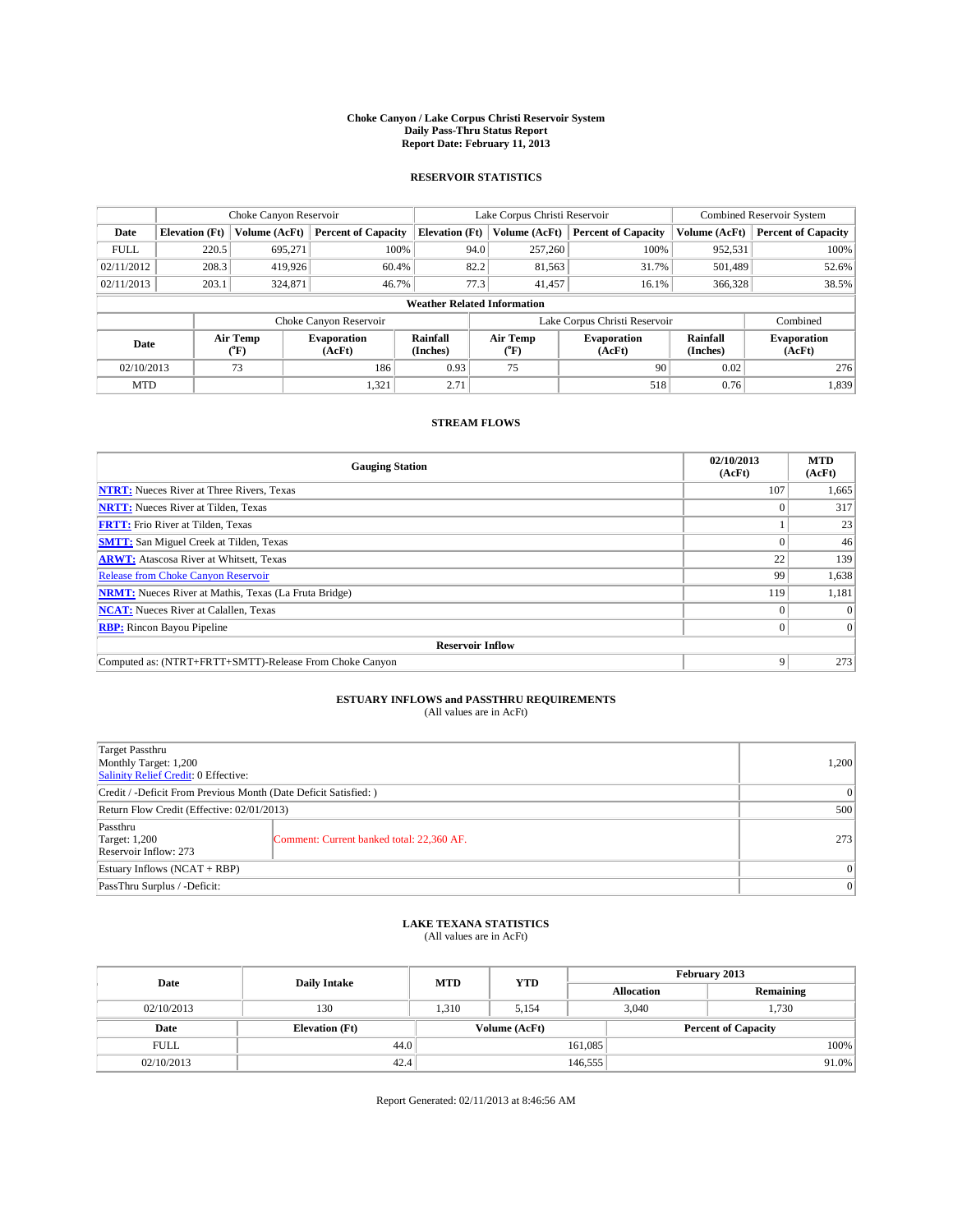#### **Choke Canyon / Lake Corpus Christi Reservoir System Daily Pass-Thru Status Report Report Date: February 12, 2013**

### **RESERVOIR STATISTICS**

|             |                                    | Choke Canyon Reservoir |                              |                       | Lake Corpus Christi Reservoir | <b>Combined Reservoir System</b> |                      |                              |  |
|-------------|------------------------------------|------------------------|------------------------------|-----------------------|-------------------------------|----------------------------------|----------------------|------------------------------|--|
| Date        | <b>Elevation</b> (Ft)              | Volume (AcFt)          | <b>Percent of Capacity</b>   | <b>Elevation (Ft)</b> | Volume (AcFt)                 | <b>Percent of Capacity</b>       | Volume (AcFt)        | <b>Percent of Capacity</b>   |  |
| <b>FULL</b> | 220.5                              | 695,271                | 100%                         | 94.0                  | 257,260                       | 100%                             | 952,531              | 100%                         |  |
| 02/12/2012  | 208.3                              | 419,536                | 60.3%                        | 82.2                  | 81,359                        | 31.6%                            | 500,895              | 52.6%                        |  |
| 02/12/2013  | 203.1                              | 325,041                | 46.8%                        | 77.3                  | 41,328                        | 16.1%                            | 366,369              | 38.5%                        |  |
|             | <b>Weather Related Information</b> |                        |                              |                       |                               |                                  |                      |                              |  |
|             |                                    |                        | Choke Canyon Reservoir       |                       |                               | Lake Corpus Christi Reservoir    |                      | Combined                     |  |
| Date        |                                    | Air Temp<br>(°F)       | <b>Evaporation</b><br>(AcFt) | Rainfall<br>(Inches)  | Air Temp<br>$(^{0}F)$         | <b>Evaporation</b><br>(AcFt)     | Rainfall<br>(Inches) | <b>Evaporation</b><br>(AcFt) |  |
| 02/11/2013  | 62<br>69                           |                        | 0.02                         | 63                    | 38                            | 0.00                             | 107                  |                              |  |
| <b>MTD</b>  |                                    |                        | 1.390                        | 2.73                  |                               | 556                              | 0.76                 | 1.946                        |  |

### **STREAM FLOWS**

| <b>Gauging Station</b>                                       | 02/11/2013<br>(AcFt) | <b>MTD</b><br>(AcFt) |  |  |  |  |
|--------------------------------------------------------------|----------------------|----------------------|--|--|--|--|
| <b>NTRT:</b> Nueces River at Three Rivers, Texas             | 208                  | 1,874                |  |  |  |  |
| <b>NRTT:</b> Nueces River at Tilden, Texas                   | 12                   | 329                  |  |  |  |  |
| <b>FRTT:</b> Frio River at Tilden, Texas                     | 28                   | 51                   |  |  |  |  |
| <b>SMTT:</b> San Miguel Creek at Tilden, Texas               | 34                   | 80                   |  |  |  |  |
| <b>ARWT:</b> Atascosa River at Whitsett, Texas               | 18                   | 157                  |  |  |  |  |
| <b>Release from Choke Canyon Reservoir</b>                   | 99                   | 1,737                |  |  |  |  |
| <b>NRMT:</b> Nueces River at Mathis, Texas (La Fruta Bridge) | 131                  | 1,312                |  |  |  |  |
| <b>NCAT:</b> Nueces River at Calallen, Texas                 |                      | $\Omega$             |  |  |  |  |
| <b>RBP:</b> Rincon Bayou Pipeline                            | $\Omega$             | $\Omega$             |  |  |  |  |
| <b>Reservoir Inflow</b>                                      |                      |                      |  |  |  |  |
| Computed as: (NTRT+FRTT+SMTT)-Release From Choke Canyon      | 171                  | 444                  |  |  |  |  |

# **ESTUARY INFLOWS and PASSTHRU REQUIREMENTS**<br>(All values are in AcFt)

| Target Passthru<br>Monthly Target: 1,200<br>Salinity Relief Credit: 0 Effective: | 1,200                                     |     |  |  |
|----------------------------------------------------------------------------------|-------------------------------------------|-----|--|--|
| Credit / -Deficit From Previous Month (Date Deficit Satisfied: )                 |                                           |     |  |  |
| Return Flow Credit (Effective: 02/01/2013)                                       | 500                                       |     |  |  |
| Passthru<br>Target: 1,200<br>Reservoir Inflow: 444                               | Comment: Current banked total: 22,360 AF. | 444 |  |  |
| Estuary Inflows (NCAT + RBP)                                                     |                                           |     |  |  |
| PassThru Surplus / -Deficit:                                                     |                                           |     |  |  |

## **LAKE TEXANA STATISTICS** (All values are in AcFt)

| Date        | <b>Daily Intake</b>   | <b>MTD</b> | <b>YTD</b>    | February 2013 |                            |           |  |
|-------------|-----------------------|------------|---------------|---------------|----------------------------|-----------|--|
|             |                       |            |               |               | <b>Allocation</b>          | Remaining |  |
| 02/11/2013  | 130                   | 1.440      | 5,284         |               | 1,600<br>3,040             |           |  |
| Date        | <b>Elevation</b> (Ft) |            | Volume (AcFt) |               | <b>Percent of Capacity</b> |           |  |
| <b>FULL</b> | 44.0                  |            |               | 161,085       |                            | 100%      |  |
| 02/11/2013  | 42.4                  |            |               | 146,555       |                            | 91.0%     |  |

Report Generated: 02/12/2013 at 9:56:56 AM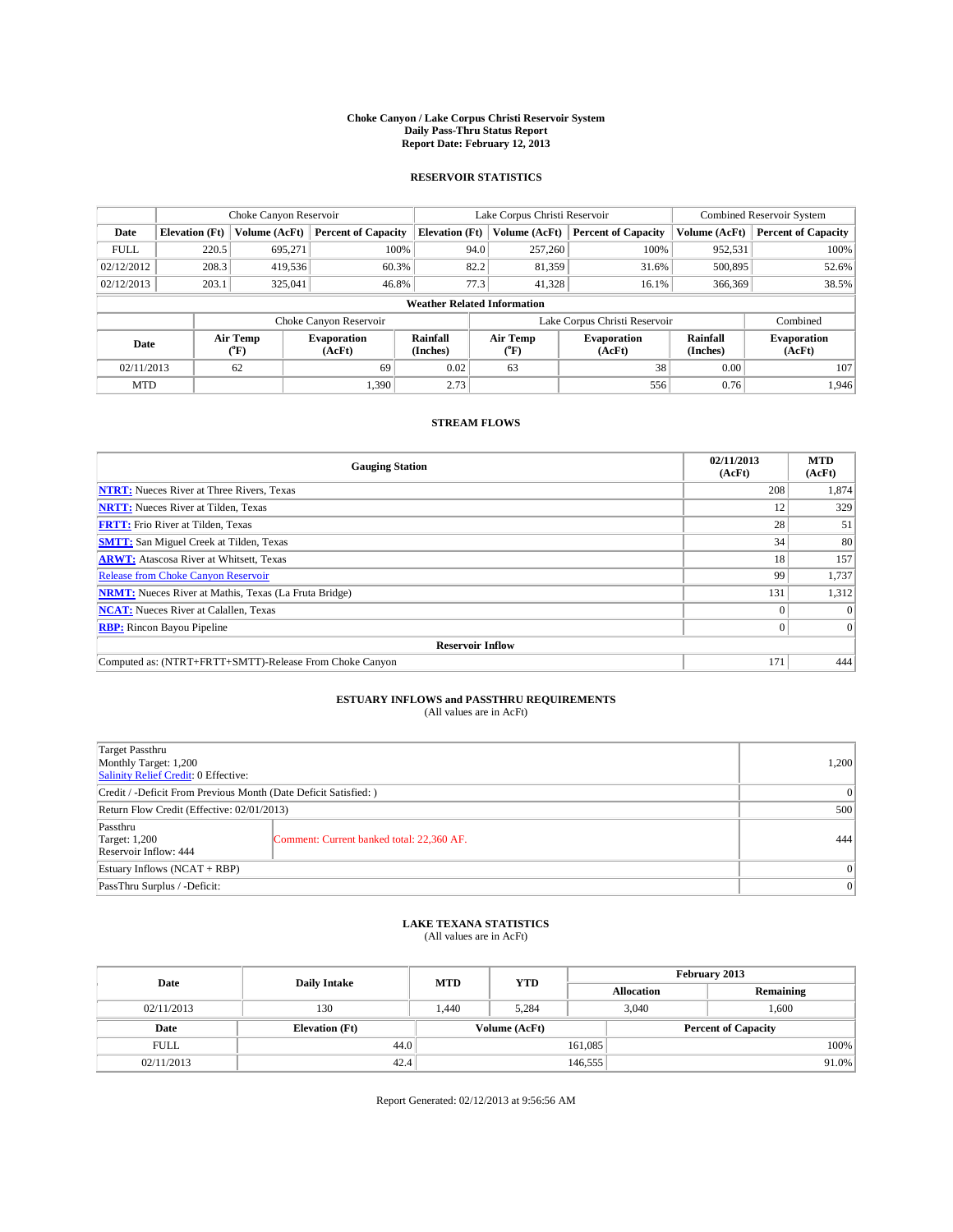#### **Choke Canyon / Lake Corpus Christi Reservoir System Daily Pass-Thru Status Report Report Date: February 13, 2013**

### **RESERVOIR STATISTICS**

|             |                                    | Choke Canyon Reservoir |                              |                       | Lake Corpus Christi Reservoir | <b>Combined Reservoir System</b> |                      |                              |  |
|-------------|------------------------------------|------------------------|------------------------------|-----------------------|-------------------------------|----------------------------------|----------------------|------------------------------|--|
| Date        | <b>Elevation</b> (Ft)              | Volume (AcFt)          | <b>Percent of Capacity</b>   | <b>Elevation (Ft)</b> | Volume (AcFt)                 | <b>Percent of Capacity</b>       | Volume (AcFt)        | <b>Percent of Capacity</b>   |  |
| <b>FULL</b> | 220.5                              | 695,271                | 100%                         | 94.0                  | 257,260                       | 100%                             | 952,531              | 100%                         |  |
| 02/13/2012  | 208.3                              | 418,958                | 60.3%                        | 82.2                  | 80,950                        | 31.5%                            | 499,908              | 52.5%                        |  |
| 02/13/2013  | 203.0                              | 323,517                | 46.5%                        | 77.3                  | 41.135                        | 16.0%                            | 364,652              | 38.3%                        |  |
|             | <b>Weather Related Information</b> |                        |                              |                       |                               |                                  |                      |                              |  |
|             |                                    |                        | Choke Canyon Reservoir       |                       |                               | Lake Corpus Christi Reservoir    |                      | Combined                     |  |
| Date        |                                    | Air Temp<br>(°F)       | <b>Evaporation</b><br>(AcFt) | Rainfall<br>(Inches)  | Air Temp<br>$(^{0}F)$         | <b>Evaporation</b><br>(AcFt)     | Rainfall<br>(Inches) | <b>Evaporation</b><br>(AcFt) |  |
| 02/12/2013  |                                    | 70                     | 98                           | 0.00                  | 66                            | 22                               | 0.00                 | 120                          |  |
| <b>MTD</b>  |                                    |                        | 1.488                        | 2.73                  |                               | 578                              | 0.76                 | 2.066                        |  |

### **STREAM FLOWS**

| <b>Gauging Station</b>                                       | 02/12/2013<br>(AcFt) | <b>MTD</b><br>(AcFt) |  |  |  |  |
|--------------------------------------------------------------|----------------------|----------------------|--|--|--|--|
| <b>NTRT:</b> Nueces River at Three Rivers, Texas             | 169                  | 2,043                |  |  |  |  |
| <b>NRTT:</b> Nueces River at Tilden, Texas                   | 254                  | 583                  |  |  |  |  |
| <b>FRTT:</b> Frio River at Tilden, Texas                     | 46                   | 97                   |  |  |  |  |
| <b>SMTT:</b> San Miguel Creek at Tilden, Texas               |                      | 81                   |  |  |  |  |
| <b>ARWT:</b> Atascosa River at Whitsett, Texas               | 15                   | 172                  |  |  |  |  |
| <b>Release from Choke Canyon Reservoir</b>                   | 99                   | 1,836                |  |  |  |  |
| <b>NRMT:</b> Nueces River at Mathis, Texas (La Fruta Bridge) | 131                  | 1,443                |  |  |  |  |
| <b>NCAT:</b> Nueces River at Calallen, Texas                 |                      | $\Omega$             |  |  |  |  |
| <b>RBP:</b> Rincon Bayou Pipeline                            | $\Omega$             | $\Omega$             |  |  |  |  |
| <b>Reservoir Inflow</b>                                      |                      |                      |  |  |  |  |
| Computed as: (NTRT+FRTT+SMTT)-Release From Choke Canyon      | 116                  | 561                  |  |  |  |  |

# **ESTUARY INFLOWS and PASSTHRU REQUIREMENTS**<br>(All values are in AcFt)

| Target Passthru<br>Monthly Target: 1,200<br>Salinity Relief Credit: 0 Effective: |                                           |     |  |  |
|----------------------------------------------------------------------------------|-------------------------------------------|-----|--|--|
| Credit / -Deficit From Previous Month (Date Deficit Satisfied: )                 |                                           |     |  |  |
| Return Flow Credit (Effective: 02/01/2013)                                       | 500                                       |     |  |  |
| Passthru<br>Target: 1,200<br>Reservoir Inflow: 561                               | Comment: Current banked total: 22,360 AF. | 561 |  |  |
| Estuary Inflows (NCAT + RBP)                                                     |                                           |     |  |  |
| PassThru Surplus / -Deficit:                                                     | $-61$                                     |     |  |  |

## **LAKE TEXANA STATISTICS** (All values are in AcFt)

| Date        | <b>Daily Intake</b>   | <b>MTD</b> | <b>YTD</b>    | February 2013 |                            |           |  |
|-------------|-----------------------|------------|---------------|---------------|----------------------------|-----------|--|
|             |                       |            |               |               | <b>Allocation</b>          | Remaining |  |
| 02/12/2013  | 130                   | 1.570      | 5.414         |               | 3,040<br>1,470             |           |  |
| Date        | <b>Elevation</b> (Ft) |            | Volume (AcFt) |               | <b>Percent of Capacity</b> |           |  |
| <b>FULL</b> | 44.0                  |            |               | 161,085       |                            | 100%      |  |
| 02/12/2013  | 42.3                  |            | 145,671       |               |                            | 90.4%     |  |

Report Generated: 02/13/2013 at 9:08:19 AM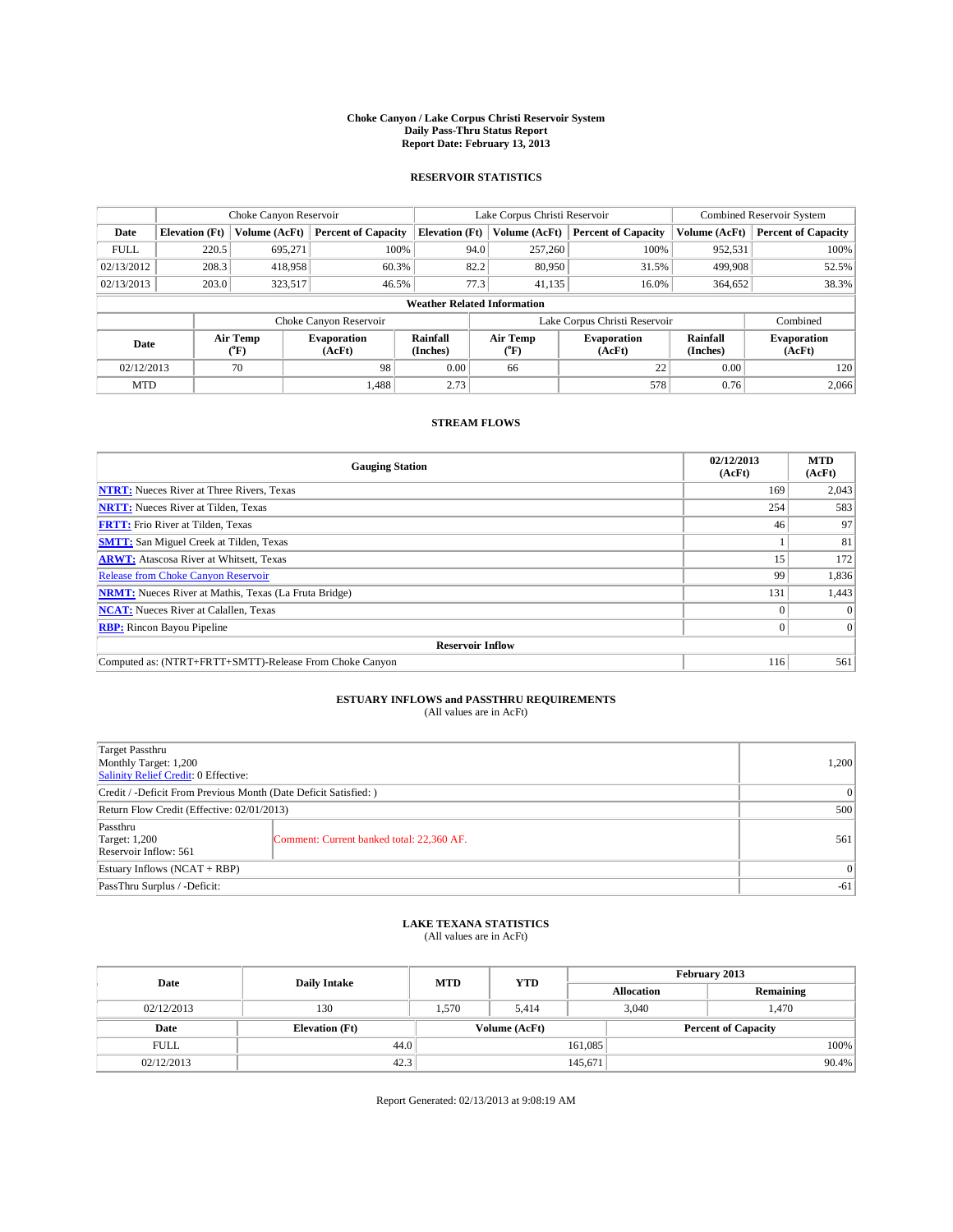#### **Choke Canyon / Lake Corpus Christi Reservoir System Daily Pass-Thru Status Report Report Date: February 14, 2013**

### **RESERVOIR STATISTICS**

|             |                                    | Choke Canyon Reservoir |                              |                       | Lake Corpus Christi Reservoir | <b>Combined Reservoir System</b> |                      |                              |  |
|-------------|------------------------------------|------------------------|------------------------------|-----------------------|-------------------------------|----------------------------------|----------------------|------------------------------|--|
| Date        | <b>Elevation</b> (Ft)              | Volume (AcFt)          | <b>Percent of Capacity</b>   | <b>Elevation (Ft)</b> | Volume (AcFt)                 | <b>Percent of Capacity</b>       | Volume (AcFt)        | <b>Percent of Capacity</b>   |  |
| <b>FULL</b> | 220.5                              | 695,271                | 100%                         | 94.0                  | 257,260                       | 100%                             | 952,531              | 100%                         |  |
| 02/14/2012  | 208.4                              | 420,512                | 60.5%                        | 82.2                  | 81,154                        | 31.5%                            | 501,666              | 52.7%                        |  |
| 02/14/2013  | 203.0                              | 323,182                | 46.5%                        | 77.3                  | 41.263                        | 16.0%                            | 364,445              | 38.3%                        |  |
|             | <b>Weather Related Information</b> |                        |                              |                       |                               |                                  |                      |                              |  |
|             |                                    |                        | Choke Canyon Reservoir       |                       |                               | Lake Corpus Christi Reservoir    |                      | Combined                     |  |
| Date        |                                    | Air Temp<br>(°F)       | <b>Evaporation</b><br>(AcFt) | Rainfall<br>(Inches)  | Air Temp<br>$(^{0}F)$         | <b>Evaporation</b><br>(AcFt)     | Rainfall<br>(Inches) | <b>Evaporation</b><br>(AcFt) |  |
| 02/13/2013  |                                    | 62                     | 137                          | 0.00                  | 66                            | 79                               | 0.00                 | 216                          |  |
| <b>MTD</b>  |                                    |                        | 1,625                        | 2.73                  |                               | 657                              | 0.76                 | 2,282                        |  |

### **STREAM FLOWS**

| <b>Gauging Station</b>                                       | 02/13/2013<br>(AcFt) | <b>MTD</b><br>(AcFt) |  |  |  |  |
|--------------------------------------------------------------|----------------------|----------------------|--|--|--|--|
| <b>NTRT:</b> Nueces River at Three Rivers, Texas             | 191                  | 2,233                |  |  |  |  |
| <b>NRTT:</b> Nueces River at Tilden, Texas                   | 62                   | 644                  |  |  |  |  |
| <b>FRTT:</b> Frio River at Tilden, Texas                     | 19                   | 116                  |  |  |  |  |
| <b>SMTT:</b> San Miguel Creek at Tilden, Texas               |                      | 81                   |  |  |  |  |
| <b>ARWT:</b> Atascosa River at Whitsett, Texas               | 12                   | 183                  |  |  |  |  |
| Release from Choke Canyon Reservoir                          | 99                   | 1,935                |  |  |  |  |
| <b>NRMT:</b> Nueces River at Mathis, Texas (La Fruta Bridge) | 131                  | 1,574                |  |  |  |  |
| <b>NCAT:</b> Nueces River at Calallen, Texas                 |                      | $\Omega$             |  |  |  |  |
| <b>RBP:</b> Rincon Bayou Pipeline                            | 0                    | $\Omega$             |  |  |  |  |
| <b>Reservoir Inflow</b>                                      |                      |                      |  |  |  |  |
| Computed as: (NTRT+FRTT+SMTT)-Release From Choke Canyon      | 110                  | 671                  |  |  |  |  |

# **ESTUARY INFLOWS and PASSTHRU REQUIREMENTS**<br>(All values are in AcFt)

| <b>Target Passthru</b><br>Monthly Target: 1,200<br>Salinity Relief Credit: 0 Effective: |                                           |     |  |  |
|-----------------------------------------------------------------------------------------|-------------------------------------------|-----|--|--|
| Credit / -Deficit From Previous Month (Date Deficit Satisfied: )                        |                                           |     |  |  |
| Return Flow Credit (Effective: 02/01/2013)                                              | 500                                       |     |  |  |
| Passthru<br><b>Target: 1,200</b><br>Reservoir Inflow: 671                               | Comment: Current banked total: 22,360 AF. | 671 |  |  |
| Estuary Inflows (NCAT + RBP)                                                            | $\Omega$                                  |     |  |  |
| PassThru Surplus / -Deficit:                                                            | $-171$                                    |     |  |  |

## **LAKE TEXANA STATISTICS** (All values are in AcFt)

| Date        |                       | <b>MTD</b> |               | February 2013 |                            |           |  |
|-------------|-----------------------|------------|---------------|---------------|----------------------------|-----------|--|
|             | <b>Daily Intake</b>   |            | <b>YTD</b>    |               | <b>Allocation</b>          | Remaining |  |
| 02/13/2013  | 130                   | 1.700      | 5.544         |               | 3,040<br>1,340             |           |  |
| Date        | <b>Elevation</b> (Ft) |            | Volume (AcFt) |               | <b>Percent of Capacity</b> |           |  |
| <b>FULL</b> | 44.0                  |            |               | 161,085       |                            | 100%      |  |
| 02/13/2013  | 42.3                  |            |               | 145,671       |                            | $90.4\%$  |  |

Report Generated: 02/14/2013 at 8:31:11 AM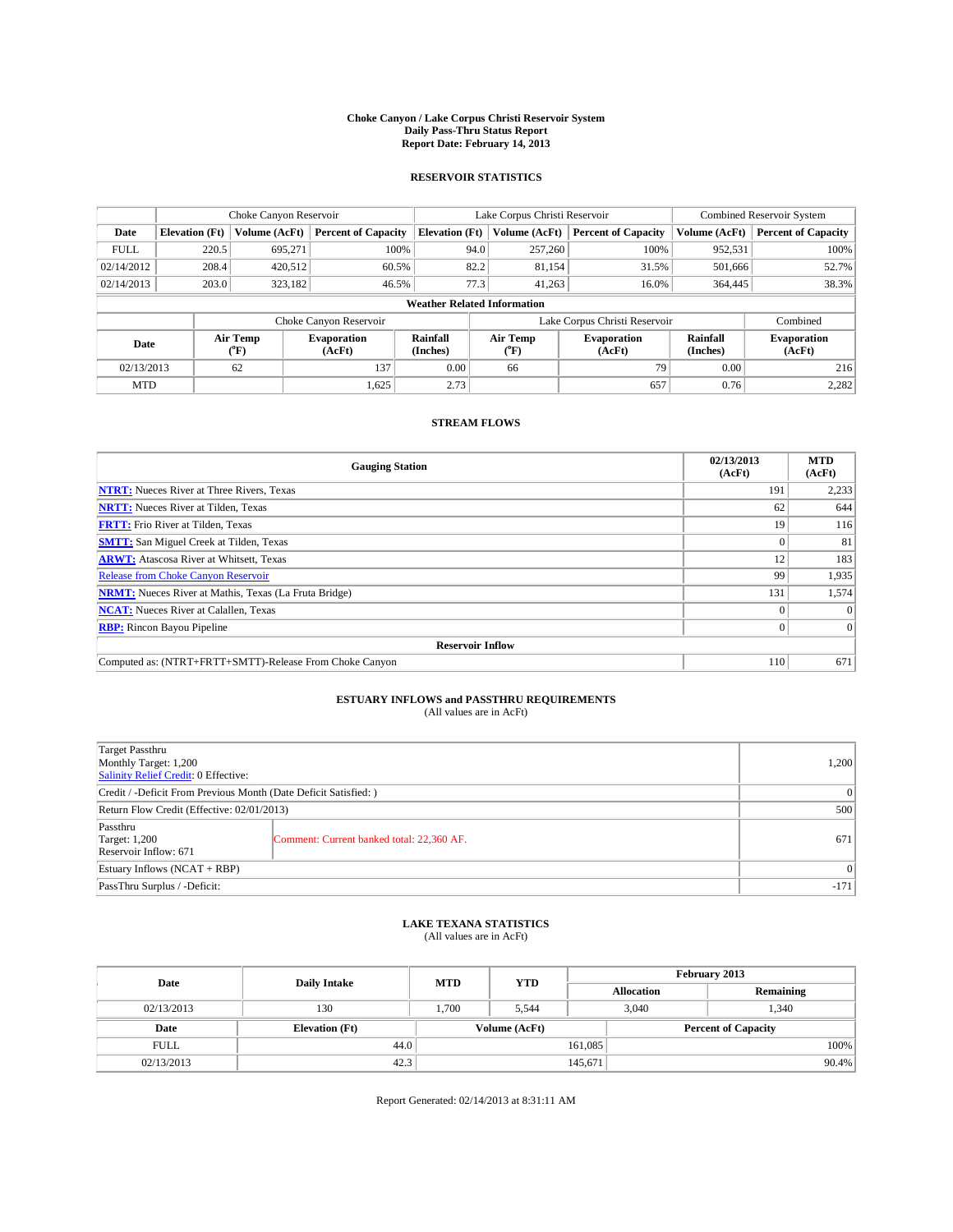#### **Choke Canyon / Lake Corpus Christi Reservoir System Daily Pass-Thru Status Report Report Date: February 15, 2013**

### **RESERVOIR STATISTICS**

|             |                                    | Choke Canyon Reservoir |                              |                       | Lake Corpus Christi Reservoir | <b>Combined Reservoir System</b> |                      |                              |  |
|-------------|------------------------------------|------------------------|------------------------------|-----------------------|-------------------------------|----------------------------------|----------------------|------------------------------|--|
| Date        | <b>Elevation</b> (Ft)              | Volume (AcFt)          | <b>Percent of Capacity</b>   | <b>Elevation (Ft)</b> | Volume (AcFt)                 | <b>Percent of Capacity</b>       | Volume (AcFt)        | <b>Percent of Capacity</b>   |  |
| <b>FULL</b> | 220.5                              | 695,271                | 100%                         | 94.0                  | 257,260                       | 100%                             | 952,531              | 100%                         |  |
| 02/15/2012  | 208.3                              | 419,536                | 60.3%                        | 82.2                  | 81,052                        | 31.5%                            | 500,588              | 52.6%                        |  |
| 02/15/2013  | 203.0                              | 324,192                | 46.6%                        | 77.3                  | 41.263                        | 16.0%                            | 365,455              | 38.4%                        |  |
|             | <b>Weather Related Information</b> |                        |                              |                       |                               |                                  |                      |                              |  |
|             |                                    |                        | Choke Canyon Reservoir       |                       |                               | Lake Corpus Christi Reservoir    |                      | Combined                     |  |
| Date        |                                    | Air Temp<br>(°F)       | <b>Evaporation</b><br>(AcFt) | Rainfall<br>(Inches)  | Air Temp<br>$(^{0}F)$         | <b>Evaporation</b><br>(AcFt)     | Rainfall<br>(Inches) | <b>Evaporation</b><br>(AcFt) |  |
| 02/14/2013  |                                    | 71                     | 166                          | 0.00                  | 70                            | 79                               | 0.00                 | 245                          |  |
| <b>MTD</b>  |                                    |                        | 1.791                        | 2.73                  |                               | 736                              | 0.76                 | 2,527                        |  |

### **STREAM FLOWS**

| <b>Gauging Station</b>                                       | 02/14/2013<br>(AcFt) | <b>MTD</b><br>(AcFt) |  |  |  |  |
|--------------------------------------------------------------|----------------------|----------------------|--|--|--|--|
| <b>NTRT:</b> Nueces River at Three Rivers, Texas             | 193                  | 2,426                |  |  |  |  |
| <b>NRTT:</b> Nueces River at Tilden, Texas                   | 46                   | 690                  |  |  |  |  |
| <b>FRTT:</b> Frio River at Tilden, Texas                     |                      | 122                  |  |  |  |  |
| <b>SMTT:</b> San Miguel Creek at Tilden, Texas               |                      | 81                   |  |  |  |  |
| <b>ARWT:</b> Atascosa River at Whitsett, Texas               |                      | 194                  |  |  |  |  |
| <b>Release from Choke Canyon Reservoir</b>                   | 99                   | 2,035                |  |  |  |  |
| <b>NRMT:</b> Nueces River at Mathis, Texas (La Fruta Bridge) | 129                  | 1,703                |  |  |  |  |
| <b>NCAT:</b> Nueces River at Calallen, Texas                 |                      | $\Omega$             |  |  |  |  |
| <b>RBP:</b> Rincon Bayou Pipeline                            | 0                    | $\Omega$             |  |  |  |  |
| <b>Reservoir Inflow</b>                                      |                      |                      |  |  |  |  |
| Computed as: (NTRT+FRTT+SMTT)-Release From Choke Canyon      | 100                  | 771                  |  |  |  |  |

# **ESTUARY INFLOWS and PASSTHRU REQUIREMENTS**<br>(All values are in AcFt)

| <b>Target Passthru</b><br>Monthly Target: 1,200<br>Salinity Relief Credit: 0 Effective: |                                           |      |  |  |
|-----------------------------------------------------------------------------------------|-------------------------------------------|------|--|--|
| Credit / -Deficit From Previous Month (Date Deficit Satisfied: )                        |                                           |      |  |  |
| Return Flow Credit (Effective: 02/01/2013)                                              | 500                                       |      |  |  |
| Passthru<br><b>Target: 1,200</b><br>Reservoir Inflow: 771                               | Comment: Current banked total: 22,360 AF. | 7711 |  |  |
| Estuary Inflows (NCAT + RBP)                                                            | $\Omega$                                  |      |  |  |
| PassThru Surplus / -Deficit:                                                            | $-271$                                    |      |  |  |

## **LAKE TEXANA STATISTICS** (All values are in AcFt)

| Date        | <b>Daily Intake</b>   | <b>MTD</b> | <b>YTD</b>    | February 2013 |                            |           |  |
|-------------|-----------------------|------------|---------------|---------------|----------------------------|-----------|--|
|             |                       |            |               |               | <b>Allocation</b>          | Remaining |  |
| 02/14/2013  | 132                   | 1.832      | 5.676         |               | 3.040<br>1,208             |           |  |
| Date        | <b>Elevation</b> (Ft) |            | Volume (AcFt) |               | <b>Percent of Capacity</b> |           |  |
| <b>FULL</b> | 44.0                  |            |               | 161,085       |                            | 100%      |  |
| 02/14/2013  | 42.3                  |            |               | 145,671       |                            | $90.4\%$  |  |

Report Generated: 02/15/2013 at 8:53:20 AM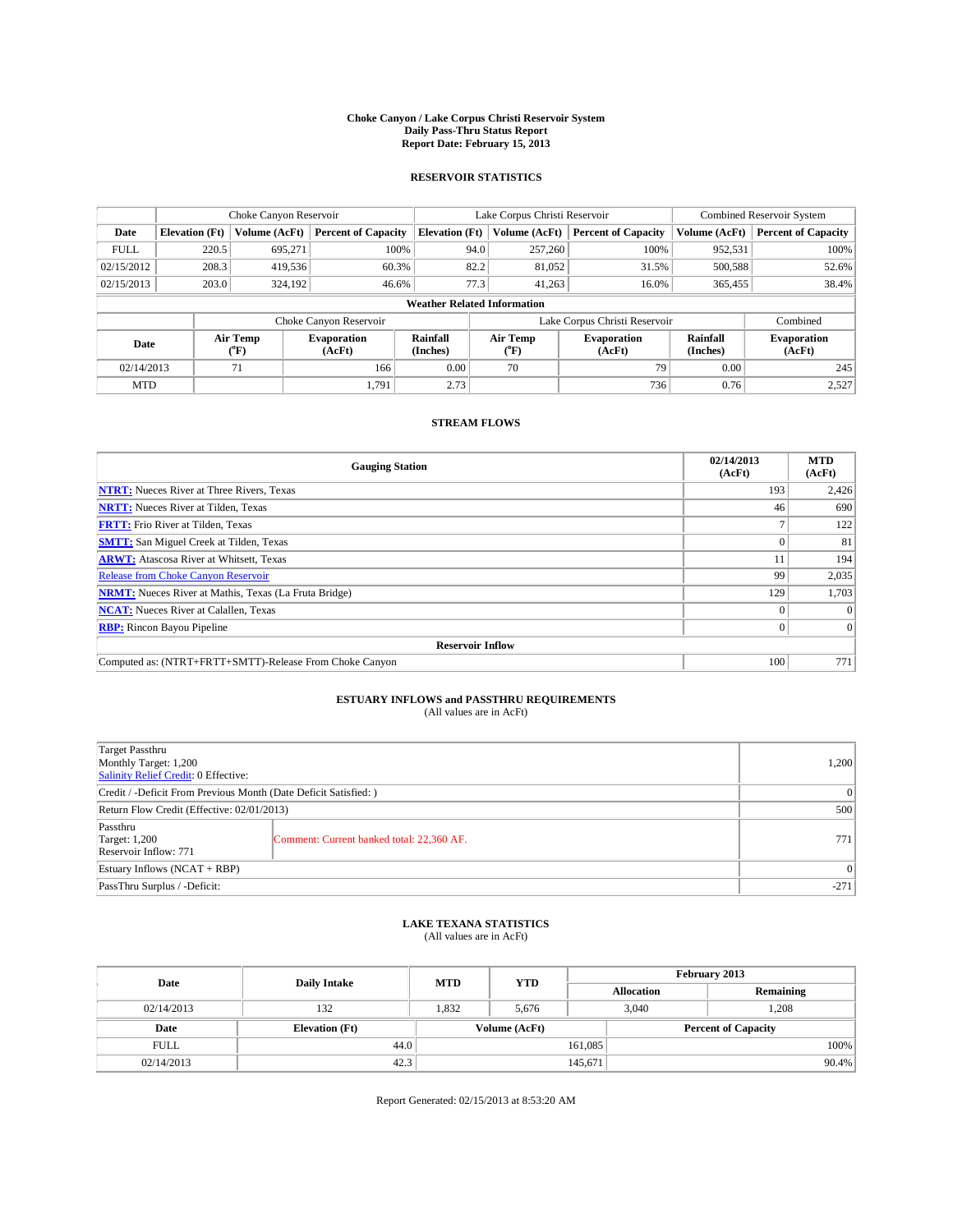#### **Choke Canyon / Lake Corpus Christi Reservoir System Daily Pass-Thru Status Report Report Date: February 16, 2013**

### **RESERVOIR STATISTICS**

|             |                                    | Choke Canyon Reservoir |                              |                       | Lake Corpus Christi Reservoir | <b>Combined Reservoir System</b> |                      |                              |  |
|-------------|------------------------------------|------------------------|------------------------------|-----------------------|-------------------------------|----------------------------------|----------------------|------------------------------|--|
| Date        | <b>Elevation</b> (Ft)              | Volume (AcFt)          | <b>Percent of Capacity</b>   | <b>Elevation (Ft)</b> | Volume (AcFt)                 | <b>Percent of Capacity</b>       | Volume (AcFt)        | <b>Percent of Capacity</b>   |  |
| <b>FULL</b> | 220.5                              | 695,271                | 100%                         | 94.0                  | 257,260                       | 100%                             | 952,531              | 100%                         |  |
| 02/16/2012  | 208.3                              | 420.122                | 60.4%                        | 82.2                  | 81,256                        | 31.6%                            | 501,378              | 52.6%                        |  |
| 02/16/2013  | 202.9                              | 322,344                | 46.4%                        | 77.3                  | 41.263                        | 16.0%                            | 363,607              | 38.2%                        |  |
|             | <b>Weather Related Information</b> |                        |                              |                       |                               |                                  |                      |                              |  |
|             |                                    |                        | Choke Canyon Reservoir       |                       |                               | Lake Corpus Christi Reservoir    |                      | Combined                     |  |
| Date        |                                    | Air Temp<br>(°F)       | <b>Evaporation</b><br>(AcFt) | Rainfall<br>(Inches)  | Air Temp<br>$(^{0}F)$         | <b>Evaporation</b><br>(AcFt)     | Rainfall<br>(Inches) | <b>Evaporation</b><br>(AcFt) |  |
| 02/15/2013  |                                    | 70                     | 234                          | 0.00                  | 70                            | 90                               | 0.00                 | 324                          |  |
| <b>MTD</b>  |                                    |                        | 2.025                        | 2.73                  |                               | 826                              | 0.76                 | 2,851                        |  |

### **STREAM FLOWS**

| <b>Gauging Station</b>                                       | 02/15/2013<br>(AcFt) | <b>MTD</b><br>(AcFt) |  |  |  |  |
|--------------------------------------------------------------|----------------------|----------------------|--|--|--|--|
| <b>NTRT:</b> Nueces River at Three Rivers, Texas             | 133                  | 2,559                |  |  |  |  |
| <b>NRTT:</b> Nueces River at Tilden, Texas                   | 22                   | 712                  |  |  |  |  |
| <b>FRTT:</b> Frio River at Tilden, Texas                     |                      | 126                  |  |  |  |  |
| <b>SMTT:</b> San Miguel Creek at Tilden, Texas               |                      | 81                   |  |  |  |  |
| <b>ARWT:</b> Atascosa River at Whitsett, Texas               | 10                   | 204                  |  |  |  |  |
| <b>Release from Choke Canyon Reservoir</b>                   | 99                   | 2,134                |  |  |  |  |
| <b>NRMT:</b> Nueces River at Mathis, Texas (La Fruta Bridge) | 133                  | 1,836                |  |  |  |  |
| <b>NCAT:</b> Nueces River at Calallen, Texas                 |                      | $\Omega$             |  |  |  |  |
| <b>RBP:</b> Rincon Bayou Pipeline                            | $\Omega$             | $\Omega$             |  |  |  |  |
| <b>Reservoir Inflow</b>                                      |                      |                      |  |  |  |  |
| Computed as: (NTRT+FRTT+SMTT)-Release From Choke Canyon      | 37                   | 808                  |  |  |  |  |

# **ESTUARY INFLOWS and PASSTHRU REQUIREMENTS**<br>(All values are in AcFt)

| <b>Target Passthru</b><br>Monthly Target: 1,200<br>Salinity Relief Credit: 0 Effective: |                                           |     |  |  |
|-----------------------------------------------------------------------------------------|-------------------------------------------|-----|--|--|
| Credit / -Deficit From Previous Month (Date Deficit Satisfied: )                        |                                           |     |  |  |
| Return Flow Credit (Effective: 02/01/2013)                                              | 500                                       |     |  |  |
| Passthru<br><b>Target: 1,200</b><br>Reservoir Inflow: 808                               | Comment: Current banked total: 22,360 AF. | 808 |  |  |
| Estuary Inflows $(NCAT + RBP)$                                                          |                                           |     |  |  |
| PassThru Surplus / -Deficit:                                                            | $-308$                                    |     |  |  |

## **LAKE TEXANA STATISTICS** (All values are in AcFt)

| Date        | <b>Daily Intake</b>   | <b>MTD</b> | <b>YTD</b>    | February 2013 |                            |           |  |
|-------------|-----------------------|------------|---------------|---------------|----------------------------|-----------|--|
|             |                       |            |               |               | <b>Allocation</b>          | Remaining |  |
| 02/15/2013  | 132                   | 1,964      | 5,808         |               | 3,040<br>1,076             |           |  |
| Date        | <b>Elevation</b> (Ft) |            | Volume (AcFt) |               | <b>Percent of Capacity</b> |           |  |
| <b>FULL</b> | 44.0                  |            |               | 161,085       |                            | 100%      |  |
| 02/15/2013  | 42.2                  |            |               | 144,790       |                            | 89.9%     |  |

Report Generated: 02/16/2013 at 9:12:41 AM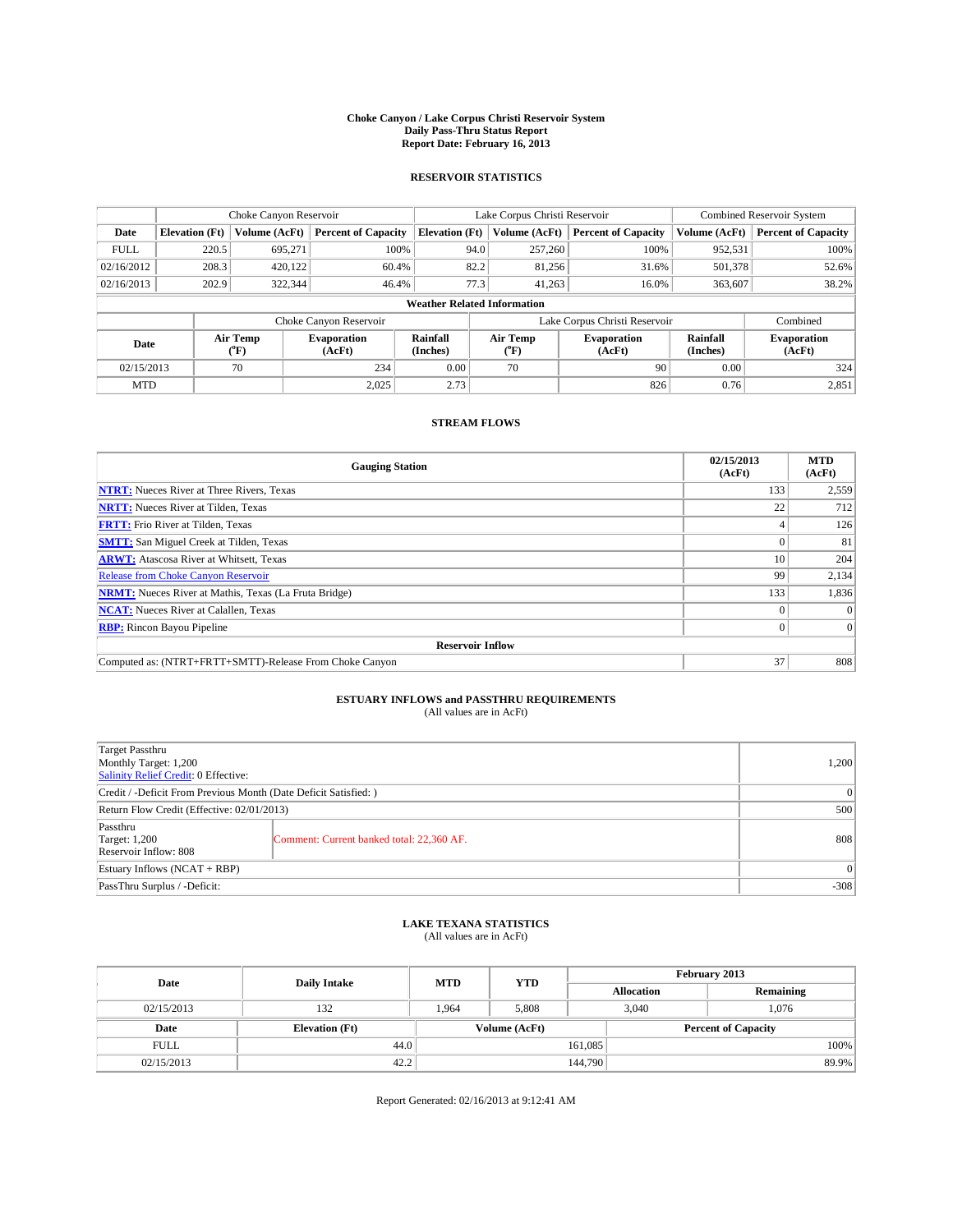#### **Choke Canyon / Lake Corpus Christi Reservoir System Daily Pass-Thru Status Report Report Date: February 17, 2013**

### **RESERVOIR STATISTICS**

|             |                                    | Choke Canyon Reservoir |                              |                       | Lake Corpus Christi Reservoir | <b>Combined Reservoir System</b> |                      |                              |  |
|-------------|------------------------------------|------------------------|------------------------------|-----------------------|-------------------------------|----------------------------------|----------------------|------------------------------|--|
| Date        | <b>Elevation</b> (Ft)              | Volume (AcFt)          | <b>Percent of Capacity</b>   | <b>Elevation (Ft)</b> | Volume (AcFt)                 | <b>Percent of Capacity</b>       | Volume (AcFt)        | <b>Percent of Capacity</b>   |  |
| <b>FULL</b> | 220.5                              | 695,271                | 100%                         | 94.0                  | 257,260                       | 100%                             | 952,531              | 100%                         |  |
| 02/17/2012  | 208.3                              | 418,958                | 60.3%                        | 82.2                  | 80,950                        | 31.5%                            | 499,908              | 52.5%                        |  |
| 02/17/2013  | 202.9                              | 322,679                | 46.4%                        | 77.3                  | 41.135                        | 16.0%                            | 363,814              | 38.2%                        |  |
|             | <b>Weather Related Information</b> |                        |                              |                       |                               |                                  |                      |                              |  |
|             |                                    |                        | Choke Canyon Reservoir       |                       |                               | Lake Corpus Christi Reservoir    |                      | Combined                     |  |
| Date        |                                    | Air Temp<br>(°F)       | <b>Evaporation</b><br>(AcFt) | Rainfall<br>(Inches)  | Air Temp<br>$(^{0}F)$         | <b>Evaporation</b><br>(AcFt)     | Rainfall<br>(Inches) | <b>Evaporation</b><br>(AcFt) |  |
| 02/16/2013  |                                    | 64                     | 146                          | 0.00                  | 64                            | 71                               | 0.00                 | 217                          |  |
| <b>MTD</b>  |                                    |                        | 2,171                        | 2.73                  |                               | 897                              | 0.76                 | 3,068                        |  |

### **STREAM FLOWS**

| <b>Gauging Station</b>                                       | 02/16/2013<br>(AcFt) | <b>MTD</b><br>(AcFt) |  |  |  |  |
|--------------------------------------------------------------|----------------------|----------------------|--|--|--|--|
| <b>NTRT:</b> Nueces River at Three Rivers, Texas             | 119                  | 2,678                |  |  |  |  |
| <b>NRTT:</b> Nueces River at Tilden, Texas                   | л.                   | 720                  |  |  |  |  |
| <b>FRTT:</b> Frio River at Tilden, Texas                     |                      | 128                  |  |  |  |  |
| <b>SMTT:</b> San Miguel Creek at Tilden, Texas               |                      | 81                   |  |  |  |  |
| <b>ARWT:</b> Atascosa River at Whitsett, Texas               |                      | 212                  |  |  |  |  |
| <b>Release from Choke Canyon Reservoir</b>                   | 99                   | 2,233                |  |  |  |  |
| <b>NRMT:</b> Nueces River at Mathis, Texas (La Fruta Bridge) | 137                  | 1,973                |  |  |  |  |
| <b>NCAT:</b> Nueces River at Calallen, Texas                 |                      | $\Omega$             |  |  |  |  |
| <b>RBP:</b> Rincon Bayou Pipeline                            | 0                    | $\Omega$             |  |  |  |  |
| <b>Reservoir Inflow</b>                                      |                      |                      |  |  |  |  |
| Computed as: (NTRT+FRTT+SMTT)-Release From Choke Canyon      | 22                   | 830                  |  |  |  |  |

# **ESTUARY INFLOWS and PASSTHRU REQUIREMENTS**<br>(All values are in AcFt)

| <b>Target Passthru</b><br>Monthly Target: 1,200<br>Salinity Relief Credit: 0 Effective: | 1,200                                     |     |  |  |
|-----------------------------------------------------------------------------------------|-------------------------------------------|-----|--|--|
| Credit / -Deficit From Previous Month (Date Deficit Satisfied: )                        |                                           |     |  |  |
| Return Flow Credit (Effective: 02/01/2013)                                              | 500                                       |     |  |  |
| Passthru<br><b>Target: 1,200</b><br>Reservoir Inflow: 830                               | Comment: Current banked total: 22,360 AF. | 830 |  |  |
| Estuary Inflows $(NCAT + RBP)$                                                          |                                           |     |  |  |
| PassThru Surplus / -Deficit:                                                            | $-330$                                    |     |  |  |

# **LAKE TEXANA STATISTICS** (All values are in AcFt)

| Date        | <b>Daily Intake</b>   | <b>MTD</b> | <b>YTD</b>    | February 2013 |                            |           |  |
|-------------|-----------------------|------------|---------------|---------------|----------------------------|-----------|--|
|             |                       |            |               |               | <b>Allocation</b>          | Remaining |  |
| 02/16/2013  | 132                   | 2.096      | 5.940         |               | 3,040<br>944               |           |  |
| Date        | <b>Elevation</b> (Ft) |            | Volume (AcFt) |               | <b>Percent of Capacity</b> |           |  |
| <b>FULL</b> | 44.0                  |            |               | 161,085       |                            | 100%      |  |
| 02/16/2013  | 42.2                  |            |               | 144,790       |                            | 89.9%     |  |

Report Generated: 02/17/2013 at 8:04:25 AM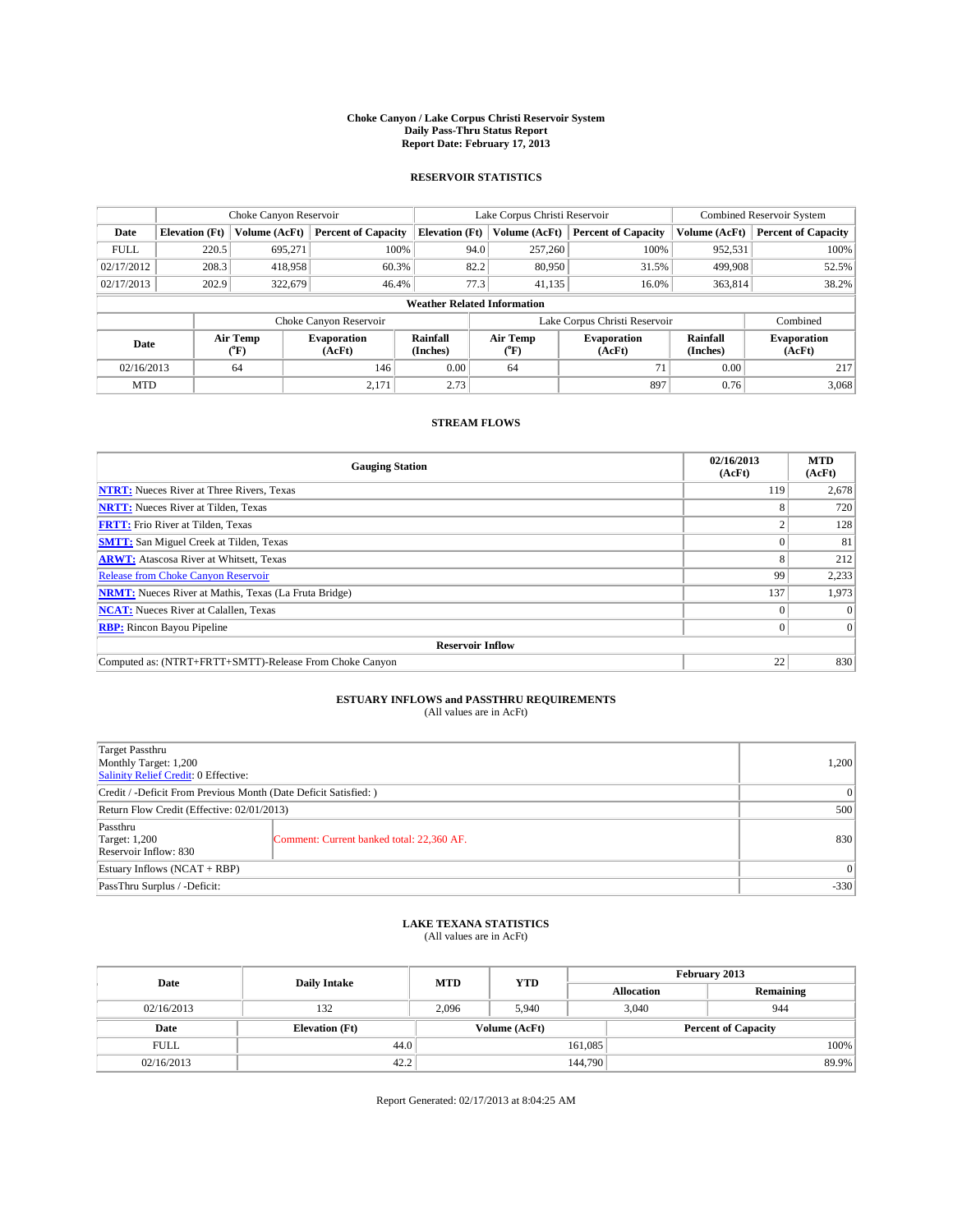#### **Choke Canyon / Lake Corpus Christi Reservoir System Daily Pass-Thru Status Report Report Date: February 18, 2013**

### **RESERVOIR STATISTICS**

|             |                                    | Choke Canyon Reservoir |                              |                       | Lake Corpus Christi Reservoir | Combined Reservoir System     |               |                              |  |
|-------------|------------------------------------|------------------------|------------------------------|-----------------------|-------------------------------|-------------------------------|---------------|------------------------------|--|
| Date        | <b>Elevation</b> (Ft)              | Volume (AcFt)          | <b>Percent of Capacity</b>   | <b>Elevation</b> (Ft) | Volume (AcFt)                 | <b>Percent of Capacity</b>    | Volume (AcFt) | <b>Percent of Capacity</b>   |  |
| <b>FULL</b> | 220.5                              | 695,271                | 100%                         | 94.0                  | 257,260                       | 100%                          | 952,531       | 100%                         |  |
| 02/18/2012  | 208.3                              | 419,536                | 60.3%                        | 82.2                  | 81,359                        | 31.6%                         | 500,895       | 52.6%                        |  |
| 02/18/2013  | 202.9                              | 321,506                | 46.2%                        | 77.2                  | 40.750                        | 15.8%                         | 362,256       | 38.0%                        |  |
|             | <b>Weather Related Information</b> |                        |                              |                       |                               |                               |               |                              |  |
|             |                                    |                        | Choke Canyon Reservoir       |                       |                               | Lake Corpus Christi Reservoir |               | Combined                     |  |
| Date        |                                    | Air Temp<br>(°F)       | <b>Evaporation</b><br>(AcFt) | Rainfall<br>(Inches)  | Air Temp<br>$\rm ^{(^o}\!F)$  | <b>Evaporation</b><br>(AcFt)  |               | <b>Evaporation</b><br>(AcFt) |  |
| 02/17/2013  |                                    | 73                     | 214                          | 0.00                  | 71                            | 86                            | 0.00          | 300                          |  |
| <b>MTD</b>  |                                    |                        | 2,385                        | 2.73                  |                               | 983                           | 0.76          | 3,368                        |  |

### **STREAM FLOWS**

| <b>Gauging Station</b>                                       | 02/17/2013<br>(AcFt) | <b>MTD</b><br>(AcFt) |  |  |  |  |
|--------------------------------------------------------------|----------------------|----------------------|--|--|--|--|
| <b>NTRT:</b> Nueces River at Three Rivers, Texas             | 107                  | 2,785                |  |  |  |  |
| <b>NRTT:</b> Nueces River at Tilden, Texas                   |                      | 723                  |  |  |  |  |
| <b>FRTT:</b> Frio River at Tilden, Texas                     |                      | 129                  |  |  |  |  |
| <b>SMTT:</b> San Miguel Creek at Tilden, Texas               |                      | 81                   |  |  |  |  |
| <b>ARWT:</b> Atascosa River at Whitsett, Texas               |                      | 219                  |  |  |  |  |
| <b>Release from Choke Canyon Reservoir</b>                   | 99                   | 2,332                |  |  |  |  |
| <b>NRMT:</b> Nueces River at Mathis, Texas (La Fruta Bridge) | 133                  | 2,106                |  |  |  |  |
| <b>NCAT:</b> Nueces River at Calallen, Texas                 |                      | $\Omega$             |  |  |  |  |
| <b>RBP:</b> Rincon Bayou Pipeline                            | $\Omega$             | $\Omega$             |  |  |  |  |
| <b>Reservoir Inflow</b>                                      |                      |                      |  |  |  |  |
| Computed as: (NTRT+FRTT+SMTT)-Release From Choke Canyon      | 9                    | 839                  |  |  |  |  |

# **ESTUARY INFLOWS and PASSTHRU REQUIREMENTS**<br>(All values are in AcFt)

| <b>Target Passthru</b><br>Monthly Target: 1,200<br>Salinity Relief Credit: 0 Effective: |                                           |     |  |  |
|-----------------------------------------------------------------------------------------|-------------------------------------------|-----|--|--|
| Credit / -Deficit From Previous Month (Date Deficit Satisfied: )                        |                                           |     |  |  |
| Return Flow Credit (Effective: 02/01/2013)                                              | 500                                       |     |  |  |
| Passthru<br><b>Target: 1,200</b><br>Reservoir Inflow: 839                               | Comment: Current banked total: 22,360 AF. | 839 |  |  |
| Estuary Inflows $(NCAT + RBP)$                                                          |                                           |     |  |  |
| PassThru Surplus / -Deficit:                                                            | $-339$                                    |     |  |  |

## **LAKE TEXANA STATISTICS** (All values are in AcFt)

| Date        | <b>Daily Intake</b>   | <b>MTD</b>    | <b>YTD</b> | February 2013 |                            |           |  |
|-------------|-----------------------|---------------|------------|---------------|----------------------------|-----------|--|
|             |                       |               |            |               | <b>Allocation</b>          | Remaining |  |
| 02/17/2013  | 132                   | 2,229         | 6,073      |               | 3,040<br>811               |           |  |
| Date        | <b>Elevation</b> (Ft) | Volume (AcFt) |            |               | <b>Percent of Capacity</b> |           |  |
| <b>FULL</b> | 44.0                  |               |            | 161,085       |                            | 100%      |  |
| 02/17/2013  | 42.1                  |               |            | 143,911       |                            | 89.3%     |  |

Report Generated: 02/18/2013 at 8:33:12 AM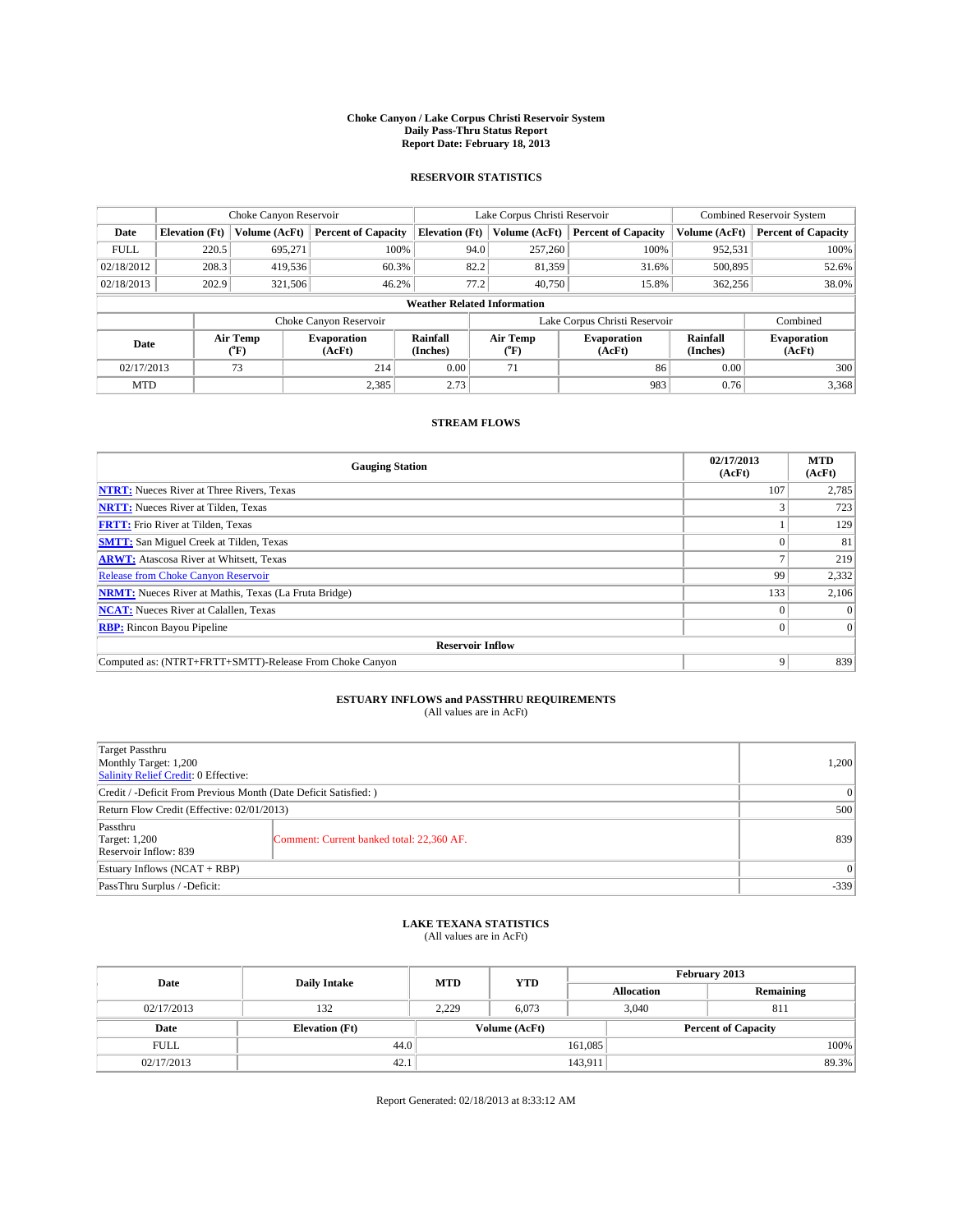#### **Choke Canyon / Lake Corpus Christi Reservoir System Daily Pass-Thru Status Report Report Date: February 19, 2013**

### **RESERVOIR STATISTICS**

|             |                       | Choke Canyon Reservoir |                              |                                    | Lake Corpus Christi Reservoir | Combined Reservoir System  |                      |                              |
|-------------|-----------------------|------------------------|------------------------------|------------------------------------|-------------------------------|----------------------------|----------------------|------------------------------|
| Date        | <b>Elevation</b> (Ft) | Volume (AcFt)          | <b>Percent of Capacity</b>   | <b>Elevation (Ft)</b>              | Volume (AcFt)                 | <b>Percent of Capacity</b> | Volume (AcFt)        | <b>Percent of Capacity</b>   |
| <b>FULL</b> | 220.5                 | 695.271                | 100%                         | 94.0                               | 257,260                       | 100%                       | 952,531              | 100%                         |
| 02/19/2012  | 208.3                 | 419,343                | 60.3%                        | 82.2                               | 81,154                        | 31.5%                      | 500,497              | 52.5%                        |
| 02/19/2013  | 202.9                 | 322,511                | 46.4%                        | 77.3                               | 41.199                        | 16.0%                      | 363,710              | 38.2%                        |
|             |                       |                        |                              | <b>Weather Related Information</b> |                               |                            |                      |                              |
|             |                       |                        | Choke Canyon Reservoir       |                                    | Lake Corpus Christi Reservoir |                            | Combined             |                              |
| Date        |                       | Air Temp<br>(°F)       | <b>Evaporation</b><br>(AcFt) | Rainfall<br>(Inches)               | Air Temp<br>$(^{0}F)$         | Evaporation<br>(AcFt)      | Rainfall<br>(Inches) | <b>Evaporation</b><br>(AcFt) |
| 02/18/2013  |                       | 79                     | 195                          | 0.00                               | 84                            | 98                         | 0.00                 | 293                          |
| <b>MTD</b>  |                       |                        | 2.580                        | 2.73                               |                               | 1,081                      | 0.76                 | 3,661                        |

### **STREAM FLOWS**

| <b>Gauging Station</b>                                       | 02/18/2013<br>(AcFt) | <b>MTD</b><br>(AcFt) |
|--------------------------------------------------------------|----------------------|----------------------|
| <b>NTRT:</b> Nueces River at Three Rivers, Texas             | 99                   | 2,884                |
| <b>NRTT:</b> Nueces River at Tilden, Texas                   |                      | 724                  |
| <b>FRTT:</b> Frio River at Tilden, Texas                     |                      | 130                  |
| <b>SMTT:</b> San Miguel Creek at Tilden, Texas               |                      | 81                   |
| <b>ARWT:</b> Atascosa River at Whitsett, Texas               |                      | 225                  |
| <b>Release from Choke Canyon Reservoir</b>                   | 99                   | 2,432                |
| <b>NRMT:</b> Nueces River at Mathis, Texas (La Fruta Bridge) | 143                  | 2,249                |
| <b>NCAT:</b> Nueces River at Calallen, Texas                 |                      | $\Omega$             |
| <b>RBP:</b> Rincon Bayou Pipeline                            | 0                    | $\Omega$             |
| <b>Reservoir Inflow</b>                                      |                      |                      |
| Computed as: (NTRT+FRTT+SMTT)-Release From Choke Canyon      |                      | 840                  |

# **ESTUARY INFLOWS and PASSTHRU REQUIREMENTS**<br>(All values are in AcFt)

| <b>Target Passthru</b><br>Monthly Target: 1,200<br>Salinity Relief Credit: 0 Effective: |                                           |     |
|-----------------------------------------------------------------------------------------|-------------------------------------------|-----|
| Credit / -Deficit From Previous Month (Date Deficit Satisfied: )                        |                                           |     |
| Return Flow Credit (Effective: 02/01/2013)                                              | 500                                       |     |
| Passthru<br><b>Target: 1,200</b><br>Reservoir Inflow: 840                               | Comment: Current banked total: 22,360 AF. | 840 |
| Estuary Inflows $(NCAT + RBP)$                                                          |                                           |     |
| PassThru Surplus / -Deficit:                                                            | $-340$                                    |     |

## **LAKE TEXANA STATISTICS** (All values are in AcFt)

| Date        | <b>Daily Intake</b>   | <b>MTD</b> | <b>YTD</b>    | February 2013     |                            |           |  |
|-------------|-----------------------|------------|---------------|-------------------|----------------------------|-----------|--|
|             |                       |            |               | <b>Allocation</b> |                            | Remaining |  |
| 02/18/2013  | 132                   | 2,361      | 6,205         |                   | 3,040<br>679               |           |  |
| Date        | <b>Elevation</b> (Ft) |            | Volume (AcFt) |                   | <b>Percent of Capacity</b> |           |  |
| <b>FULL</b> | 44.0                  |            |               | 161,085           |                            | 100%      |  |
| 02/18/2013  | 42.1                  |            |               | 143,911           |                            | 89.3%     |  |

Report Generated: 02/19/2013 at 8:13:01 AM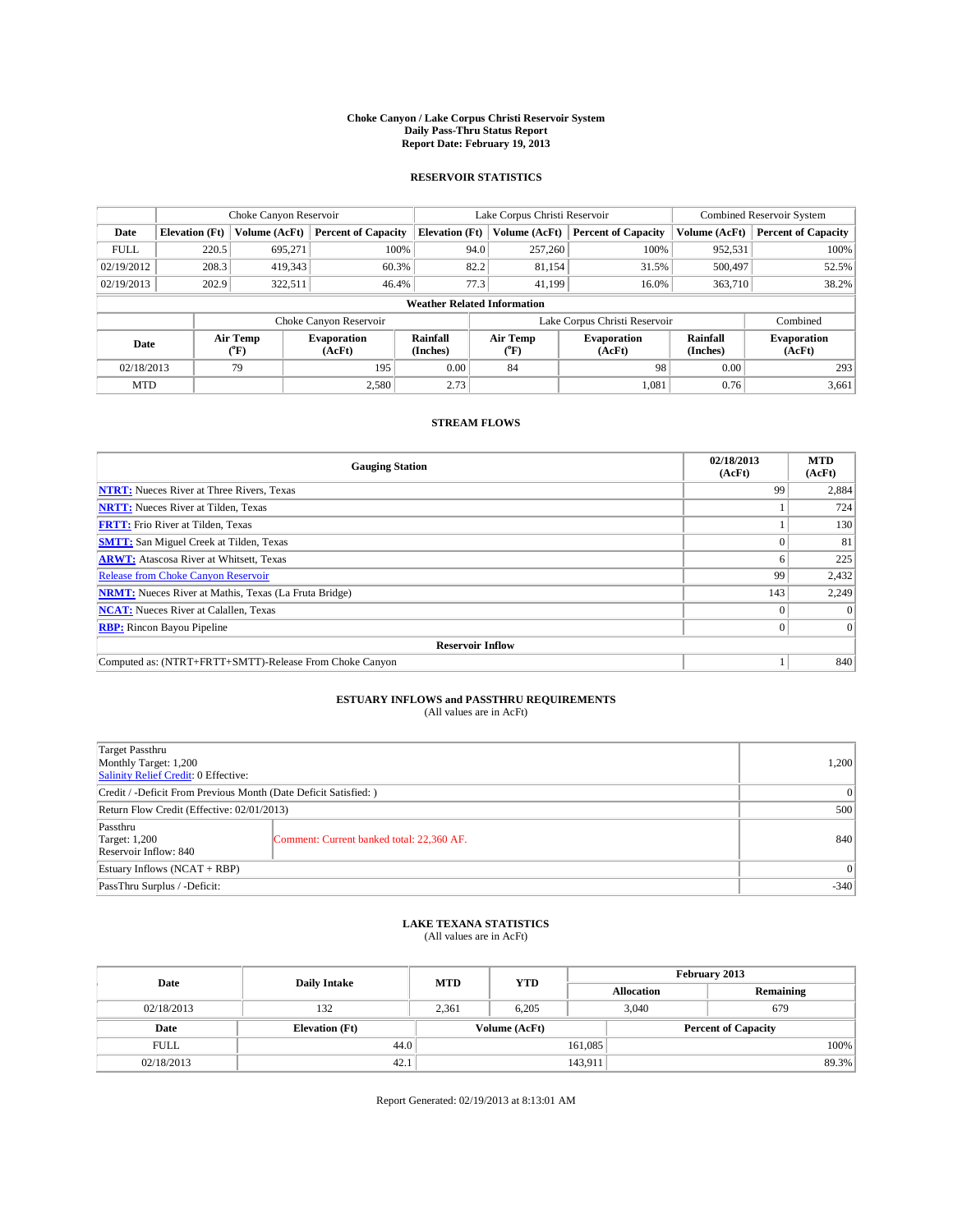#### **Choke Canyon / Lake Corpus Christi Reservoir System Daily Pass-Thru Status Report Report Date: February 20, 2013**

### **RESERVOIR STATISTICS**

|             |                       | Choke Canyon Reservoir |                              |                                    | Lake Corpus Christi Reservoir | <b>Combined Reservoir System</b> |                      |                              |
|-------------|-----------------------|------------------------|------------------------------|------------------------------------|-------------------------------|----------------------------------|----------------------|------------------------------|
| Date        | <b>Elevation</b> (Ft) | Volume (AcFt)          | <b>Percent of Capacity</b>   | <b>Elevation (Ft)</b>              | Volume (AcFt)                 | <b>Percent of Capacity</b>       | Volume (AcFt)        | <b>Percent of Capacity</b>   |
| <b>FULL</b> | 220.5                 | 695,271                | 100%                         | 94.0                               | 257,260                       | 100%                             | 952,531              | 100%                         |
| 02/20/2012  | 208.3                 | 419,926                | 60.4%                        | 82.2                               | 81,256                        | 31.6%                            | 501,182              | 52.6%                        |
| 02/20/2013  | 202.8                 | 320,668                | 46.1%                        | 77.2                               | 41,006                        | 15.9%                            | 361,674              | 38.0%                        |
|             |                       |                        |                              | <b>Weather Related Information</b> |                               |                                  |                      |                              |
|             |                       |                        | Choke Canyon Reservoir       |                                    | Lake Corpus Christi Reservoir |                                  | Combined             |                              |
| Date        |                       | Air Temp<br>(°F)       | <b>Evaporation</b><br>(AcFt) | Rainfall<br>(Inches)               | Air Temp<br>("F)              | <b>Evaporation</b><br>(AcFt)     | Rainfall<br>(Inches) | <b>Evaporation</b><br>(AcFt) |
| 02/19/2013  |                       | 70                     | 204                          | 0.00                               | 67                            | 60                               | 0.00                 | 264                          |
| <b>MTD</b>  |                       |                        | 2.784                        | 2.73                               |                               | 1.141                            | 0.76                 | 3,925                        |

### **STREAM FLOWS**

| <b>Gauging Station</b>                                       | 02/19/2013<br>(AcFt) | <b>MTD</b><br>(AcFt) |
|--------------------------------------------------------------|----------------------|----------------------|
| <b>NTRT:</b> Nueces River at Three Rivers, Texas             | 93                   | 2,978                |
| <b>NRTT:</b> Nueces River at Tilden, Texas                   | $\Omega$             | 724                  |
| <b>FRTT:</b> Frio River at Tilden, Texas                     |                      | 130                  |
| <b>SMTT:</b> San Miguel Creek at Tilden, Texas               |                      | 81                   |
| <b>ARWT:</b> Atascosa River at Whitsett, Texas               |                      | 230                  |
| <b>Release from Choke Canyon Reservoir</b>                   | 99                   | 2,531                |
| <b>NRMT:</b> Nueces River at Mathis, Texas (La Fruta Bridge) | 143                  | 2,392                |
| <b>NCAT:</b> Nueces River at Calallen, Texas                 | $\theta$             | $\Omega$             |
| <b>RBP:</b> Rincon Bayou Pipeline                            | $\Omega$             | $\vert$ 0            |
| <b>Reservoir Inflow</b>                                      |                      |                      |
| Computed as: NRTT+FRTT+SMTT+ARWT                             | 6                    | 846                  |

# **ESTUARY INFLOWS and PASSTHRU REQUIREMENTS**<br>(All values are in AcFt)

| <b>Target Passthru</b><br>Monthly Target: 1,200<br>Salinity Relief Credit: 0 Effective: |                                           |     |  |
|-----------------------------------------------------------------------------------------|-------------------------------------------|-----|--|
| Credit / -Deficit From Previous Month (Date Deficit Satisfied: )                        |                                           |     |  |
| Return Flow Credit (Effective: 02/01/2013)                                              |                                           |     |  |
| Passthru<br><b>Target: 1,200</b><br>Reservoir Inflow: 846                               | Comment: Current banked total: 22,360 AF. | 846 |  |
| Estuary Inflows $(NCAT + RBP)$                                                          |                                           |     |  |
| PassThru Surplus / -Deficit:                                                            |                                           |     |  |

# **LAKE TEXANA STATISTICS** (All values are in AcFt)

| Date        | <b>Daily Intake</b>   | <b>MTD</b> | <b>YTD</b>    | February 2013     |                            |           |  |
|-------------|-----------------------|------------|---------------|-------------------|----------------------------|-----------|--|
|             |                       |            |               | <b>Allocation</b> |                            | Remaining |  |
| 02/19/2013  | 132                   | 2,493      | 6,337         |                   | 3,040<br>547               |           |  |
| Date        | <b>Elevation</b> (Ft) |            | Volume (AcFt) |                   | <b>Percent of Capacity</b> |           |  |
| <b>FULL</b> | 44.0                  |            |               | 161,085           |                            | 100%      |  |
| 02/19/2013  | 42.1                  |            |               | 143,911           |                            | 89.3%     |  |

Report Generated: 02/20/2013 at 8:15:15 AM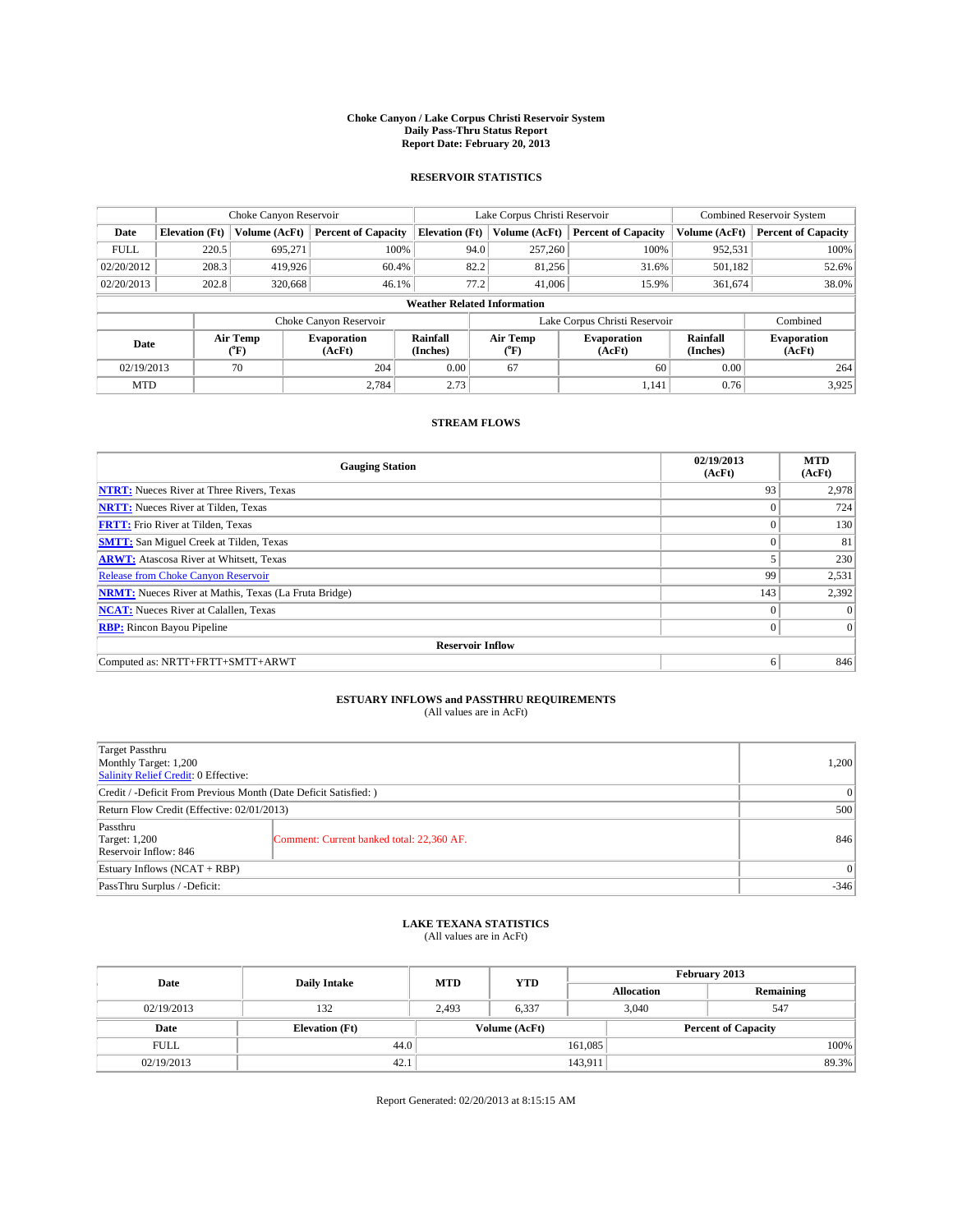#### **Choke Canyon / Lake Corpus Christi Reservoir System Daily Pass-Thru Status Report Report Date: February 21, 2013**

### **RESERVOIR STATISTICS**

|             |                       | Choke Canyon Reservoir |                              |                                    | Lake Corpus Christi Reservoir | <b>Combined Reservoir System</b> |                      |                              |
|-------------|-----------------------|------------------------|------------------------------|------------------------------------|-------------------------------|----------------------------------|----------------------|------------------------------|
| Date        | <b>Elevation</b> (Ft) | Volume (AcFt)          | <b>Percent of Capacity</b>   | <b>Elevation (Ft)</b>              | Volume (AcFt)                 | <b>Percent of Capacity</b>       | Volume (AcFt)        | <b>Percent of Capacity</b>   |
| <b>FULL</b> | 220.5                 | 695,271                | 100%                         | 94.0                               | 257,260                       | 100%                             | 952,531              | 100%                         |
| 02/21/2012  | 208.3                 | 419,731                | 60.4%                        | 82.2                               | 81,052                        | 31.5%                            | 500,783              | 52.6%                        |
| 02/21/2013  | 202.8                 | 321,003                | 46.2%                        | 77.1                               | 40.367                        | 15.7%                            | 361,370              | 37.9%                        |
|             |                       |                        |                              | <b>Weather Related Information</b> |                               |                                  |                      |                              |
|             |                       |                        | Choke Canyon Reservoir       |                                    | Lake Corpus Christi Reservoir | Combined                         |                      |                              |
| Date        |                       | Air Temp<br>(°F)       | <b>Evaporation</b><br>(AcFt) | Rainfall<br>(Inches)               | Air Temp<br>(°F)              | <b>Evaporation</b><br>(AcFt)     | Rainfall<br>(Inches) | <b>Evaporation</b><br>(AcFt) |
| 02/20/2013  |                       | 77                     | 117                          | 0.00                               | 75                            | 44                               | 0.09                 | 161                          |
| <b>MTD</b>  |                       |                        | 2.901                        | 2.73                               |                               | 1,185                            | 0.85                 | 4,086                        |

### **STREAM FLOWS**

| <b>Gauging Station</b>                                       | 02/20/2013<br>(AcFt) | <b>MTD</b><br>(AcFt) |
|--------------------------------------------------------------|----------------------|----------------------|
| <b>NTRT:</b> Nueces River at Three Rivers, Texas             | 91                   | 3,069                |
| <b>NRTT:</b> Nueces River at Tilden, Texas                   | $\Omega$             | 724                  |
| <b>FRTT:</b> Frio River at Tilden, Texas                     |                      | 131                  |
| <b>SMTT:</b> San Miguel Creek at Tilden, Texas               |                      | 81                   |
| <b>ARWT:</b> Atascosa River at Whitsett, Texas               |                      | 235                  |
| <b>Release from Choke Canyon Reservoir</b>                   | 99                   | 2,630                |
| <b>NRMT:</b> Nueces River at Mathis, Texas (La Fruta Bridge) | 137                  | 2,529                |
| <b>NCAT:</b> Nueces River at Calallen, Texas                 | $\theta$             | $\Omega$             |
| <b>RBP:</b> Rincon Bayou Pipeline                            | $\Omega$             | $\vert$ 0            |
| <b>Reservoir Inflow</b>                                      |                      |                      |
| Computed as: NRTT+FRTT+SMTT+ARWT                             |                      | 851                  |

# **ESTUARY INFLOWS and PASSTHRU REQUIREMENTS**<br>(All values are in AcFt)

| <b>Target Passthru</b><br>Monthly Target: 1,200<br>Salinity Relief Credit: 0 Effective: |                                           |     |  |
|-----------------------------------------------------------------------------------------|-------------------------------------------|-----|--|
| Credit / -Deficit From Previous Month (Date Deficit Satisfied: )                        |                                           |     |  |
| Return Flow Credit (Effective: 02/01/2013)                                              |                                           |     |  |
| Passthru<br><b>Target: 1,200</b><br>Reservoir Inflow: 851                               | Comment: Current banked total: 22,360 AF. | 851 |  |
| Estuary Inflows $(NCAT + RBP)$                                                          |                                           |     |  |
| PassThru Surplus / -Deficit:                                                            |                                           |     |  |

# **LAKE TEXANA STATISTICS** (All values are in AcFt)

| Date        | <b>Daily Intake</b>   | <b>MTD</b> | <b>YTD</b>    | February 2013     |  |                            |  |
|-------------|-----------------------|------------|---------------|-------------------|--|----------------------------|--|
|             |                       |            |               | <b>Allocation</b> |  | Remaining                  |  |
| 02/20/2013  | 132                   | 2,625      | 6,469         | 3,040             |  | 415                        |  |
| Date        | <b>Elevation</b> (Ft) |            | Volume (AcFt) |                   |  | <b>Percent of Capacity</b> |  |
| <b>FULL</b> | 44.0                  |            |               | 161,085           |  | 100%                       |  |
| 02/20/2013  | 42.0                  |            |               | 143,036           |  | 88.8%                      |  |

Report Generated: 02/21/2013 at 8:29:14 AM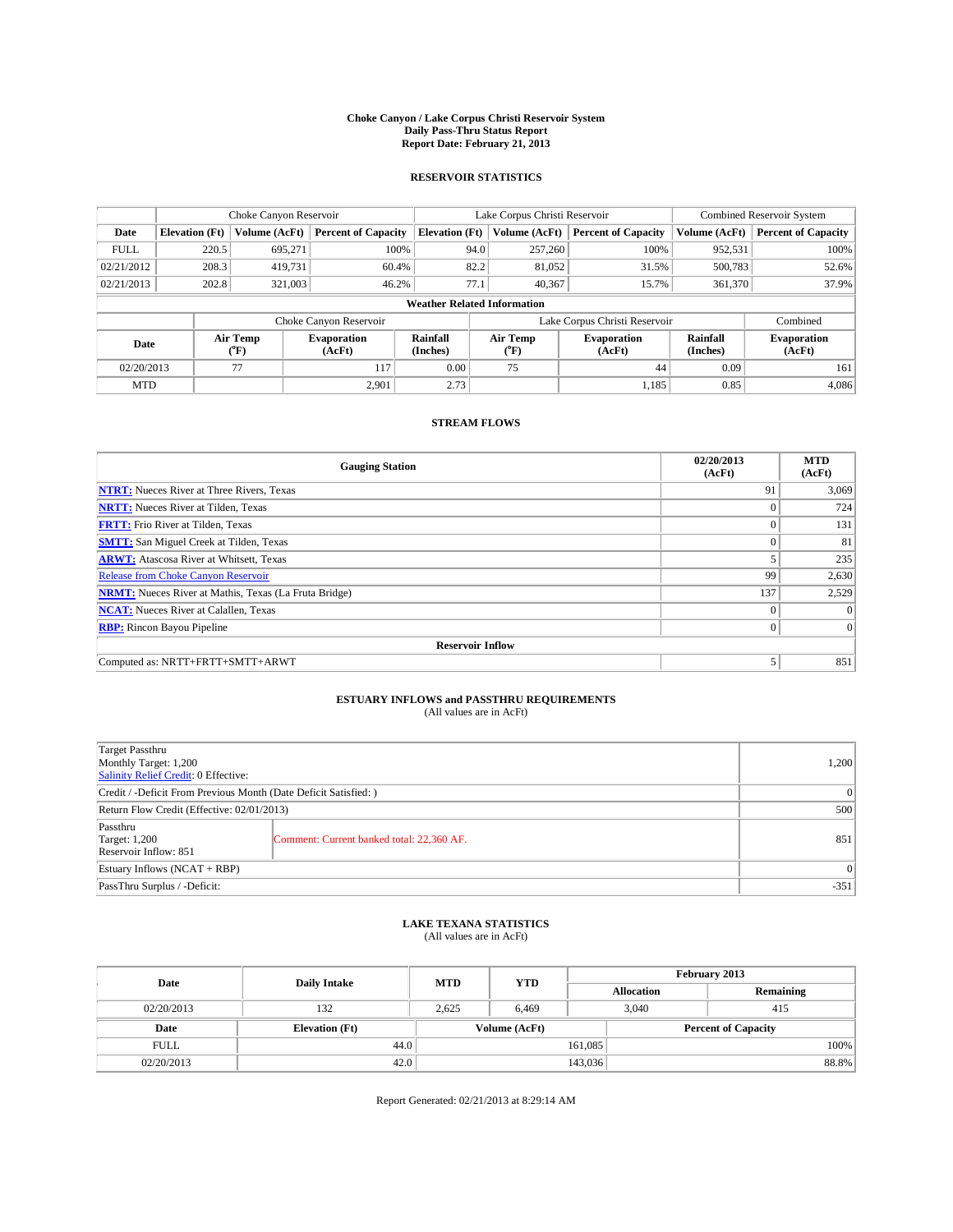#### **Choke Canyon / Lake Corpus Christi Reservoir System Daily Pass-Thru Status Report Report Date: February 22, 2013**

### **RESERVOIR STATISTICS**

|             |                                    | Choke Canyon Reservoir |                              | Lake Corpus Christi Reservoir |                               |        |                              | Combined Reservoir System |                              |  |
|-------------|------------------------------------|------------------------|------------------------------|-------------------------------|-------------------------------|--------|------------------------------|---------------------------|------------------------------|--|
| Date        | <b>Elevation</b> (Ft)              | Volume (AcFt)          | <b>Percent of Capacity</b>   | <b>Elevation (Ft)</b>         | Volume (AcFt)                 |        | <b>Percent of Capacity</b>   | Volume (AcFt)             | <b>Percent of Capacity</b>   |  |
| <b>FULL</b> | 220.5                              | 695,271                | 100%                         |                               | 257,260<br>94.0               |        | 100%                         | 952,531                   | 100%                         |  |
| 02/22/2012  | 208.3                              | 419,536                | 60.3%                        | 82.2                          |                               | 81,052 | 31.5%                        | 500,588                   | 52.6%                        |  |
| 02/22/2013  | 202.8                              | 321.170                | 46.2%                        | 77.2                          |                               | 40.942 | 15.9%                        | 362.112                   | 38.0%                        |  |
|             | <b>Weather Related Information</b> |                        |                              |                               |                               |        |                              |                           |                              |  |
|             |                                    |                        | Choke Canyon Reservoir       |                               | Lake Corpus Christi Reservoir |        | Combined                     |                           |                              |  |
| Date        |                                    | Air Temp<br>(°F)       | <b>Evaporation</b><br>(AcFt) | Rainfall<br>(Inches)          | Air Temp<br>$\rm ^{(^o}\!F)$  |        | <b>Evaporation</b><br>(AcFt) | Rainfall<br>(Inches)      | <b>Evaporation</b><br>(AcFt) |  |
| 02/21/2013  |                                    | 75                     | 146                          | 0.00                          | 77                            | 67     |                              | 0.00                      | 213                          |  |
| <b>MTD</b>  |                                    |                        | 3.047                        | 2.73                          |                               |        | 1,252                        | 0.85                      | 4,299                        |  |

### **STREAM FLOWS**

| <b>Gauging Station</b>                                       | 02/21/2013<br>(AcFt) | <b>MTD</b><br>(AcFt) |  |  |  |  |  |
|--------------------------------------------------------------|----------------------|----------------------|--|--|--|--|--|
| <b>NTRT:</b> Nueces River at Three Rivers, Texas             | 91                   | 3,160                |  |  |  |  |  |
| <b>NRTT:</b> Nueces River at Tilden, Texas                   |                      | 724                  |  |  |  |  |  |
| <b>FRTT:</b> Frio River at Tilden, Texas                     |                      | 131                  |  |  |  |  |  |
| <b>SMTT:</b> San Miguel Creek at Tilden, Texas               |                      | 81                   |  |  |  |  |  |
| <b>ARWT:</b> Atascosa River at Whitsett, Texas               |                      | 239                  |  |  |  |  |  |
| Release from Choke Canyon Reservoir                          | 99                   | 2,729                |  |  |  |  |  |
| <b>NRMT:</b> Nueces River at Mathis, Texas (La Fruta Bridge) | 137                  | 2,666                |  |  |  |  |  |
| <b>NCAT:</b> Nueces River at Calallen, Texas                 | $\theta$             | $\Omega$             |  |  |  |  |  |
| <b>RBP:</b> Rincon Bayou Pipeline                            | $\Omega$             | $\Omega$             |  |  |  |  |  |
| <b>Reservoir Inflow</b>                                      |                      |                      |  |  |  |  |  |
| Computed as: NRTT+FRTT+SMTT+ARWT                             |                      | 856                  |  |  |  |  |  |

# **ESTUARY INFLOWS and PASSTHRU REQUIREMENTS**<br>(All values are in AcFt)

| <b>Target Passthru</b><br>Monthly Target: 1,200<br>Salinity Relief Credit: 0 Effective: |                                           |     |  |
|-----------------------------------------------------------------------------------------|-------------------------------------------|-----|--|
| Credit / -Deficit From Previous Month (Date Deficit Satisfied: )                        | $\Omega$                                  |     |  |
| Return Flow Credit (Effective: 02/01/2013)                                              |                                           |     |  |
| Passthru<br><b>Target: 1,200</b><br>Reservoir Inflow: 856                               | Comment: Current banked total: 22,360 AF. | 856 |  |
| Estuary Inflows $(NCAT + RBP)$                                                          | $\Omega$                                  |     |  |
| PassThru Surplus / -Deficit:                                                            | $-356$                                    |     |  |

# **LAKE TEXANA STATISTICS** (All values are in AcFt)

| Date        | <b>Daily Intake</b>   | <b>MTD</b> | <b>YTD</b>    | February 2013 |                            |           |  |
|-------------|-----------------------|------------|---------------|---------------|----------------------------|-----------|--|
|             |                       |            |               |               | <b>Allocation</b>          | Remaining |  |
| 02/21/2013  | 132                   | 2.757      | 6,601         |               | 283<br>3,040               |           |  |
| Date        | <b>Elevation</b> (Ft) |            | Volume (AcFt) |               | <b>Percent of Capacity</b> |           |  |
| <b>FULL</b> | 44.0                  |            |               | 161,085       |                            | 100%      |  |
| 02/21/2013  | 42.0                  |            |               | 143,036       |                            | 88.8%     |  |

Report Generated: 02/22/2013 at 8:29:47 AM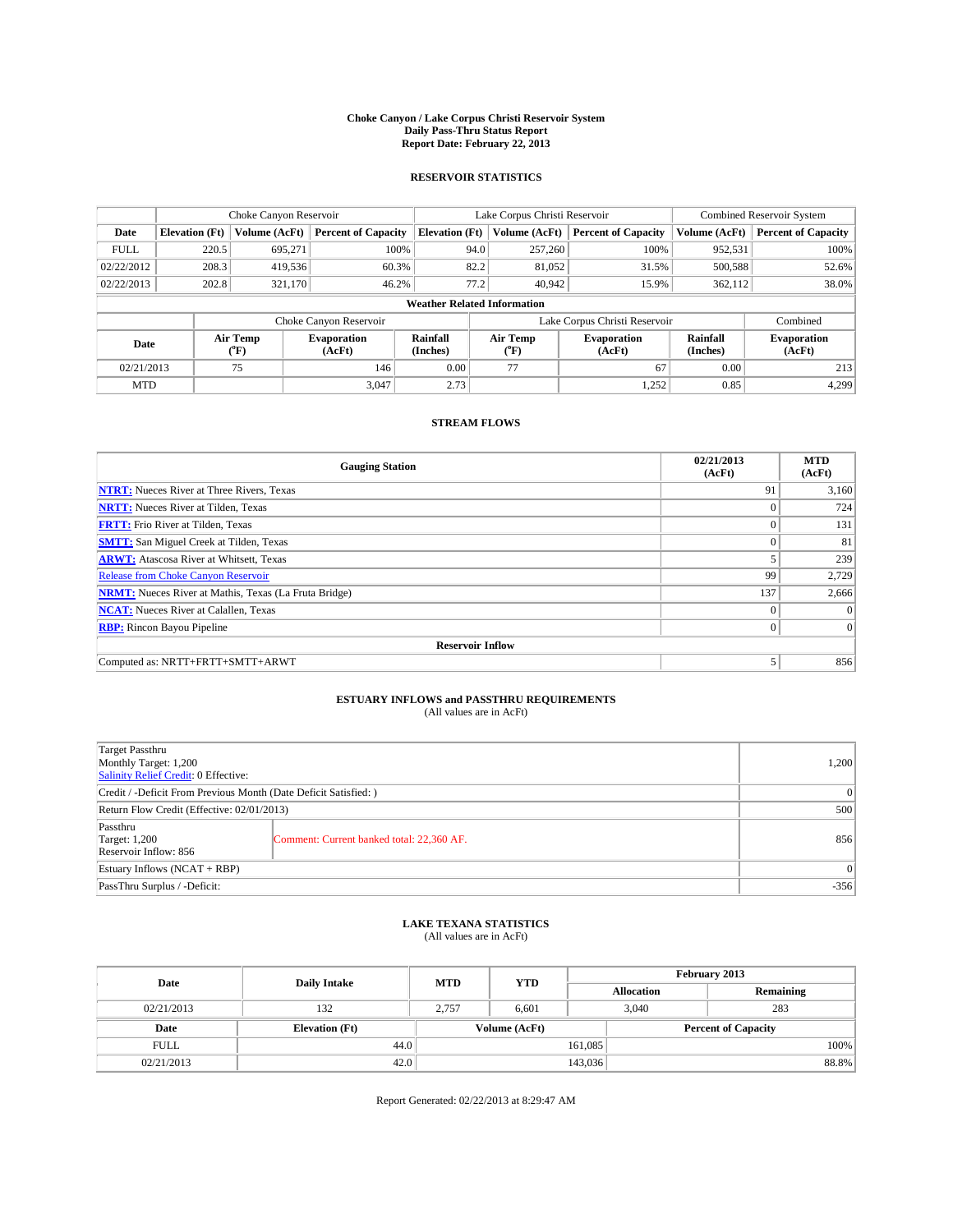#### **Choke Canyon / Lake Corpus Christi Reservoir System Daily Pass-Thru Status Report Report Date: February 23, 2013**

### **RESERVOIR STATISTICS**

|             |                                    | Choke Canyon Reservoir |                              |                       | Lake Corpus Christi Reservoir | <b>Combined Reservoir System</b> |                      |                              |  |
|-------------|------------------------------------|------------------------|------------------------------|-----------------------|-------------------------------|----------------------------------|----------------------|------------------------------|--|
| Date        | <b>Elevation</b> (Ft)              | Volume (AcFt)          | <b>Percent of Capacity</b>   | <b>Elevation (Ft)</b> | Volume (AcFt)                 | <b>Percent of Capacity</b>       | Volume (AcFt)        | <b>Percent of Capacity</b>   |  |
| <b>FULL</b> | 220.5                              | 695,271                | 100%                         | 94.0                  | 257,260                       | 100%                             | 952,531              | 100%                         |  |
| 02/23/2012  | 208.3                              | 419,926                | 60.4%                        | 82.2                  | 80,950                        | 31.5%                            | 500,876              | 52.6%                        |  |
| 02/23/2013  | 202.8                              | 320,500                | 46.1%                        | 77.2                  | 40.686                        | 15.8%                            | 361.186              | 37.9%                        |  |
|             | <b>Weather Related Information</b> |                        |                              |                       |                               |                                  |                      |                              |  |
|             |                                    |                        | Choke Canyon Reservoir       |                       |                               | Lake Corpus Christi Reservoir    |                      | Combined                     |  |
| Date        |                                    | Air Temp<br>(°F)       | <b>Evaporation</b><br>(AcFt) | Rainfall<br>(Inches)  | Air Temp<br>$(^{0}F)$         | <b>Evaporation</b><br>(AcFt)     | Rainfall<br>(Inches) | <b>Evaporation</b><br>(AcFt) |  |
| 02/22/2013  |                                    | 70                     | 253                          | 0.00                  | 77                            | 104                              | 0.00                 | 357                          |  |
| <b>MTD</b>  |                                    |                        | 3.300                        | 2.73                  |                               | 1,356                            | 0.85                 | 4,656                        |  |

### **STREAM FLOWS**

| <b>Gauging Station</b>                                       | 02/22/2013<br>(AcFt) | <b>MTD</b><br>(AcFt) |  |  |  |  |  |
|--------------------------------------------------------------|----------------------|----------------------|--|--|--|--|--|
| <b>NTRT:</b> Nueces River at Three Rivers, Texas             | 89                   | 3,249                |  |  |  |  |  |
| <b>NRTT:</b> Nueces River at Tilden, Texas                   | $\Omega$             | 724                  |  |  |  |  |  |
| <b>FRTT:</b> Frio River at Tilden, Texas                     |                      | 131                  |  |  |  |  |  |
| <b>SMTT:</b> San Miguel Creek at Tilden, Texas               |                      | 81                   |  |  |  |  |  |
| <b>ARWT:</b> Atascosa River at Whitsett, Texas               | 4                    | 244                  |  |  |  |  |  |
| <b>Release from Choke Canyon Reservoir</b>                   | 99                   | 2,829                |  |  |  |  |  |
| <b>NRMT:</b> Nueces River at Mathis, Texas (La Fruta Bridge) | 139                  | 2,805                |  |  |  |  |  |
| <b>NCAT:</b> Nueces River at Calallen, Texas                 | $\theta$             | $\Omega$             |  |  |  |  |  |
| <b>RBP:</b> Rincon Bayou Pipeline                            | $\Omega$             | $\theta$             |  |  |  |  |  |
| <b>Reservoir Inflow</b>                                      |                      |                      |  |  |  |  |  |
| Computed as: NRTT+FRTT+SMTT+ARWT                             |                      | 861                  |  |  |  |  |  |

# **ESTUARY INFLOWS and PASSTHRU REQUIREMENTS**<br>(All values are in AcFt)

| <b>Target Passthru</b><br>Monthly Target: 1,200<br>Salinity Relief Credit: 0 Effective: |                                           |     |  |
|-----------------------------------------------------------------------------------------|-------------------------------------------|-----|--|
| Credit / -Deficit From Previous Month (Date Deficit Satisfied: )                        | $\Omega$                                  |     |  |
| Return Flow Credit (Effective: 02/01/2013)                                              | 500                                       |     |  |
| Passthru<br><b>Target: 1,200</b><br>Reservoir Inflow: 861                               | Comment: Current banked total: 22,360 AF. | 861 |  |
| Estuary Inflows (NCAT + RBP)                                                            | $\Omega$                                  |     |  |
| PassThru Surplus / -Deficit:                                                            | $-361$                                    |     |  |

# **LAKE TEXANA STATISTICS** (All values are in AcFt)

| Date        | <b>Daily Intake</b>   | <b>MTD</b>    | <b>YTD</b> | February 2013 |                            |           |  |
|-------------|-----------------------|---------------|------------|---------------|----------------------------|-----------|--|
|             |                       |               |            |               | <b>Allocation</b>          | Remaining |  |
| 02/22/2013  | 133                   | 2,890         | 6,734      |               | 150<br>3,040               |           |  |
| Date        | <b>Elevation</b> (Ft) | Volume (AcFt) |            |               | <b>Percent of Capacity</b> |           |  |
| <b>FULL</b> | 44.0                  |               |            | 161,085       |                            | 100%      |  |
| 02/22/2013  | 42.0                  |               |            | 143,036       |                            | 88.8%     |  |

Report Generated: 02/23/2013 at 8:25:16 AM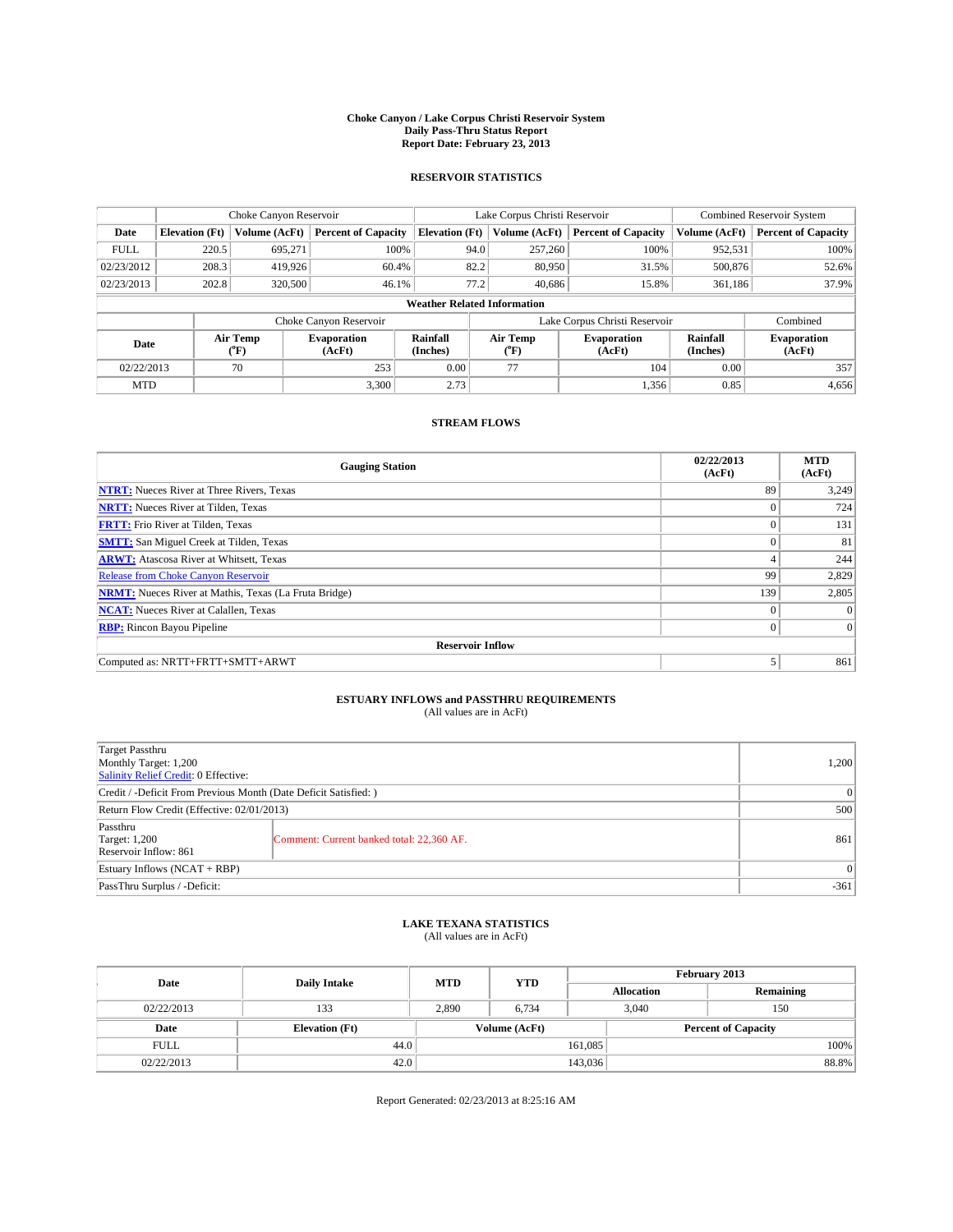#### **Choke Canyon / Lake Corpus Christi Reservoir System Daily Pass-Thru Status Report Report Date: February 24, 2013**

### **RESERVOIR STATISTICS**

|             |                                    | Choke Canyon Reservoir  |                              |                       | Lake Corpus Christi Reservoir | Combined Reservoir System    |                      |                              |  |
|-------------|------------------------------------|-------------------------|------------------------------|-----------------------|-------------------------------|------------------------------|----------------------|------------------------------|--|
| Date        | <b>Elevation</b> (Ft)              | Volume (AcFt)           | <b>Percent of Capacity</b>   | <b>Elevation</b> (Ft) | Volume (AcFt)                 | <b>Percent of Capacity</b>   | Volume (AcFt)        | <b>Percent of Capacity</b>   |  |
| <b>FULL</b> | 220.5                              | 695,271                 | 100%                         | 94.0                  | 257,260                       | 100%                         | 952,531              | 100%                         |  |
| 02/24/2012  | 208.2                              | 417,608                 | 60.1%                        | 82.2                  | 81,052                        | 31.5%                        | 498,660              | 52.4%                        |  |
| 02/24/2013  | 202.9                              | 321,506                 | 46.2%                        | 77.2                  | 40.558                        | 15.8%                        | 362,064              | 38.0%                        |  |
|             | <b>Weather Related Information</b> |                         |                              |                       |                               |                              |                      |                              |  |
|             |                                    |                         | Choke Canyon Reservoir       |                       | Lake Corpus Christi Reservoir | Combined                     |                      |                              |  |
| Date        |                                    | Air Temp<br>(°F)        | <b>Evaporation</b><br>(AcFt) | Rainfall<br>(Inches)  | Air Temp<br>$(^{0}F)$         | <b>Evaporation</b><br>(AcFt) | Rainfall<br>(Inches) | <b>Evaporation</b><br>(AcFt) |  |
| 02/23/2013  |                                    | 0.00<br>68<br>146<br>66 |                              | 37                    | 0.00                          | 183                          |                      |                              |  |
| <b>MTD</b>  |                                    |                         | 3,446                        | 2.73                  |                               | 1,393                        | 0.85                 | 4,839                        |  |

### **STREAM FLOWS**

| <b>Gauging Station</b>                                       | 02/23/2013<br>(AcFt) | <b>MTD</b><br>(AcFt) |  |  |  |  |  |
|--------------------------------------------------------------|----------------------|----------------------|--|--|--|--|--|
| <b>NTRT:</b> Nueces River at Three Rivers, Texas             | 89                   | 3,339                |  |  |  |  |  |
| <b>NRTT:</b> Nueces River at Tilden, Texas                   |                      | 724                  |  |  |  |  |  |
| <b>FRTT:</b> Frio River at Tilden, Texas                     | $\Omega$             | 131                  |  |  |  |  |  |
| <b>SMTT:</b> San Miguel Creek at Tilden, Texas               |                      | 81                   |  |  |  |  |  |
| <b>ARWT:</b> Atascosa River at Whitsett, Texas               | 4                    | 248                  |  |  |  |  |  |
| <b>Release from Choke Canyon Reservoir</b>                   | 99                   | 2,928                |  |  |  |  |  |
| <b>NRMT:</b> Nueces River at Mathis, Texas (La Fruta Bridge) | 141                  | 2,946                |  |  |  |  |  |
| <b>NCAT:</b> Nueces River at Calallen, Texas                 | $\theta$             | $\Omega$             |  |  |  |  |  |
| <b>RBP:</b> Rincon Bayou Pipeline                            | $\Omega$             | $\Omega$             |  |  |  |  |  |
| <b>Reservoir Inflow</b>                                      |                      |                      |  |  |  |  |  |
| Computed as: NRTT+FRTT+SMTT+ARWT                             |                      | 865                  |  |  |  |  |  |

# **ESTUARY INFLOWS and PASSTHRU REQUIREMENTS**<br>(All values are in AcFt)

| <b>Target Passthru</b><br>Monthly Target: 1,200<br>Salinity Relief Credit: 0 Effective: |                                           |     |  |  |
|-----------------------------------------------------------------------------------------|-------------------------------------------|-----|--|--|
| Credit / -Deficit From Previous Month (Date Deficit Satisfied: )                        |                                           |     |  |  |
| Return Flow Credit (Effective: 02/01/2013)                                              |                                           |     |  |  |
| Passthru<br><b>Target: 1,200</b><br>Reservoir Inflow: 865                               | Comment: Current banked total: 22,360 AF. | 865 |  |  |
| Estuary Inflows (NCAT + RBP)                                                            |                                           |     |  |  |
| PassThru Surplus / -Deficit:                                                            | $-365$                                    |     |  |  |

## **LAKE TEXANA STATISTICS** (All values are in AcFt)

| Date        | <b>Daily Intake</b>   | <b>MTD</b> | <b>YTD</b>    | February 2013 |                            |           |  |
|-------------|-----------------------|------------|---------------|---------------|----------------------------|-----------|--|
|             |                       |            |               |               | <b>Allocation</b>          | Remaining |  |
| 02/23/2013  | 133                   | 3.023      | 6,867         |               | 3,040                      |           |  |
| Date        | <b>Elevation</b> (Ft) |            | Volume (AcFt) |               | <b>Percent of Capacity</b> |           |  |
| <b>FULL</b> | 44.0                  |            |               | 161,085       |                            | 100%      |  |
| 02/23/2013  | 41.9                  |            |               | 142,163       |                            | 88.3%     |  |

Report Generated: 02/24/2013 at 8:24:33 AM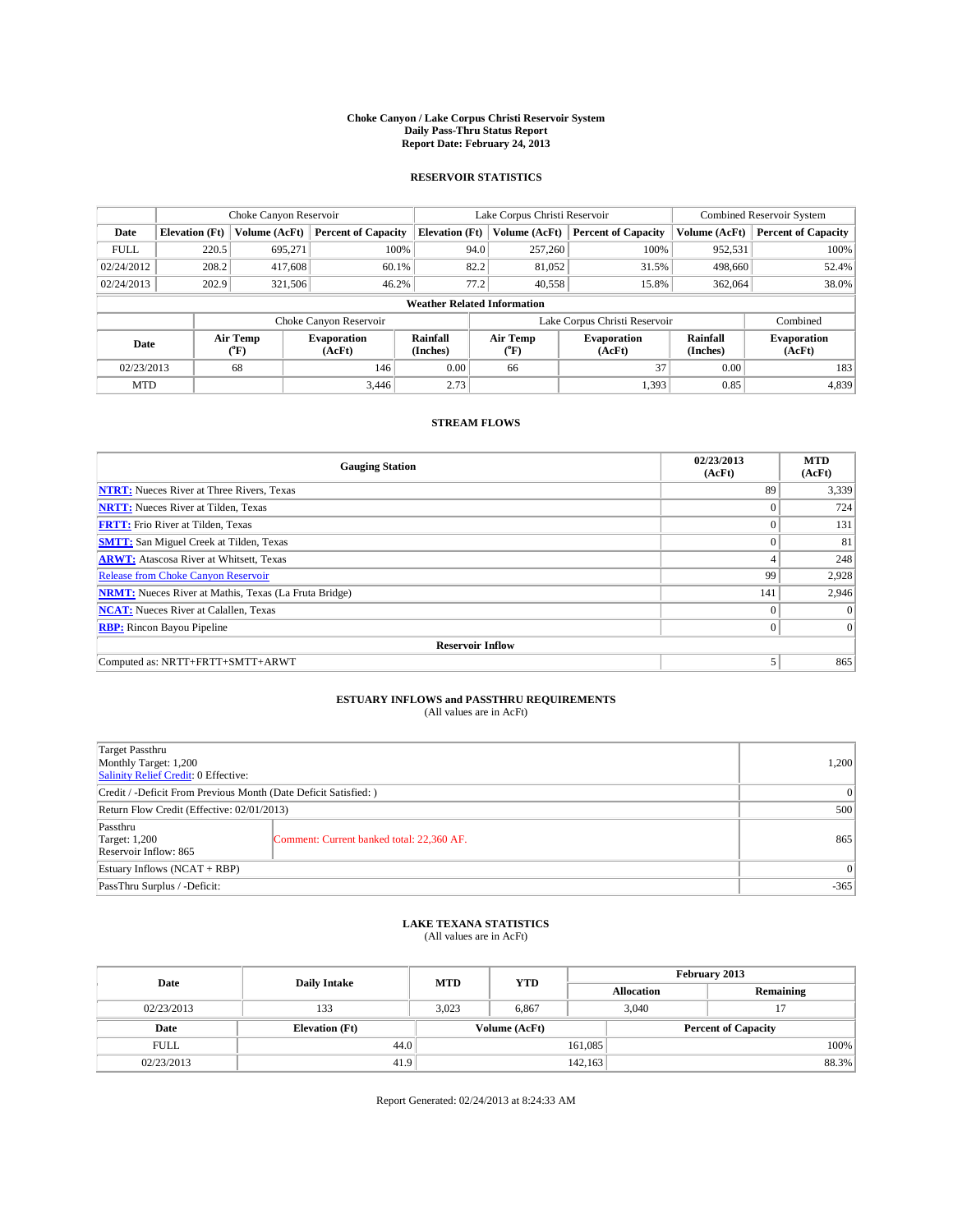#### **Choke Canyon / Lake Corpus Christi Reservoir System Daily Pass-Thru Status Report Report Date: February 25, 2013**

### **RESERVOIR STATISTICS**

|             |                                    | Choke Canyon Reservoir |                              |                       | Lake Corpus Christi Reservoir | <b>Combined Reservoir System</b> |               |                              |  |
|-------------|------------------------------------|------------------------|------------------------------|-----------------------|-------------------------------|----------------------------------|---------------|------------------------------|--|
| Date        | <b>Elevation</b> (Ft)              | Volume (AcFt)          | <b>Percent of Capacity</b>   | <b>Elevation (Ft)</b> | Volume (AcFt)                 | <b>Percent of Capacity</b>       | Volume (AcFt) | <b>Percent of Capacity</b>   |  |
| <b>FULL</b> | 220.5                              | 695,271                | 100%                         | 94.0                  | 257,260                       | 100%                             | 952,531       | 100%                         |  |
| 02/25/2012  | 208.2                              | 416,837                | 60.0%                        | 82.1                  | 80,645                        | 31.3%                            | 497,482       | 52.2%                        |  |
| 02/25/2013  | 202.9                              | 321,673                | 46.3%                        | 77.2                  | 40,430                        | 15.7%                            | 362,103       | 38.0%                        |  |
|             | <b>Weather Related Information</b> |                        |                              |                       |                               |                                  |               |                              |  |
|             |                                    |                        | Choke Canyon Reservoir       |                       |                               | Lake Corpus Christi Reservoir    |               | Combined                     |  |
| Date        | Air Temp<br>(°F)                   |                        | <b>Evaporation</b><br>(AcFt) | Rainfall<br>(Inches)  | Air Temp<br>(°F)              | <b>Evaporation</b><br>(AcFt)     |               | <b>Evaporation</b><br>(AcFt) |  |
| 02/24/2013  |                                    | 70<br>19               |                              | 0.00                  | 68                            |                                  | 0.00          | 19                           |  |
| <b>MTD</b>  |                                    |                        | 3.465                        | 2.73                  |                               | 1,393                            | 0.85          | 4,858                        |  |

### **STREAM FLOWS**

| <b>Gauging Station</b>                                       | 02/24/2013<br>(AcFt) | <b>MTD</b><br>(AcFt) |  |  |  |  |
|--------------------------------------------------------------|----------------------|----------------------|--|--|--|--|
| <b>NTRT:</b> Nueces River at Three Rivers, Texas             | 89                   | 3,428                |  |  |  |  |
| <b>NRTT:</b> Nueces River at Tilden, Texas                   | $\Omega$             | 724                  |  |  |  |  |
| <b>FRTT:</b> Frio River at Tilden, Texas                     |                      | 132                  |  |  |  |  |
| <b>SMTT:</b> San Miguel Creek at Tilden, Texas               |                      | 81                   |  |  |  |  |
| <b>ARWT:</b> Atascosa River at Whitsett, Texas               | 4                    | 252                  |  |  |  |  |
| <b>Release from Choke Canyon Reservoir</b>                   | 99                   | 3,027                |  |  |  |  |
| <b>NRMT:</b> Nueces River at Mathis, Texas (La Fruta Bridge) | 149                  | 3,095                |  |  |  |  |
| <b>NCAT:</b> Nueces River at Calallen, Texas                 | $\theta$             | $\Omega$             |  |  |  |  |
| <b>RBP:</b> Rincon Bayou Pipeline                            | $\Omega$             | $\vert$ 0            |  |  |  |  |
| <b>Reservoir Inflow</b>                                      |                      |                      |  |  |  |  |
| Computed as: NRTT+FRTT+SMTT+ARWT                             |                      | 870                  |  |  |  |  |

# **ESTUARY INFLOWS and PASSTHRU REQUIREMENTS**<br>(All values are in AcFt)

| <b>Target Passthru</b><br>Monthly Target: 1,200<br>Salinity Relief Credit: 0 Effective: |                                           |     |  |  |
|-----------------------------------------------------------------------------------------|-------------------------------------------|-----|--|--|
| Credit / -Deficit From Previous Month (Date Deficit Satisfied: )                        |                                           |     |  |  |
| Return Flow Credit (Effective: 02/01/2013)                                              | 500                                       |     |  |  |
| Passthru<br><b>Target: 1,200</b><br>Reservoir Inflow: 870                               | Comment: Current banked total: 22,360 AF. | 870 |  |  |
| Estuary Inflows $(NCAT + RBP)$                                                          | $\Omega$                                  |     |  |  |
| PassThru Surplus / -Deficit:                                                            | $-370$                                    |     |  |  |

# **LAKE TEXANA STATISTICS** (All values are in AcFt)

| Date        | <b>Daily Intake</b>   | <b>MTD</b> | <b>YTD</b>    | February 2013 |                            |           |  |
|-------------|-----------------------|------------|---------------|---------------|----------------------------|-----------|--|
|             |                       |            |               |               | <b>Allocation</b>          | Remaining |  |
| 02/24/2013  | 133                   | 3.157      | 7.001         |               | 3,040<br>$-117$            |           |  |
| Date        | <b>Elevation</b> (Ft) |            | Volume (AcFt) |               | <b>Percent of Capacity</b> |           |  |
| <b>FULL</b> | 44.0                  |            |               | 161,085       |                            | 100%      |  |
| 02/24/2013  | 42.0                  |            |               | 143,036       |                            | 88.8%     |  |

Report Generated: 02/25/2013 at 8:20:35 AM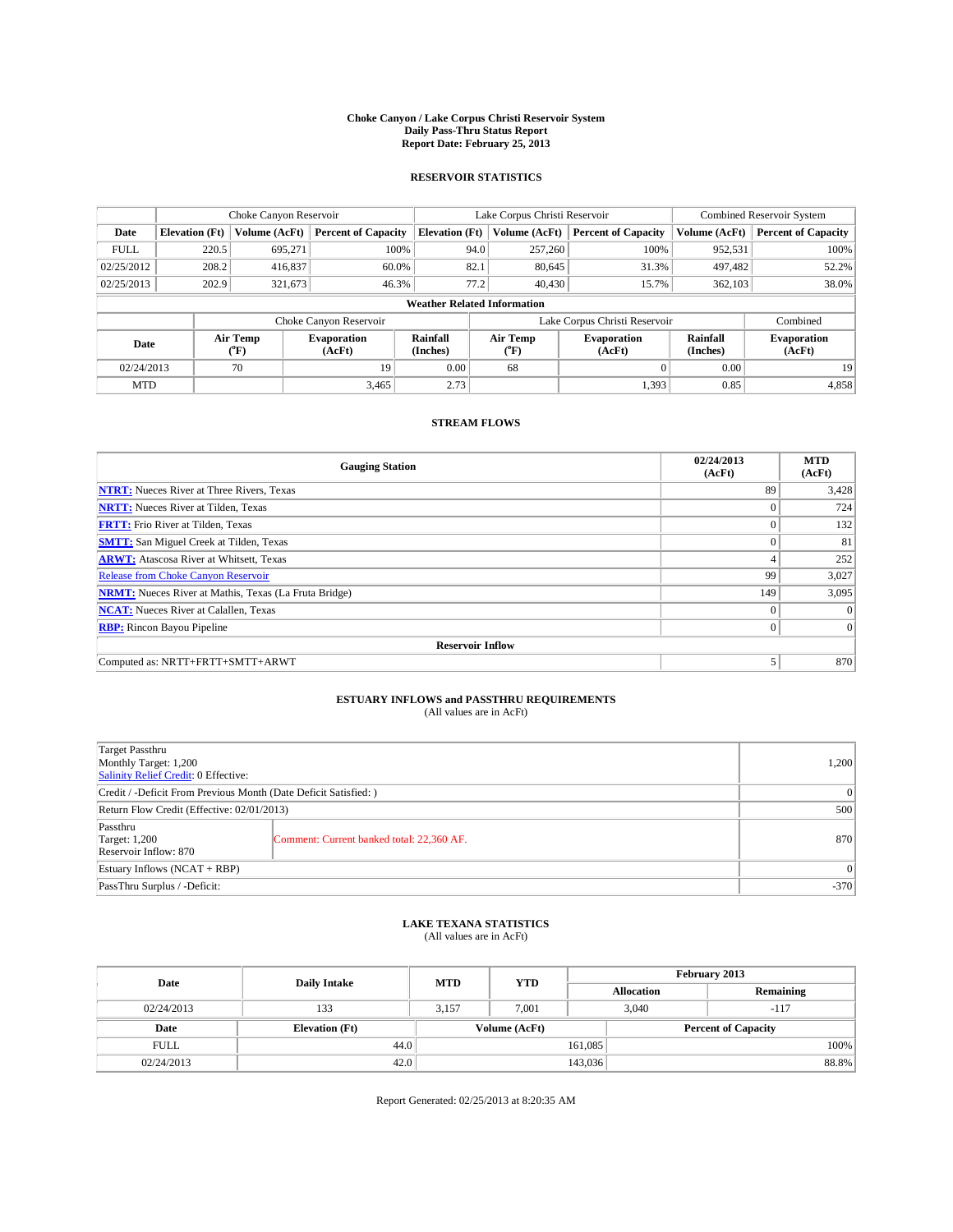#### **Choke Canyon / Lake Corpus Christi Reservoir System Daily Pass-Thru Status Report Report Date: February 26, 2013**

### **RESERVOIR STATISTICS**

|             |                       | Choke Canyon Reservoir |                              |                                    | Lake Corpus Christi Reservoir | <b>Combined Reservoir System</b> |               |                              |
|-------------|-----------------------|------------------------|------------------------------|------------------------------------|-------------------------------|----------------------------------|---------------|------------------------------|
| Date        | <b>Elevation</b> (Ft) | Volume (AcFt)          | <b>Percent of Capacity</b>   | <b>Elevation (Ft)</b>              | Volume (AcFt)                 | <b>Percent of Capacity</b>       | Volume (AcFt) | <b>Percent of Capacity</b>   |
| <b>FULL</b> | 220.5                 | 695,271                | 100%                         | 94.0                               | 257,260                       | 100%                             | 952,531       | 100%                         |
| 02/26/2012  | 208.2                 | 418,379                | 60.2%                        | 82.1                               | 80,848                        | 31.4%                            | 499,227       | 52.4%                        |
| 02/26/2013  | 202.8                 | 320,004                | 46.0%                        | 77.1                               | 40.176                        | 15.6%                            | 360,180       | 37.8%                        |
|             |                       |                        |                              | <b>Weather Related Information</b> |                               |                                  |               |                              |
|             |                       |                        | Choke Canyon Reservoir       |                                    |                               | Lake Corpus Christi Reservoir    |               | Combined                     |
| Date        |                       | Air Temp<br>(°F)       | <b>Evaporation</b><br>(AcFt) | Rainfall<br>(Inches)               | Air Temp<br>$(^{0}F)$         | <b>Evaporation</b><br>(AcFt)     |               | <b>Evaporation</b><br>(AcFt) |
| 02/25/2013  |                       | 66                     | 379                          | 0.00                               | 69                            | 266                              | 0.00          | 645                          |
| <b>MTD</b>  |                       |                        | 3.844                        | 2.73                               |                               | 1,659'                           | 0.85          | 5,503                        |

### **STREAM FLOWS**

| <b>Gauging Station</b>                                       | 02/25/2013<br>(AcFt) | <b>MTD</b><br>(AcFt) |  |  |  |  |
|--------------------------------------------------------------|----------------------|----------------------|--|--|--|--|
| <b>NTRT:</b> Nueces River at Three Rivers, Texas             | 87                   | 3,515                |  |  |  |  |
| <b>NRTT:</b> Nueces River at Tilden, Texas                   |                      | 724                  |  |  |  |  |
| <b>FRTT:</b> Frio River at Tilden, Texas                     |                      | 132                  |  |  |  |  |
| <b>SMTT:</b> San Miguel Creek at Tilden, Texas               | $\theta$             | 81                   |  |  |  |  |
| <b>ARWT:</b> Atascosa River at Whitsett, Texas               | 4                    | 256                  |  |  |  |  |
| <b>Release from Choke Canyon Reservoir</b>                   | 99                   | 3,126                |  |  |  |  |
| <b>NRMT:</b> Nueces River at Mathis, Texas (La Fruta Bridge) | 141                  | 3,236                |  |  |  |  |
| <b>NCAT:</b> Nueces River at Calallen, Texas                 | $\theta$             | $\Omega$             |  |  |  |  |
| <b>RBP:</b> Rincon Bayou Pipeline                            | $\mathbf{0}$         | 0                    |  |  |  |  |
| <b>Reservoir Inflow</b>                                      |                      |                      |  |  |  |  |
| Computed as: NRTT+FRTT+SMTT+ARWT                             | 4                    | 874                  |  |  |  |  |

# **ESTUARY INFLOWS and PASSTHRU REQUIREMENTS**<br>(All values are in AcFt)

| Target Passthru<br>Monthly Target: 1,200<br>Salinity Relief Credit: 0 Effective: |                                           |     |  |  |
|----------------------------------------------------------------------------------|-------------------------------------------|-----|--|--|
| Credit / -Deficit From Previous Month (Date Deficit Satisfied: )                 |                                           |     |  |  |
| Return Flow Credit (Effective: 02/01/2013)                                       |                                           |     |  |  |
| Passthru<br><b>Target: 1,200</b><br>Reservoir Inflow: 874                        | Comment: Current banked total: 22,360 AF. | 874 |  |  |
| Estuary Inflows $(NCAT + RBP)$                                                   |                                           |     |  |  |
| PassThru Surplus / -Deficit:                                                     | $-374$                                    |     |  |  |

# **LAKE TEXANA STATISTICS** (All values are in AcFt)

| Date        | <b>Daily Intake</b>   | <b>MTD</b> | <b>YTD</b>    | February 2013 |                            |           |  |
|-------------|-----------------------|------------|---------------|---------------|----------------------------|-----------|--|
|             |                       |            |               |               | <b>Allocation</b>          | Remaining |  |
| 02/25/2013  | 133                   | 3.289      | 7.134         |               | 3,040<br>$-249$            |           |  |
| Date        | <b>Elevation</b> (Ft) |            | Volume (AcFt) |               | <b>Percent of Capacity</b> |           |  |
| <b>FULL</b> | 44.0                  |            |               | 161,085       |                            | 100%      |  |
| 02/25/2013  | 41.9                  |            |               | 142,163       |                            | 88.3%     |  |

Report Generated: 02/26/2013 at 8:55:04 AM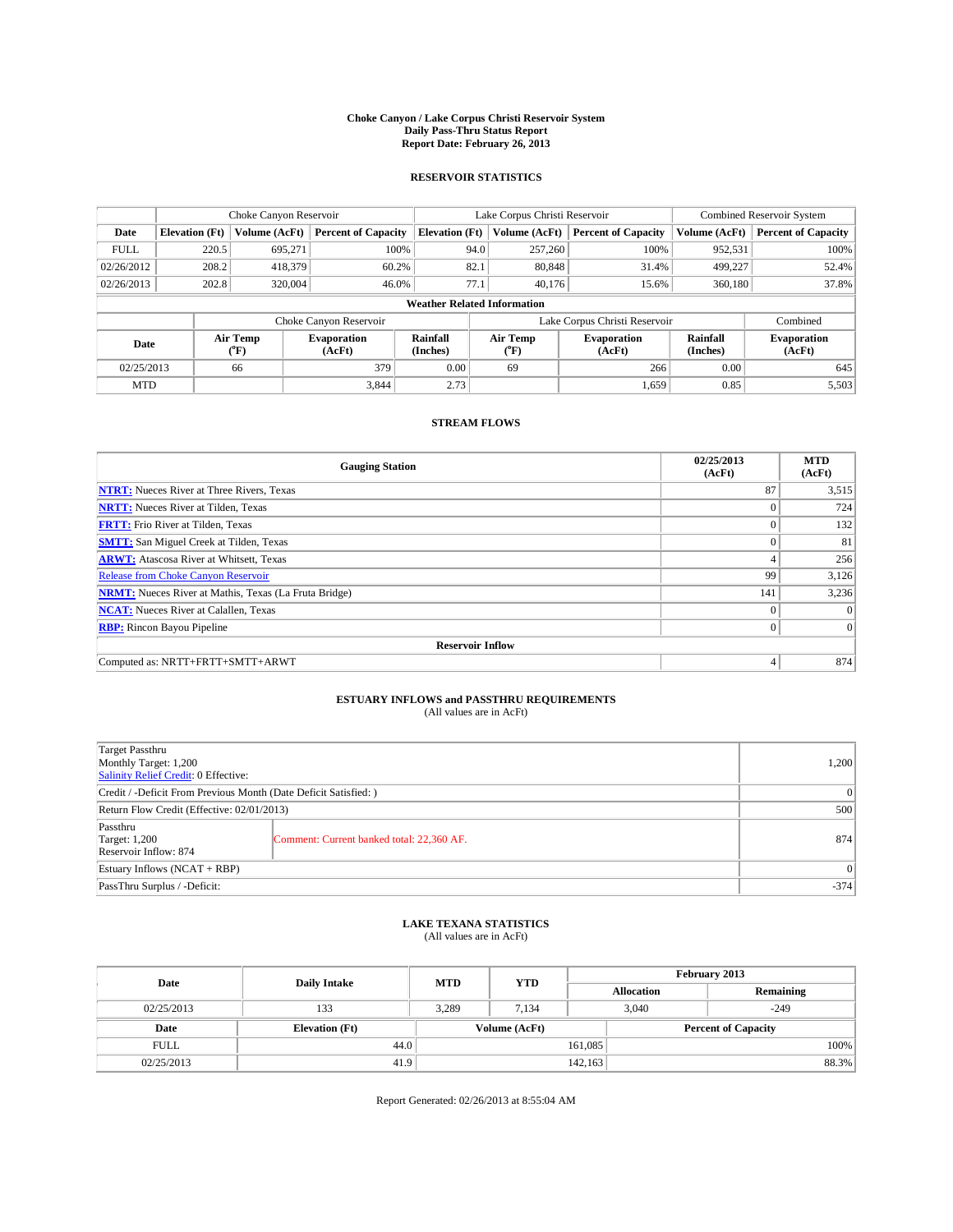#### **Choke Canyon / Lake Corpus Christi Reservoir System Daily Pass-Thru Status Report Report Date: February 27, 2013**

### **RESERVOIR STATISTICS**

|             |                                    | Choke Canyon Reservoir |                              |                       | Lake Corpus Christi Reservoir | <b>Combined Reservoir System</b> |                      |                              |  |
|-------------|------------------------------------|------------------------|------------------------------|-----------------------|-------------------------------|----------------------------------|----------------------|------------------------------|--|
| Date        | <b>Elevation</b> (Ft)              | Volume (AcFt)          | <b>Percent of Capacity</b>   | <b>Elevation (Ft)</b> | Volume (AcFt)                 | <b>Percent of Capacity</b>       | Volume (AcFt)        | <b>Percent of Capacity</b>   |  |
| <b>FULL</b> | 220.5                              | 695,271                | 100%                         | 94.0                  | 257,260                       | 100%                             | 952,531              | 100%                         |  |
| 02/27/2012  | 208.2                              | 418,186                | 60.1%                        | 82.1                  | 80.747                        | 31.4%                            | 498,933              | 52.4%                        |  |
| 02/27/2013  | 202.8                              | 320,170                | 46.0%                        | 77.1                  | 40.176                        | 15.6%                            | 360,346              | 37.8%                        |  |
|             | <b>Weather Related Information</b> |                        |                              |                       |                               |                                  |                      |                              |  |
|             |                                    |                        | Choke Canyon Reservoir       |                       |                               | Lake Corpus Christi Reservoir    |                      | Combined                     |  |
| Date        |                                    | Air Temp<br>(°F)       | <b>Evaporation</b><br>(AcFt) | Rainfall<br>(Inches)  | Air Temp<br>$(^{0}F)$         | <b>Evaporation</b><br>(AcFt)     | Rainfall<br>(Inches) | <b>Evaporation</b><br>(AcFt) |  |
| 02/26/2013  |                                    | 65                     | 136                          | 0.00                  | 74                            | 55                               | 0.00                 | 191                          |  |
| <b>MTD</b>  |                                    |                        | 3.980                        | 2.73                  |                               | 1,714                            | 0.85                 | 5,694                        |  |

### **STREAM FLOWS**

| <b>Gauging Station</b>                                       | 02/26/2013<br>(AcFt) | <b>MTD</b><br>(AcFt) |  |  |  |  |  |
|--------------------------------------------------------------|----------------------|----------------------|--|--|--|--|--|
| <b>NTRT:</b> Nueces River at Three Rivers, Texas             | 89                   | 3,605                |  |  |  |  |  |
| <b>NRTT:</b> Nueces River at Tilden, Texas                   | $\Omega$             | 724                  |  |  |  |  |  |
| <b>FRTT:</b> Frio River at Tilden, Texas                     |                      | 132                  |  |  |  |  |  |
| <b>SMTT:</b> San Miguel Creek at Tilden, Texas               |                      | 81                   |  |  |  |  |  |
| <b>ARWT:</b> Atascosa River at Whitsett, Texas               |                      | 259                  |  |  |  |  |  |
| Release from Choke Canyon Reservoir                          | 99                   | 3,226                |  |  |  |  |  |
| <b>NRMT:</b> Nueces River at Mathis, Texas (La Fruta Bridge) | 155                  | 3,390                |  |  |  |  |  |
| <b>NCAT:</b> Nueces River at Calallen, Texas                 | $\theta$             | $\Omega$             |  |  |  |  |  |
| <b>RBP:</b> Rincon Bayou Pipeline                            | $\Omega$             | $\vert$ 0            |  |  |  |  |  |
| <b>Reservoir Inflow</b>                                      |                      |                      |  |  |  |  |  |
| Computed as: NRTT+FRTT+SMTT+ARWT                             | 3                    | 876                  |  |  |  |  |  |

# **ESTUARY INFLOWS and PASSTHRU REQUIREMENTS**<br>(All values are in AcFt)

| Target Passthru<br>Monthly Target: 1,200<br>Salinity Relief Credit: 0 Effective: |                                           |     |  |
|----------------------------------------------------------------------------------|-------------------------------------------|-----|--|
| Credit / -Deficit From Previous Month (Date Deficit Satisfied: )                 | $\Omega$                                  |     |  |
| Return Flow Credit (Effective: 02/01/2013)                                       | 500                                       |     |  |
| Passthru<br><b>Target: 1,200</b><br>Reservoir Inflow: 876                        | Comment: Current banked total: 22,360 AF. | 876 |  |
| Estuary Inflows $(NCAT + RBP)$                                                   | $\Omega$                                  |     |  |
| PassThru Surplus / -Deficit:                                                     | $-376$                                    |     |  |

## **LAKE TEXANA STATISTICS** (All values are in AcFt)

| Date        | <b>Daily Intake</b>   | <b>MTD</b>    | <b>YTD</b> | February 2013 |                            |           |  |
|-------------|-----------------------|---------------|------------|---------------|----------------------------|-----------|--|
|             |                       |               |            |               | <b>Allocation</b>          | Remaining |  |
| 02/26/2013  | 132                   | 3,421         | 7,265      |               | $-381$<br>3,040            |           |  |
| Date        | <b>Elevation</b> (Ft) | Volume (AcFt) |            |               | <b>Percent of Capacity</b> |           |  |
| <b>FULL</b> | 44.0                  |               |            | 161,085       |                            | 100%      |  |
| 02/26/2013  | 41.9                  |               |            | 142,163       |                            | 88.3%     |  |

Report Generated: 02/27/2013 at 7:55:31 AM